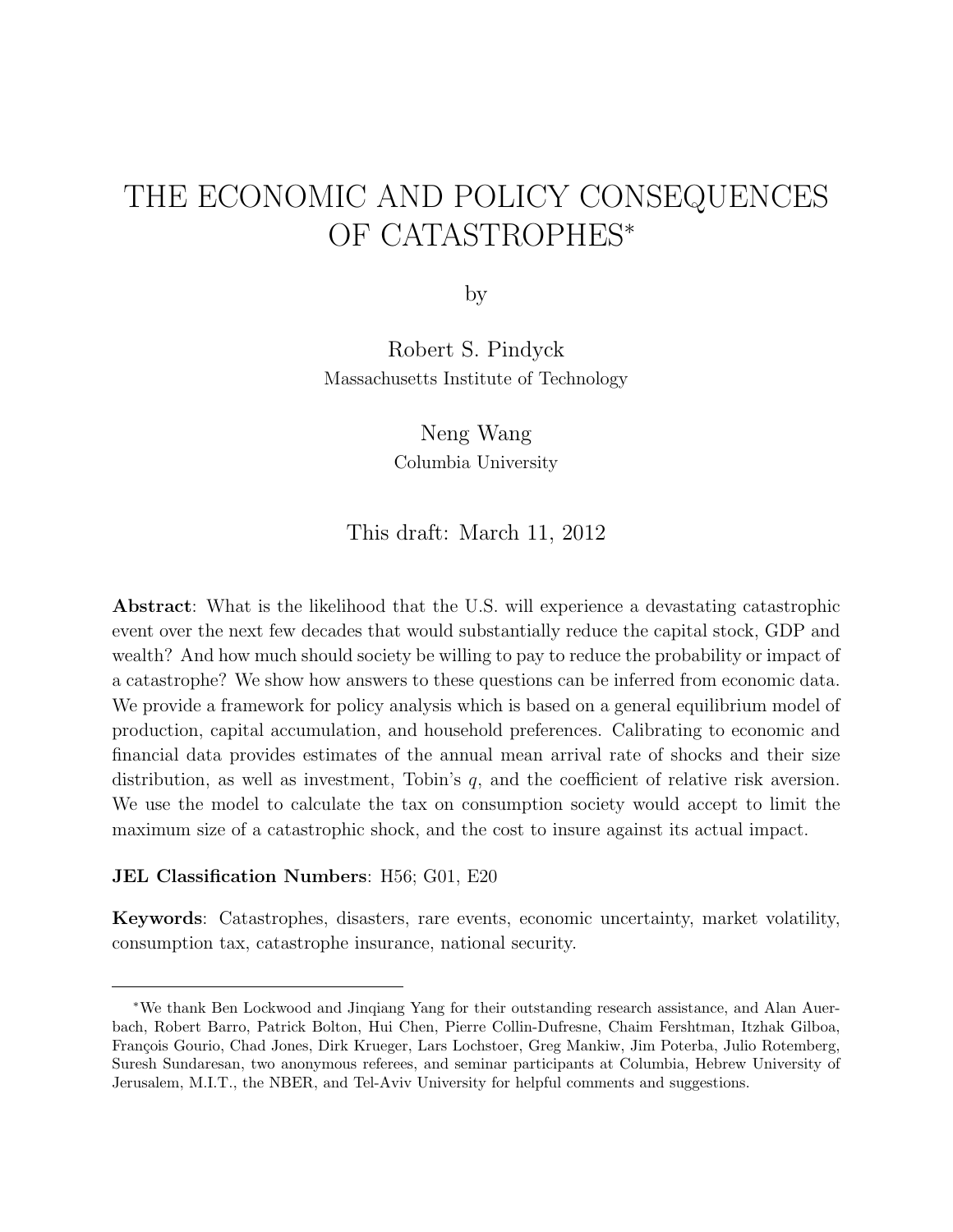# 1 Introduction.

What is the likelihood that the U.S. will experience a devastating catastrophic event over the next few decades? And how much should society be willing to pay to limit the possible impact of such an event? By "catastrophic event," we mean something national or global in scale that would substantially reduce the capital stock and/or the productive efficiency of capital, thereby substantially reducing GDP, consumption, and wealth. Examples might include a nuclear or biological terrorist attack (far worse than even  $9/11$ ), a highly contagious "mega-virus" that spreads uncontrollably, a global environmental disaster, or a financial and economic crisis on the order of the Great Depression.<sup>1</sup> We show how the probability and possible impact of such an event can be inferred from the behavior of economic and financial variables such as investment, interest rates, and equity returns. We also show how our framework can be used to estimate the amount society should be willing to pay to reduce the probability of a catastrophic event, or to insure against its actual impact should it occur.

An emerging literature has used historical data to estimate the likelihood and expected impact of catastrophic events.<sup>2</sup> Examples include Barro (2006, 2009), Barro and Ursúa (2008), and Barro, Nakamura, Steinsson, and Ursúa (2009).<sup>3</sup> These studies, however, are limited in two respects. First, many of the included disasters are manifestations of three global events — the two World Wars and the Great Depression. Second, the possible catastrophic events that we think are of greatest interest today have little or no historical precedent

<sup>1</sup>Readers who are incurable optimists or have limited imaginations should read Posner (2004), who provides more examples and argues that society fails to take these risks seriously enough, and Sunstein (2007). For a sobering discussion of the likelihood and possible impact of nuclear terrorism, see Allison (2004).

<sup>&</sup>lt;sup>2</sup>The roots of this literature go back to the observation by Rietz (1988) that low-probability catastrophes might explain the equity premium puzzle first noted by Mehra and Prescott (1985), i.e., could help reconcile a relatively large equity premium (5 to 7%) and low real risk-free rate of interest (0 to 2%) with moderate risk aversion on the part of households. Weitzman (2007) has shown that the equity premium and real risk-free rate puzzles could alternatively be explained by "structural uncertainty" in which one or more key parameters, such as the true variance of equity returns, is estimated through Bayesian updating.

<sup>&</sup>lt;sup>3</sup>In related work, Gourio (2008) modeled an exchange economy with recursive preferences and disasters that have limited duration. He found that the effect of recoveries on the equity premium could be positive or negative, depending on the elasticity of intertemporal substitution. Gabaix (2008) and Wachter (2008) showed that a time-varying disaster arrival rate could explain the high volatility of the stock market (in addition to the equity premium and real risk-free rate).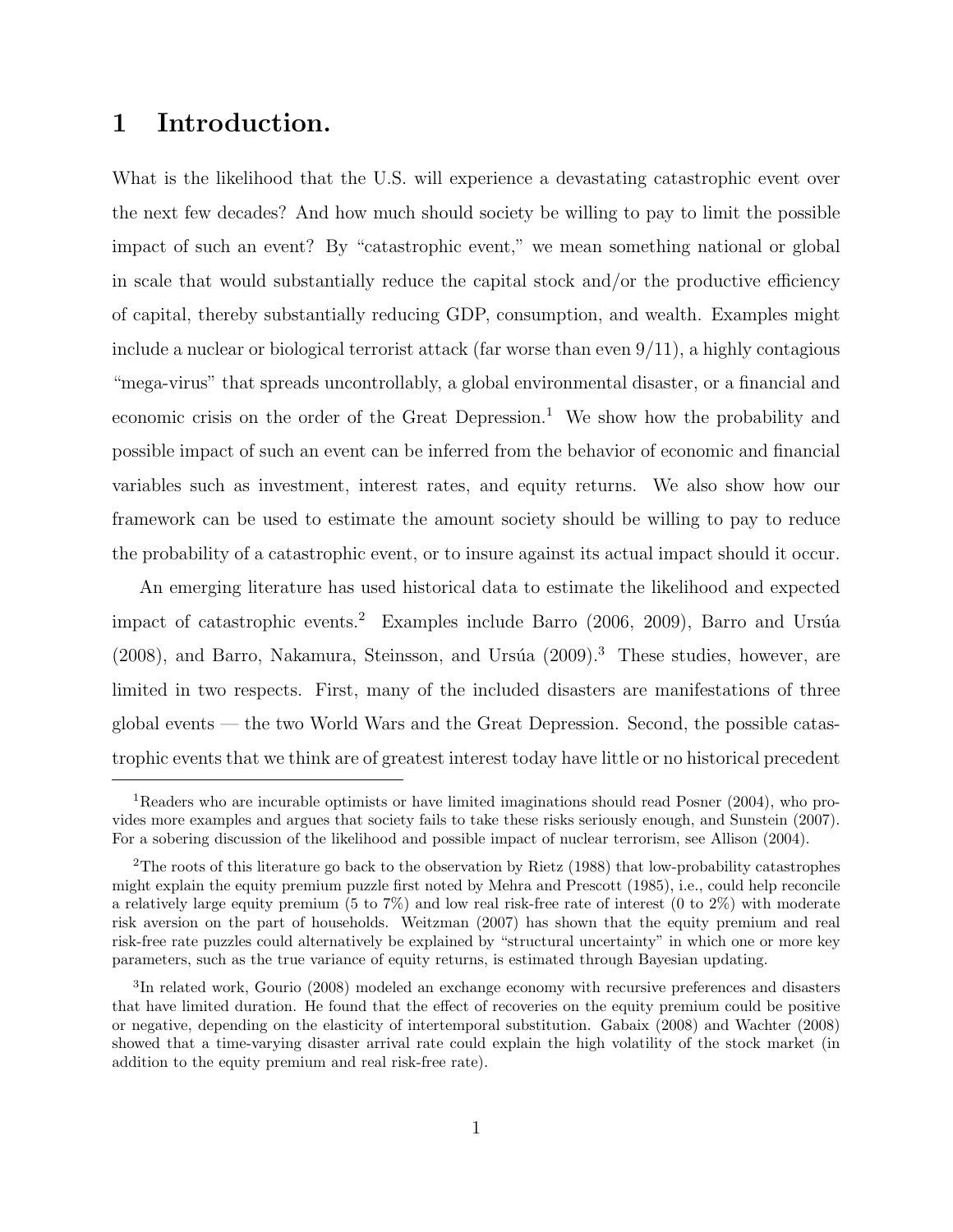— there are no data, for example, on the frequency or impact of nuclear or biological terrorist attacks. Or consider the forty-year period beginning around 1950 and ending with the breakup of the Soviet Union, during which one potential catastrophic event dominated all others: the possibility of a U.S.-Soviet nuclear war. The Department of Defense, the RAND Corporation and others studied the likelihood and potential impact of such an event, but there was no historical precedent on which to base estimates.

We take a different approach from earlier studies and ask what event arrival rate and impact distribution are implied by the behavior of basic economic and financial variables. We do not try to estimate the characteristics of catastrophic events from historical data on drops in consumption or GDP, nor do we use the estimates of others. Instead, we develop an equilibrium model of the economy that incorporates catastrophic shocks to the capital stock, and that links the first four moments of equity returns, along with economic variables such as consumption, investment, interest rates, and Tobin's q, to parameters describing the characteristics of shocks as well as behavioral parameters such as the coefficient of relative risk aversion and elasticity of intertemporal substitution. We can then determine the characteristics of catastrophes as a calibration output of our analysis. In effect, we are assuming that these characteristics are those perceived by firms and households, in that they are consistent with the data for key economic and financial variables.<sup>4</sup>

Our framework also provides a tool for policy analysis. For example, how much should society be willing to pay to reduce or limit the impact of a catastrophic event? To measure "willingness to pay" (WTP), we calculate the maximum permanent percentage tax rate that society should be willing to accept in order to eliminate the possibility of a catastrophic shock, or reduce the maximum possible impact of such as shock. We also show how our framework can be used to calculate the equilibrium price of insurance against catastrophic risk, and we compare the use of insurance to the cost of reducing or eliminating risk.

In the next section we lay out a parsimonious model with an  $AK$  production technology,

<sup>&</sup>lt;sup>4</sup>In related work, Russett and Slemrod (1993) used survey data to show how beliefs about the likelihood of nuclear war affected savings behavior, and argue that such beliefs can help explain the low propensity to save in the U.S. relative to other countries. Also, see Slemrod (1990) and Russett and Lackey (1987).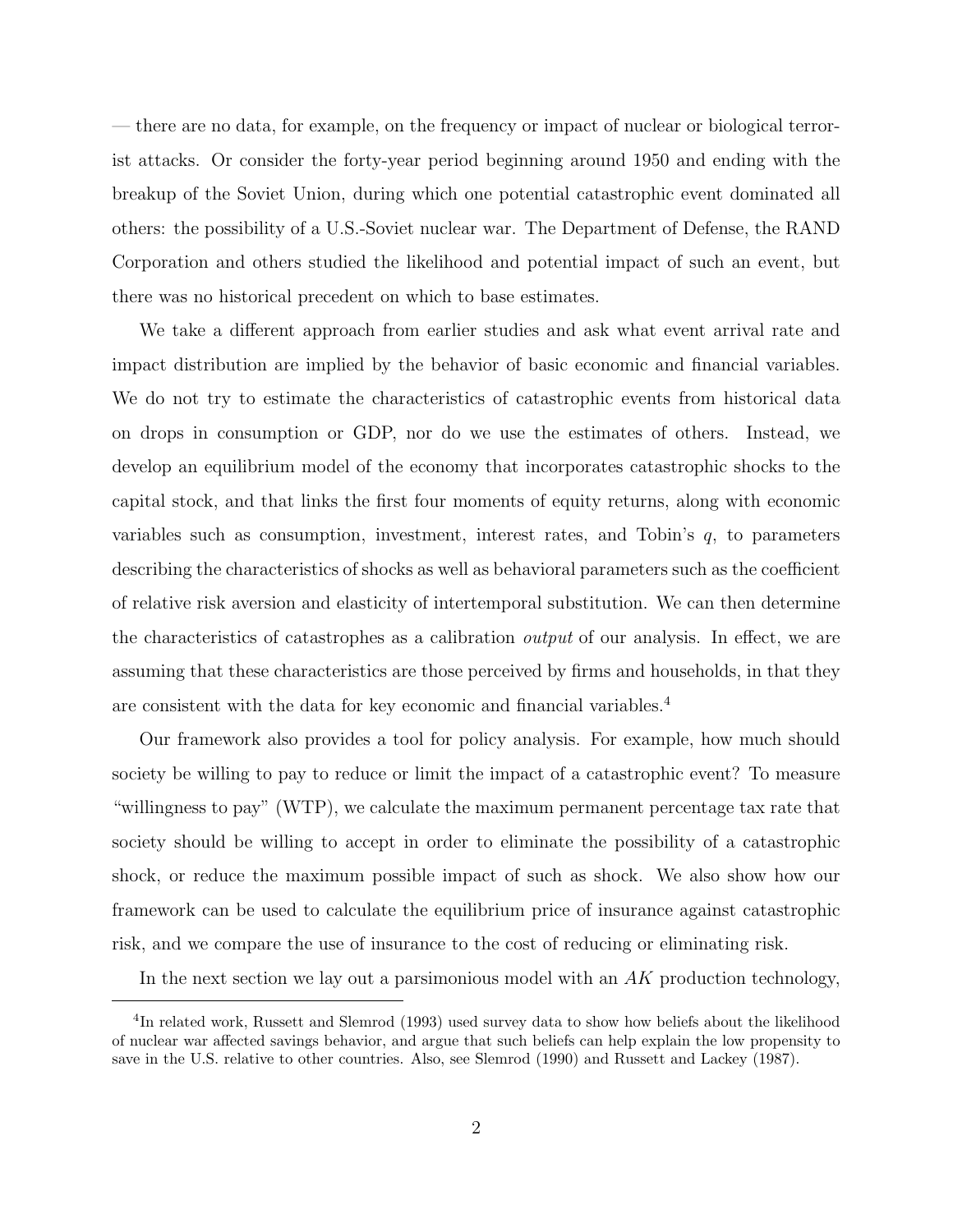adjustment costs (which we show are crucial), and shocks that arrive unpredictably. Each shock destroys a random fraction of the capital stock. We treat as catastrophic those shocks that reduce the capital stock by a "large" amount, e.g., something more than 10 or 15 percent. We explain how the model's calibration yields information about the characteristics of shocks, as well as important behavioral parameters, and we show how all of the parameters of the model can be identified on a block-wise basis. Proceeding in stages, we show (1) how the variance, skewness, and kurtosis of equity returns identifies the parameters that characterize both unpredictable shocks and continuous fluctuations in the capital stock; (2) how the equity risk premium can then be used to identify the coefficient of relative risk aversion; (3) how, given these parameters, the risk-free interest rate then identifies the elasticity of intertemporal substitution and/or the rate of time preference; and (4) how the consumptioninvestment ratio and the real growth rate of GDP then determine the marginal propensity to consume, Tobin's q, and investment. We also explain how the calibrated model can be used to determine the equilibrium price of insurance against catastrophic risk.

To calibrate the model, we use data for the U.S. economy and financial markets over the period 1947 through 2008. Section 3 presents our calibration results and discusses their implications for the characteristics of shocks and for behavioral parameters. Section 3 also shows the implications of the model for the price of insurance against catastrophes of various sizes, and demonstrates the importance of adjustment costs. Section 4 discusses the application of our framework to policy analysis. In particular, we calculate the maximum permanent tax on consumption that society would accept to reduce or eliminate the impact of catastrophic shocks. Section 5 concludes.

# 2 Framework.

In this section we lay out the building blocks of a simple general equilibrium model, and then explain how the model is solved.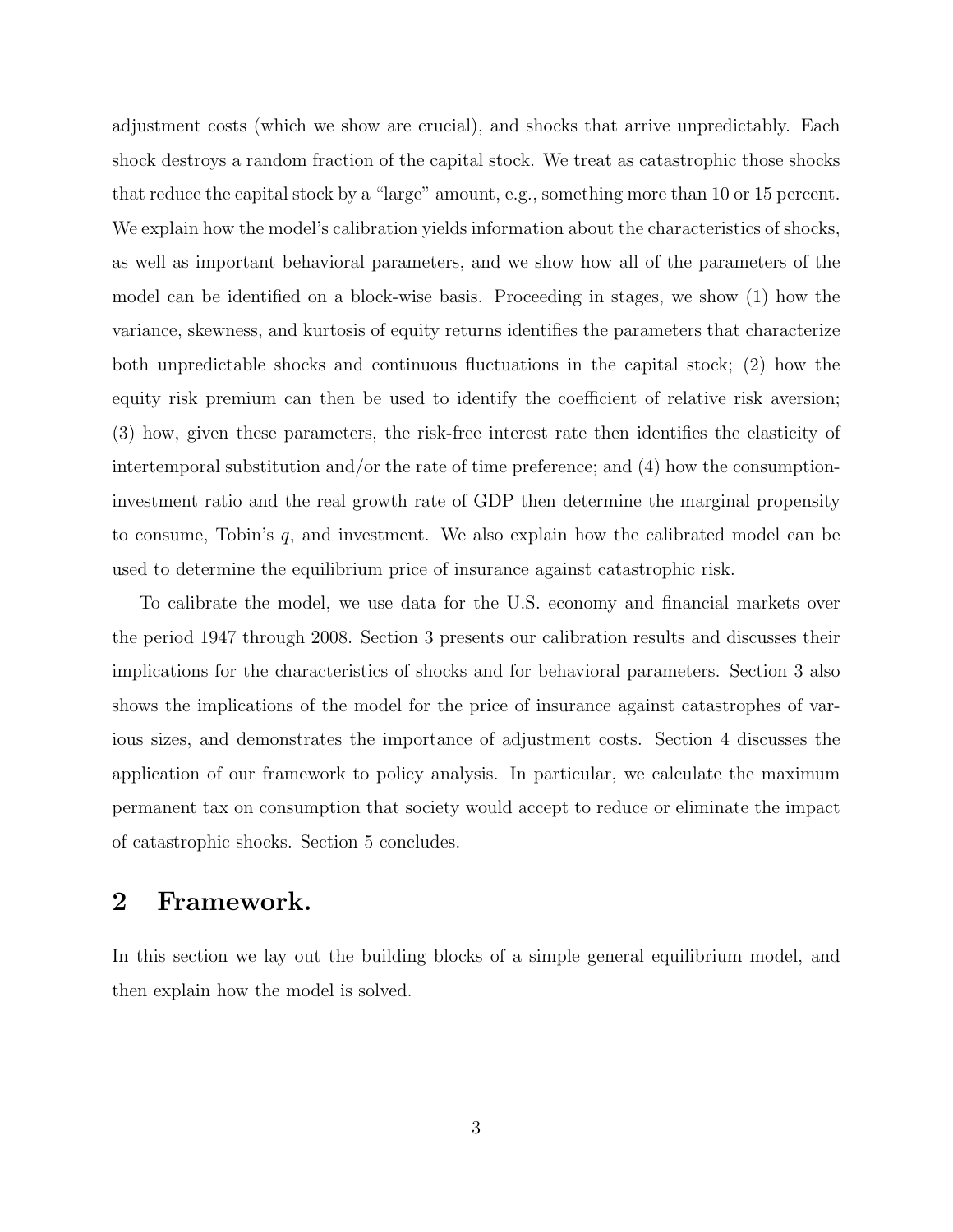### 2.1 Building Blocks.

Preferences. We use the Duffie and Epstein (1992) continuous-time version of Epstein-Weil-Zin (EWZ) preferences, so that a representative consumer has homothetic recursive preferences given by:<sup>5</sup>

$$
V_t = \mathcal{E}_t \left[ \int_t^\infty f(C_s, V_s) ds \right], \qquad (1)
$$

where

$$
f(C,V) = \frac{\rho}{1 - \psi^{-1}} \frac{C^{1 - \psi^{-1}} - ((1 - \gamma)V)^{\omega}}{((1 - \gamma)V)^{\omega - 1}}.
$$
\n(2)

Here  $\rho$  is the rate of time preference,  $\psi$  the elasticity of intertemporal substitution (EIS),  $\gamma$  the coefficient of relative risk aversion, and we define  $\omega = (1 - \psi^{-1})/(1 - \gamma)$ . Unlike time-additive utility, recursive preferences as defined by eqns. (1) and (2) disentangle risk aversion from the EIS. Note that with these preferences, the marginal benefit of consumption is  $f_C = \rho C^{-\psi-1}/[(1-\gamma)V]^{\omega-1}$ , which depends not only on current consumption but also  $(\text{through } V)$  on the expected trajectory of future consumption.

If  $\gamma = \psi^{-1}$  so that  $\omega = 1$ , we have the standard constant-relative-risk-aversion (CRRA) expected utility, represented by the additively separable aggregator:

$$
f(C,V) = \frac{\rho C^{1-\gamma}}{1-\gamma} - \rho V.
$$
\n(3)

One of the questions we address is whether  $\gamma$  is close to  $\psi^{-1}$ , so that the simple CRRA utility function is a reasonable approximation for modeling purposes. More generally, we examine how equilibrium allocation and pricing constrains the model's parameters, including the EIS and the coefficient of relative risk aversion.

**Production.** Aggregate output has an AK production technology:

$$
Y = AK \t{,} \t(4)
$$

where  $A$  is a constant that defines productivity and the capital stock  $K$  is the sole factor of production. The AK model is widely used, in part because it generates balanced growth in

 $5E$ pstein and Zin (1989) and Weil (1990) developed homothetic non-expected utility in discrete time, which separates the elasticity of intertermporal substitution from the coefficient of relative risk aversion.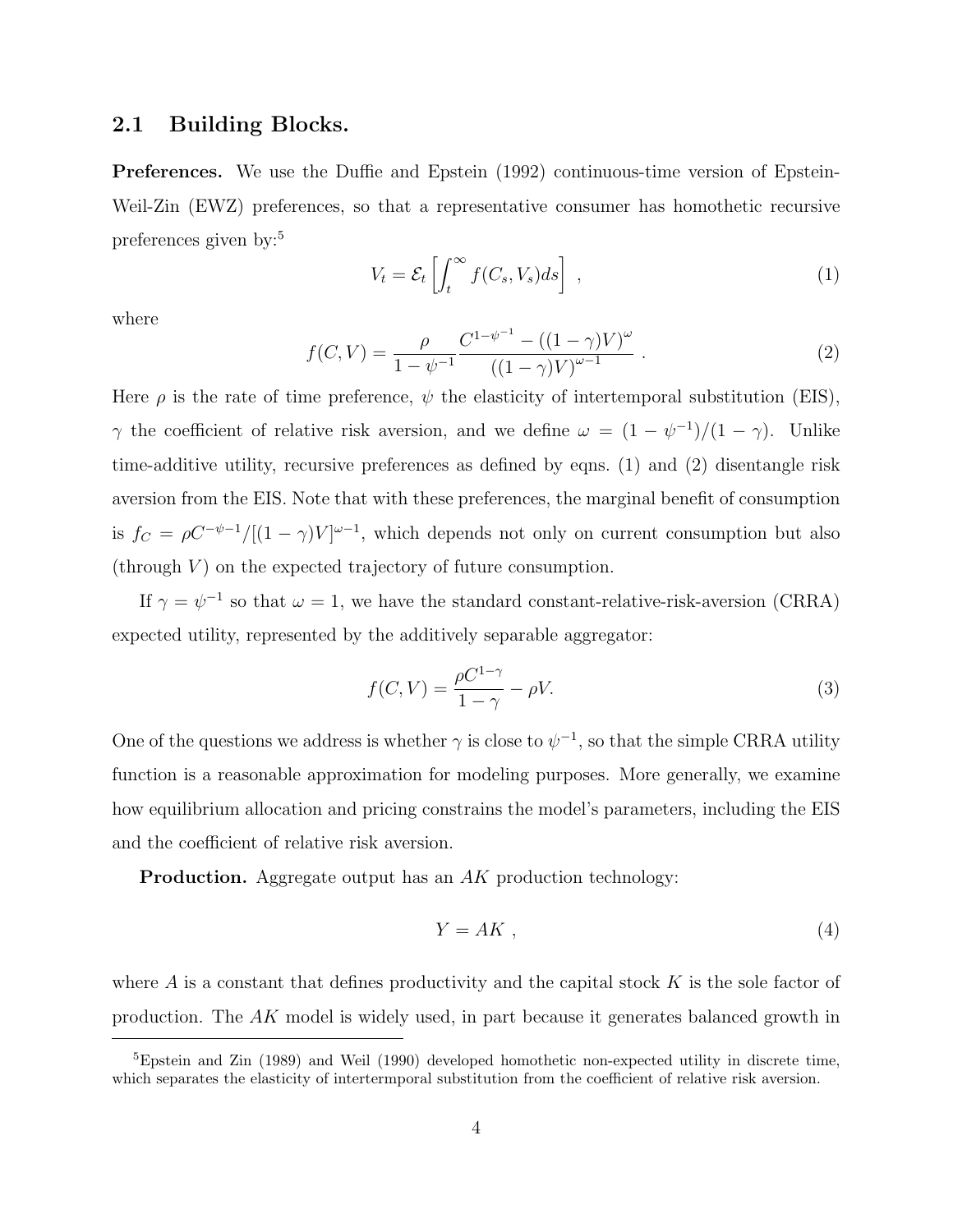equilibrium. In our specification,  $K$  is the *total* stock of capital; it includes physical capital as traditionally measured, but also human capital and firm-based intangible capital (such as, patents, know-how, brand value, and organizational capital).

Shocks to the Capital Stock. We assume that discrete downward jumps to the capital stock ("shocks") occur as Poisson arrivals with a mean arrival rate  $\lambda$ . There is no limit to the number of these shocks; the occurrence of a shock does not change the likelihood of another, and in principle shocks can occur frequently.<sup>6</sup> When a shock does occur, it permanently destroys a stochastic fraction  $(1 - Z)$  of the capital stock K, so that Z is the remaining fraction. (For example, if a particular shock destroyed 15 percent of capital stock, we would have  $Z = .85$ .) We assume that Z follows a well-behaved probability density function (pdf)  $\zeta(Z)$  with  $0 \le Z \le 1$ . By well-behaved, we mean that the moments  $\mathcal{E}(Z^n)$  exist for  $n = 1$ ,  $1 - \gamma$ , and  $-\gamma$ . As we will see, these are the only moments of Z that are relevant for our analysis.

As we will show in Section 3 when we discuss the calibration of the model, shocks occur frequently, but for most shocks losses are small. We consider catastrophes to be shocks for which the drop in the capital stock is sufficiently large, e.g., more than 10 or 15 percent. Using our calibration, we will see that the model predicts that catastrophic shocks are rare.

The capital stock is also subject to ongoing continuous fluctuations. These continuous fluctuations, along with small jumps, can be thought of as the stochastic depreciation of capital. Large shocks, on the other hand, are interpreted as (rare) catastrophic events.

Investment and Capital Accumulation. Letting I denote aggregate investment, the capital stock  $K$  evolves as:

$$
dK_t = \Phi(I_t, K_t)dt + \sigma K_t dW_t - (1 - Z)K_t dJ_t.
$$
\n
$$
(5)
$$

Here the parameter  $\sigma$  captures diffusion volatility,  $W_t$  is a standard Brownian motion process, and  $J_t$  is a jump process with mean arrival rate  $\lambda$  that captures discrete shocks; if a jump

<sup>&</sup>lt;sup>6</sup>Stochastic fluctuations in the capital stock have been widely used in the growth literature with an  $AK$ technology, but unlike the existing literature, we examine the economic effects of shocks to capital that involve discrete (catastrophic) jumps. See Jones and Manuelli (2005) for a survey of endogenous growth models with with a stochastic AK technology.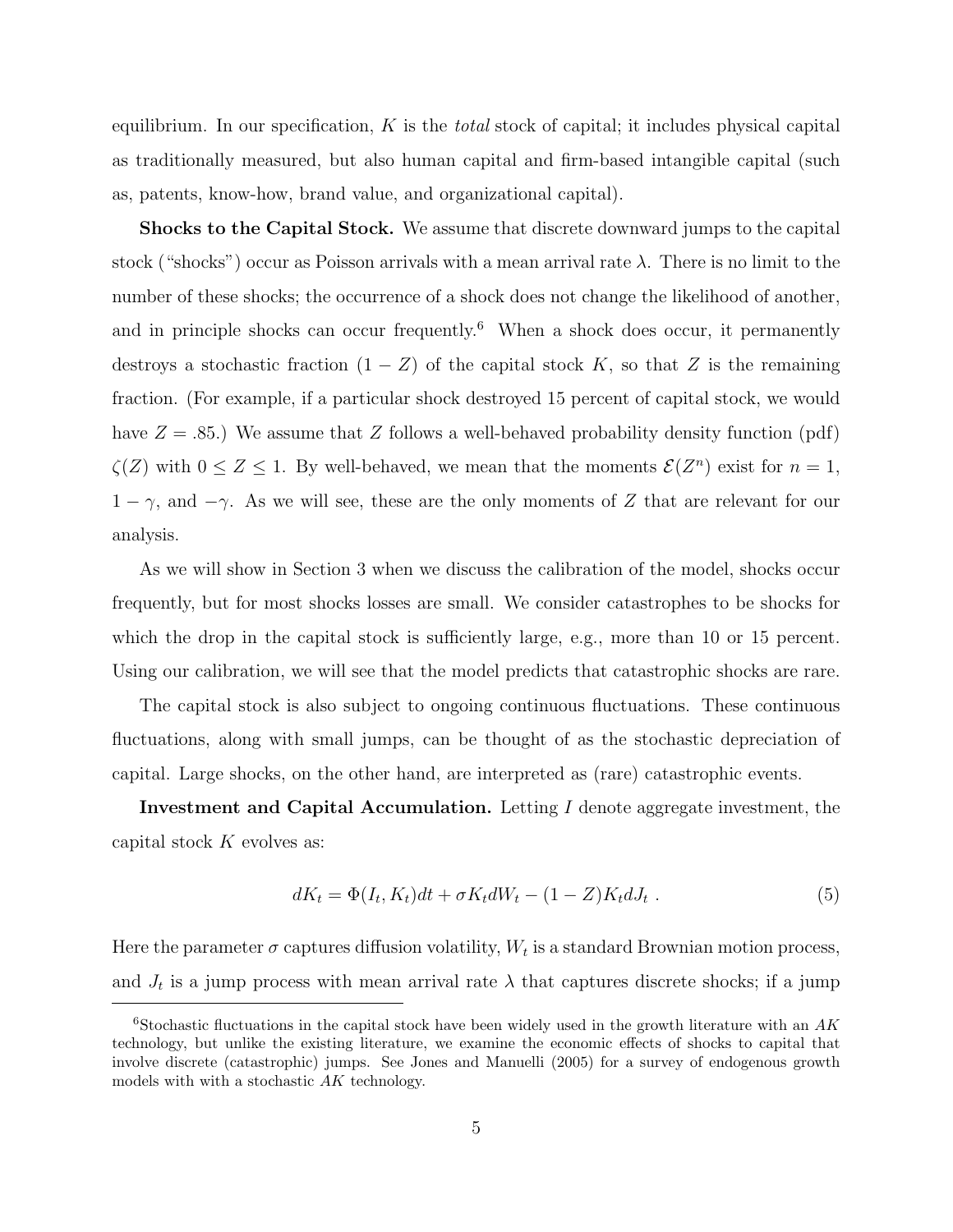occurs, K falls by the random fraction  $(1 - Z)$ . The adjustment cost function  $\Phi(I, K)$ captures effects of depreciation and costs of installing capital. Because installing capital is costly, installed capital earns rents in equilibrium so that Tobin's  $q$ , the ratio between the market value and the replacement cost of capital, exceeds one. We assume  $\Phi(I, K)$  is homogeneous of degree one in I and K and thus can be written as:

$$
\Phi(I, K) = \phi(i)K \tag{6}
$$

where  $i = I/K$  and  $\phi(i)$  is increasing and concave. Unlike other models of catastrophes, we explicitly account for the effects of adjustment costs on equilibrium price and quantities.<sup>7</sup>

For simplicity, we use a quadratic adjustment cost function, which can be viewed as a second-order approximation to a more general one:

$$
\phi(i) = i - \frac{1}{2}\theta i^2 - \delta \tag{7}
$$

Catastrophic Risk Insurance. We will use our model allows us to determine the equilibrium premium for catastrophic risk insurance. In order to make our analysis of insurance as general as possible, we introduce catastrophic insurance swaps (CIS) for shocks of every possible size as follows. These swaps are defined as follows: a CIS for the survival fraction in the interval  $(Z, Z + dZ)$  is a swap contract in which the buyer makes a continuum of payments  $p(Z)dZ$  to the seller and in exchange receives a lump-sum payoff if and only if a shock with survival fraction in  $(Z, Z + dZ)$  occurs. That is, the buyer stops paying the seller if and only if the defined catastrophic event occurs and then collects one unit of the consumption good as a payoff from the seller. Note the close analogy between our CIS contracts and the widely used credit default swap (CDS) contracts. Unlike typical pricing models for CDS contracts, however, ours is a general equilibrium model with an endogenously determined risk premium.

 $7$ Homogeneous adjustment cost functions are analytically tractable and have been widely used in the  $q$ theory of investment literature. Hayashi (1982) showed that with homogeneous adjustment costs and perfect capital markets, marginal and average  $q$  are equal. Jermann (1998) integrated this type of adjustment costs into an equilibrium business cycle/asset pricing model.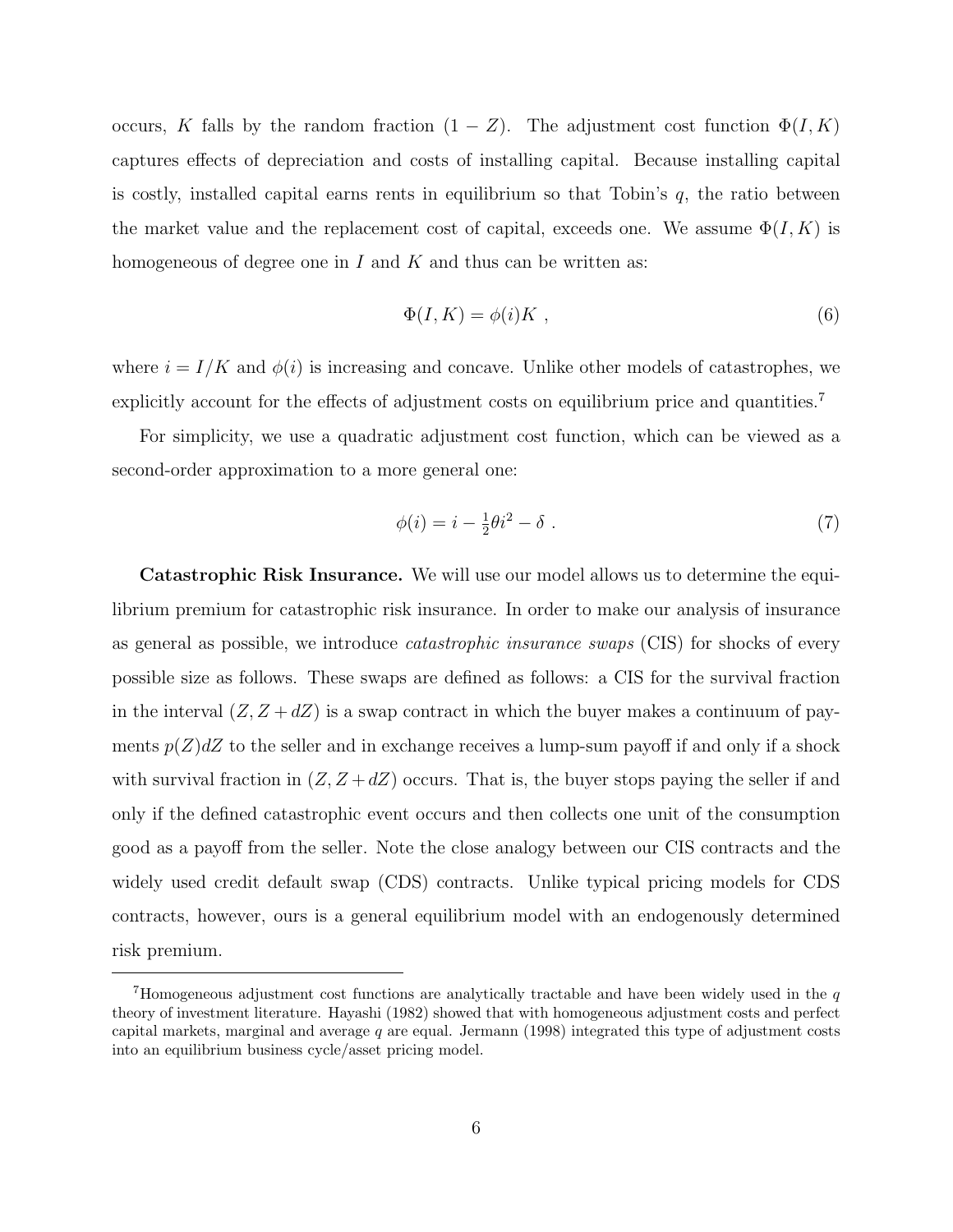### 2.2 Competitive Equilibrium.

Our model can be solved as a social planning problem, but we want to assert that the result is equivalent to a decentralized competitive equilibrium with complete markets. That is, we assume that the following securities can be traded at each point in time: (i) a risk-free asset, (ii) a claim on the value of capital of the representative firm, and (iii) insurance claims for catastrophes with every possible recovery fraction Z.

Because we allow for jumps in the capital stock, market completeness requires that agents can trade these insurance claims. But note that as with the risk-free asset, in equilibrium the demand for these insurance claims is zero. Although no trading of the risk-free asset or insurance claims will occur in equilibrium, we allow for the possibility of trading so that we can determine the equilibrium prices. In a representative agent model like ours, this "zero demand" result is a natural consequence. With heterogeneous agents (differing, e.g., in preferences, endowments, or beliefs), there will be no trading in general. but some agents will be buyers and some sellers of these assets. However, the net demand for the risk-free and insurance assets will be zero (as implied by market clearing.

We define the recursive competitive equilibrium as follows: (1) The representative consumer dynamically chooses investments in the risk-free asset, risky equity, and various CIS claims to maximize utility as given by eqns. (1) and (2). These choices are made taking the equilibrium prices of all assets and investment/consumption goods as given. (2) The representative firm chooses the level of investment that maximizes its market value, which is the present discounted value of future cash flows, using the equilibrium stochastic discount factor. (3) All markets clear. In particular, (i) the net supply of the risk-free asset is zero; (ii) the demand for the claim to the representative firm is equal to unity, the normalized aggregate supply; (iii) the net demand for the CIS of each possible recovery fraction  $Z$  is zero; and (iv) the goods market clears, i.e.,  $I_t = Y_t - C_t$  at all  $t \geq 0$ .

These market-clearing conditions are standard. When all markets are available for trading by investors and firms, the prices of claims such as the risk-free asset and CIS claims are at levels implying zero demand in equilibrium. With these conditions, we can invoke the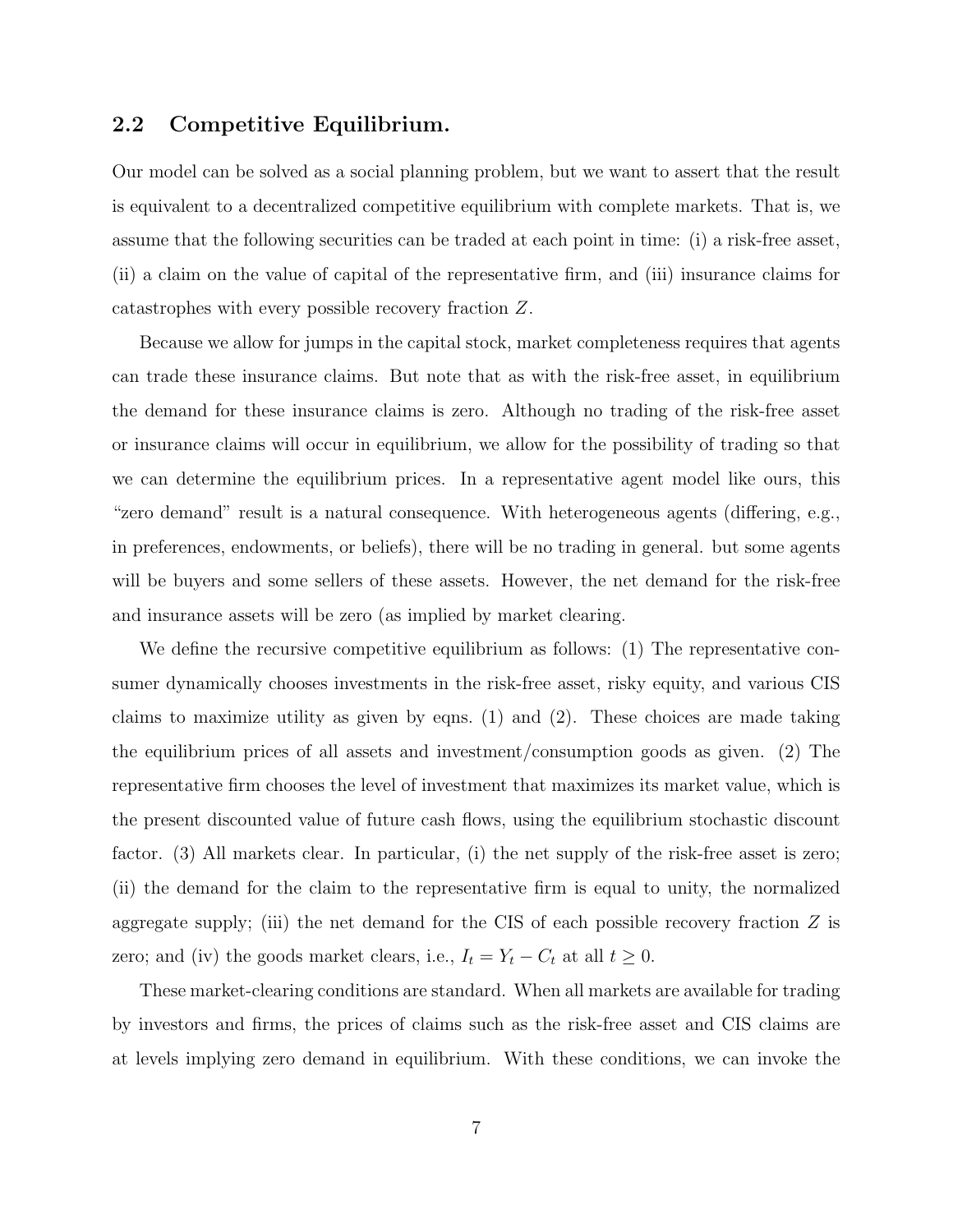welfare theorem to solve the social planner's problem and obtain the competitive equilibrium allocation, and then use the representative agent's marginal utility to price all assets in the economy. We emphasize that CIS insurance markets are crucial to dynamically complete the markets. This is a fundamental difference from models based purely on diffusion processes without jump risk.

We next summarize the solution of the model via the social planner's problem, leaving details to Appendix A. A separate appendix, available from the authors on request, derives the decentralized competitive market equilibrium and shows that it yields the same solution.

### 2.3 Model Solution.

The Hamilton-Jacobi-Bellman (HJB) equation for the social planner's allocation problem is:

$$
0 = \max_{C} \left\{ f(C, V) + \Phi(I, K)V'(K) + \frac{1}{2}\sigma^2 K^2 V''(K) + \lambda \mathcal{E}[V(ZK) - V(K)] \right\} ,\tag{8}
$$

where  $V(K)$  is the value function and the expectation is with respect to the density function  $\zeta(Z)$  for the survival fraction Z. We have the following first-order condition for I:

$$
f_C(C, V) = \Phi_I(I, K)V'(K) . \qquad (9)
$$

The left-hand side of eqn. (9) is the marginal benefit of consumption and the right-hand side is its marginal cost, which equals the marginal value of capital  $V'(K)$  times the marginal efficiency of converting a unit of the consumption good into a unit of capital,  $\Phi_I(I, K)$ . With homogeneity, we have  $\Phi_I(I, K) = \phi'(i)$ .

We will show that the value function is homogeneous and takes the following form:

$$
V(K) = \frac{1}{1 - \gamma} \left( bK \right)^{1 - \gamma},\tag{10}
$$

where b is a coefficient determined as part of the solution. Let  $c = C/K = A-i$ . (Lower-case letters in this paper express quantities relative to the capital stock  $K$ .) Appendix A shows that b is related to the equilibrium level of the investment-capital ratio,  $i^*$ , by:

$$
b = (A - i^*)^{1/(1-\psi)} \left(\frac{\rho}{\phi'(i^*)}\right)^{-\psi/(1-\psi)}.
$$
 (11)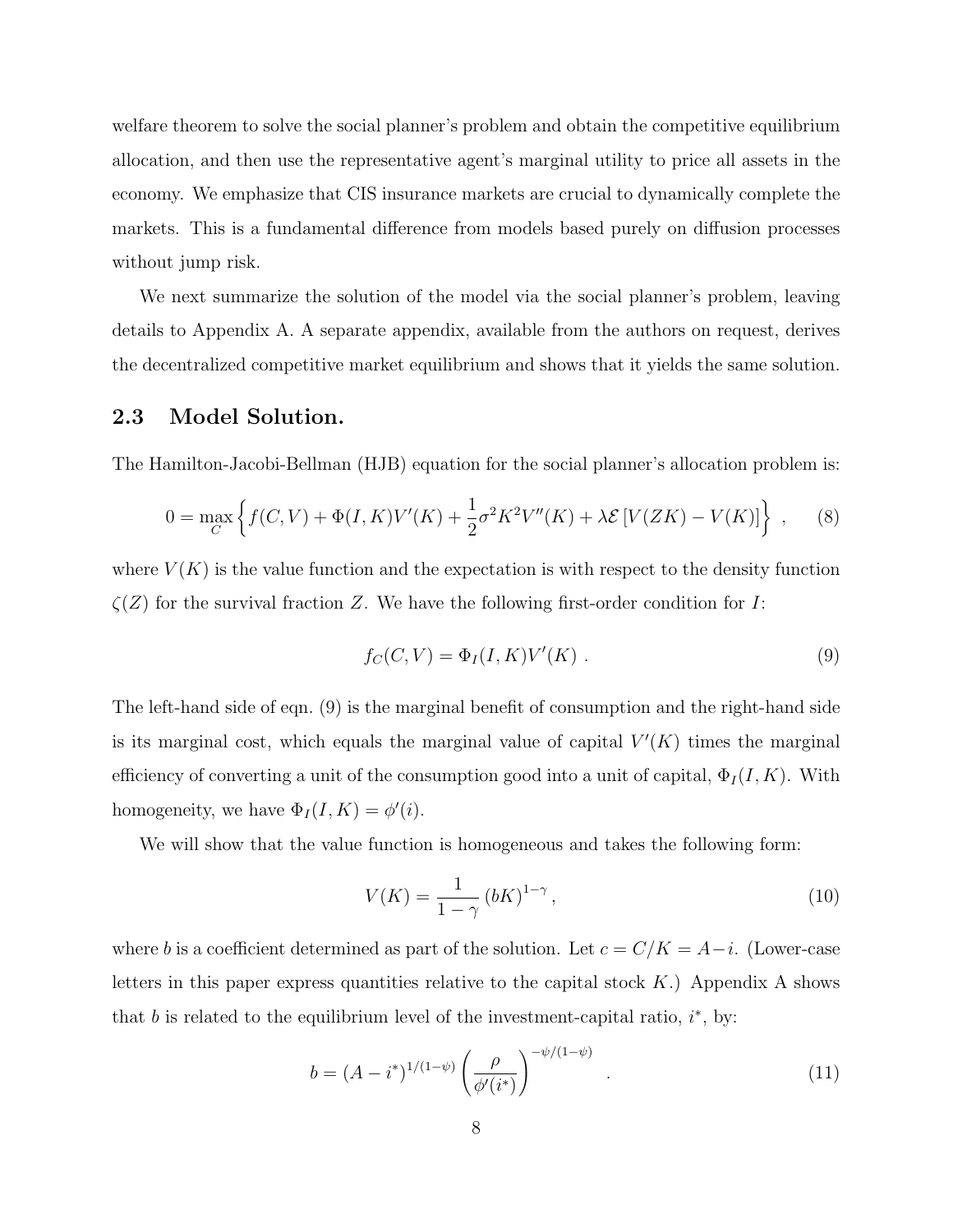The equilibrium  $i^*$  can then be found as the solution of the following non-linear equation:

$$
A - i = \frac{1}{\phi'(i)} \left[ \rho + (\psi^{-1} - 1) \left( \phi(i) - \frac{\gamma \sigma^2}{2} - \frac{\lambda}{1 - \gamma} \mathcal{E} \left( 1 - Z^{1 - \gamma} \right) \right) \right] \tag{12}
$$

Note that in equilibrium, the optimal investment-capital ratio  $I/K = i^*$  is constant.

Consider the special case of no adjustment costs, for which our adjustment cost function of eqn. (7) becomes  $\phi(i) = i - \delta$ , where  $\delta$  can be interpreted as the expected rate of stochastic depreciation. It is straightforward to show that in this case

$$
i = \delta + \psi \left[ A - \delta - \rho + (\psi^{-1} - 1) \left( \frac{\gamma \sigma^2}{2} + \frac{\lambda}{1 - \gamma} \mathcal{E} \left( 1 - Z^{1 - \gamma} \right) \right) \right] \tag{13}
$$

Investment in this special case depends on  $A - \delta - \rho$ , so that the model cannot separately identify A,  $\delta$ , and  $\rho$ <sup>8</sup>. In contrast, the introduction of adjustment costs in our model lets us separate the effects of A from those of  $\delta$  and the subjective discount rate  $\rho$ , in addition to generating rents for capital, which implies  $q \neq 1$ .

Equilibrium capital accumulation in our model is given by:

$$
dK_t/K_t = \phi(i^*)dt + \sigma dW_t - (1 - Z)dJ_t , \qquad (14)
$$

where  $i^*$  is the solution of eqn. (12). Let g denote the expected growth rate *conditional on* no jumps. Note that by setting  $dJ_t = 0$  in eqn. (14),  $g = \phi(i^*)$ . The expected growth rate inclusive of jumps is then

$$
\overline{g} = \phi(i^*) - \lambda \mathcal{E}(1 - Z), \qquad (15)
$$

where the second term is the expected decline of the capital stock due to jumps.

Appendix A shows that the solution to the social planner's problem yields a goods-market clearing condition and first-order conditions for the consumer and the producer:

$$
i = A - c \tag{16}
$$

$$
q = \frac{1}{\phi'(i)} = \frac{1}{1 - \theta i} \tag{17}
$$

$$
c/q = \rho + (\psi^{-1} - 1) \left( g - \frac{\gamma \sigma^2}{2} - \frac{\lambda}{1 - \gamma} \mathcal{E} \left( 1 - Z^{1 - \gamma} \right) \right)
$$
(18)

<sup>&</sup>lt;sup>8</sup>This is an important drawback of an  $AK$  model without adjustment costs, such as in Barro (2009).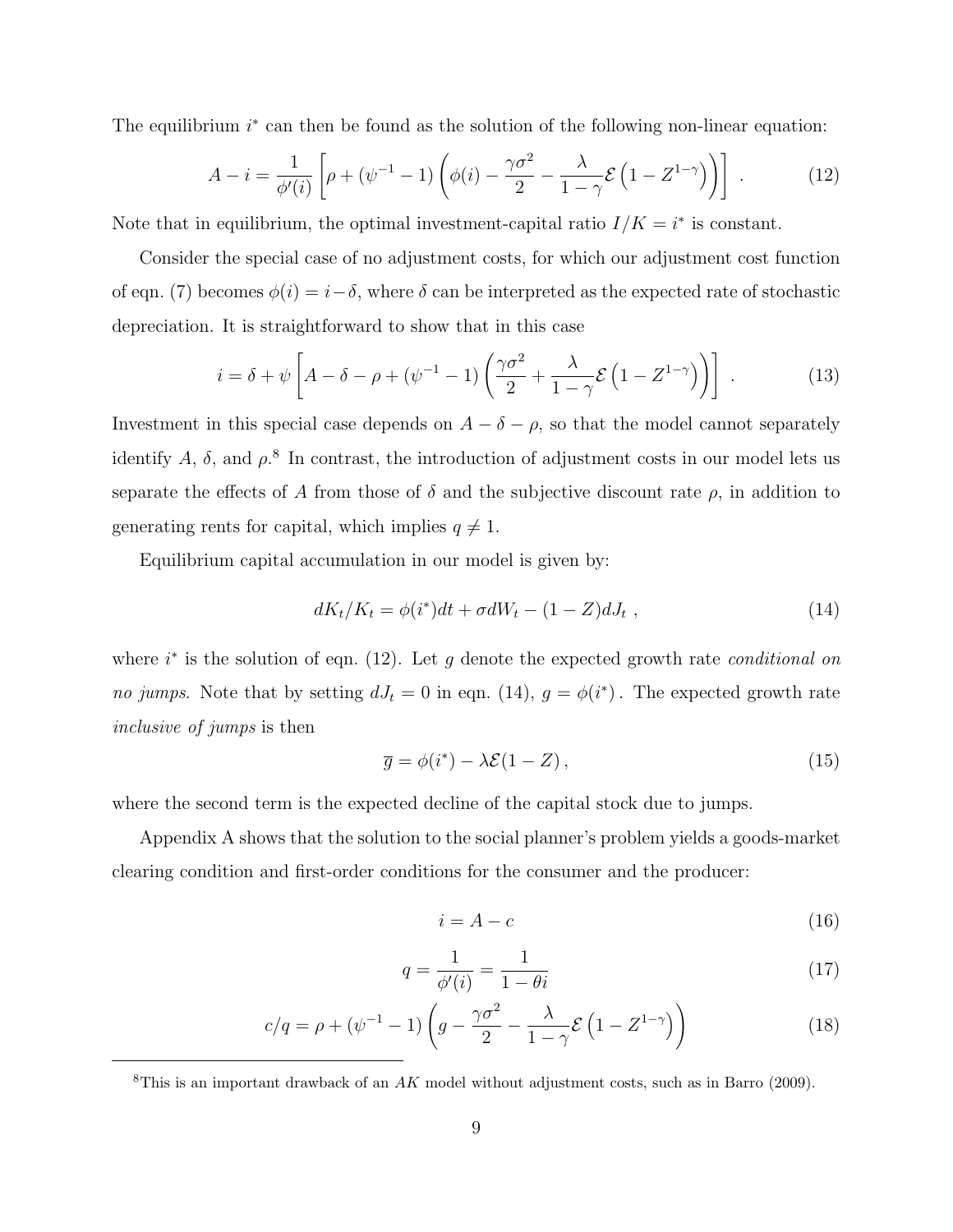Eqn. (16) is simply an accounting identity that equates saving and investment. Eqn. (17) is a first-order condition for producers. Re-writing it as  $\phi'(i)q = 1$ , it equates the marginal benefit of an extra unit of investment (which at the margin yields  $\phi'(i)$  units of capital, each of which is worth q) with its marginal opportunity cost (1 unit of the consumption good).

The left-hand side of eqn. (18) is the consumption-wealth ratio,  $c/q$ . In equilibrium,  $c/q$ is the marginal propensity to consume (MPC) out of wealth, and it is also the dividend yield, because consumption in equilibrium is totally financed by dividends, and total wealth is given by the market value of equity. (Note that the entire capital stock is marketable and its value is  $qK$ .) Eqn. (18) is a first-order condition for consumers. Multiplying both sides by  $q$ , it equates consumption (normalized by the capital stock) to the marginal propensity to consume times q, the marginal value of a unit of capital. What drives the MPC,  $c/q$ ? Looking at the right-hand side of the equation, if  $\psi = 1$ , wealth and substitution effects just offset each other, and  $c/q = \rho$ , the rate of time preference. More generally, if  $\psi < 1$ , the wealth effect is stronger than the substitution effect, and hence the MPC increases with the growth rate g and decreases with risk aversion and volatility. The opposite holds if  $\psi > 1$ .

This equilibrium resource allocation has the following implications for the risk-free interest rate r and the equity risk premium  $rp$ :

$$
r = \rho + \psi^{-1}g - \frac{\gamma(\psi^{-1} + 1)\sigma^2}{2} - \lambda \mathcal{E}\left[ \left( Z^{-\gamma} - 1 \right) + \left( \psi^{-1} - \gamma \right) \left( \frac{1 - Z^{1-\gamma}}{1 - \gamma} \right) \right] \tag{19}
$$

$$
rp = \gamma \sigma^2 + \lambda \mathcal{E} \left[ (1 - Z) \left( Z^{-\gamma} - 1 \right) \right] \tag{20}
$$

Eqn. (19) for the interest rate r is a generalized Ramsey rule. If  $\psi^{-1} = \gamma$  so that preferences simplify to CRRA expected utility, and if there were no stochastic changes in K, the deterministic Ramsey rule  $r = \rho + \gamma g$  would hold. In our model there are two sources of uncertainty; continuous stochastic fluctuations in  $K$  and discrete shocks (i.e., jumps in K). The third term in eqn. (19) captures the precautionary savings effect under recursive preferences of continuous fluctuations in  $K$ , and the last term adjusts for shocks. Note that the first term in the square brackets is the reduction in the interest rate due to shocks under expected utility (and does not depend on  $\psi$ ). The second term gives the additional effects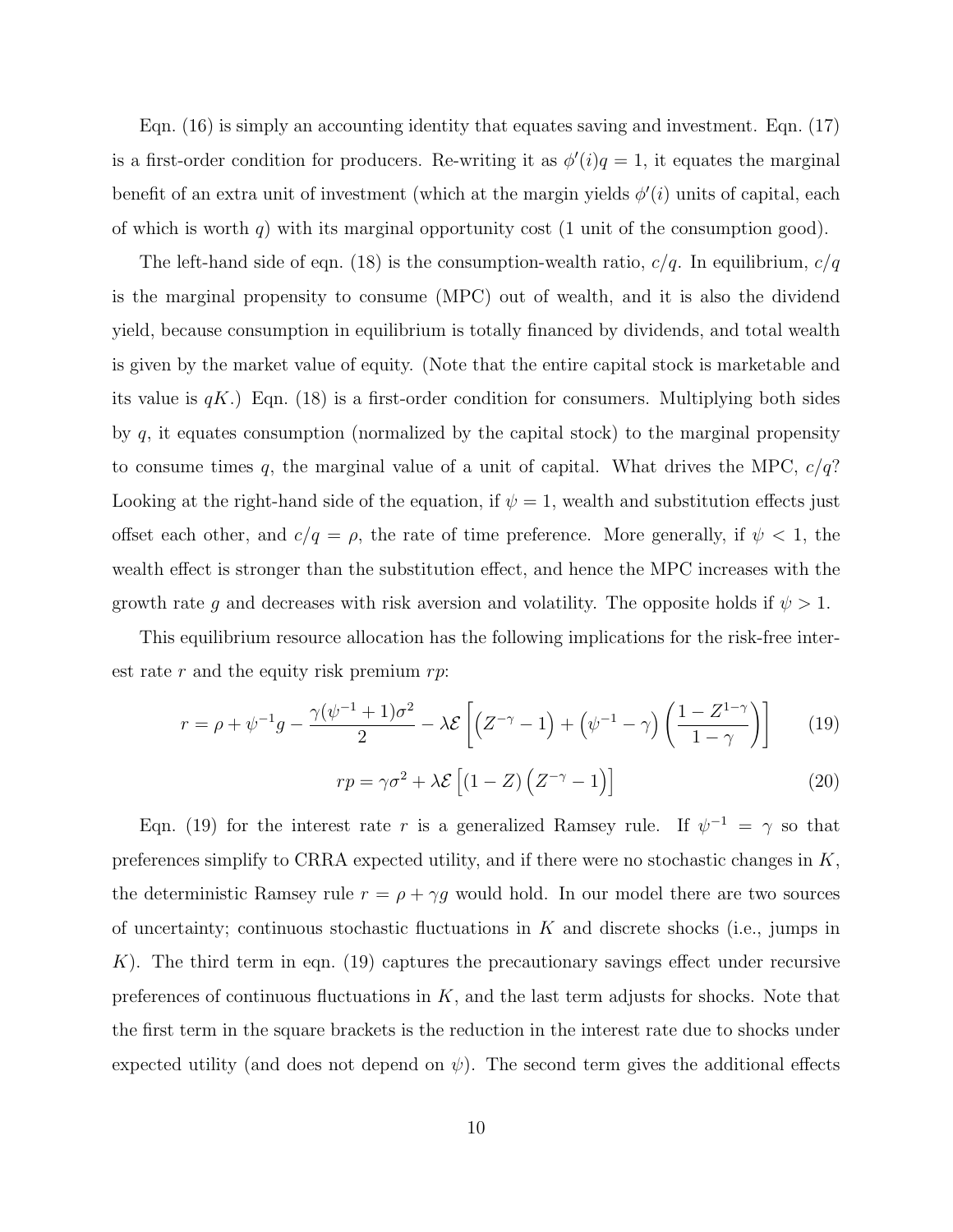of shock risk for non-expected utility; when  $\psi^{-1} < \gamma$ , the risk of shocks further increases the equilibrium interest rate from the level implied by standard CRRA utility.

Eqn. (20) describes the equity risk premium,  $rp$ . The first term on the RHS is the usual risk premium in diffusion models, and the second term is the increase in the premium due to jumps in K. When a jump occurs,  $(1 - Z)$  is the fraction of loss, and  $(Z^{-\gamma} - 1)$  is the percentage increase in marginal utility from that loss, i.e., the price of risk. The jump component of the equity risk premium is given by  $\lambda$  times the expectation of the product of these two random variables. Note that the fraction of loss and the increase of marginal utility are positively correlated, which substantially contributes to the risk premium. (In the limiting case where the loss is close to 100%, the increase in marginal utility approaches infinity.) Also note that the risk premium depends only on the coefficient of risk aversion, and does not depend on the EIS or rate of time preference.

The model can also be used to determine the equilibrium price of catastrophic risk insurance. We will examine the price of insurance in the next section when we discuss the calibration of the model, after specifying the distribution  $\zeta(Z)$  for Z.

# 3 Calibration.

This section explains our calibration procedure. We begin by specifying the probability distribution for the survival fraction  $Z$ , and we show how this distribution simplifies the model and also yields identifying conditions on the second, third, and fourth moments of equity returns. Those conditions along with the other equations of the model can be used to identify the various parameters. We describe the data used to obtain values for the model's inputs, and we present a baseline calibration and additional sensitivity calibrations. We turn next to the pricing of catastrophic risk insurance, and show insurance premia for different size losses. Lastly, we turn to the role of adjustment costs and compare our results with those of Barro (2009). This helps to show the importance of adjustment costs and the implications of certain parameter choices.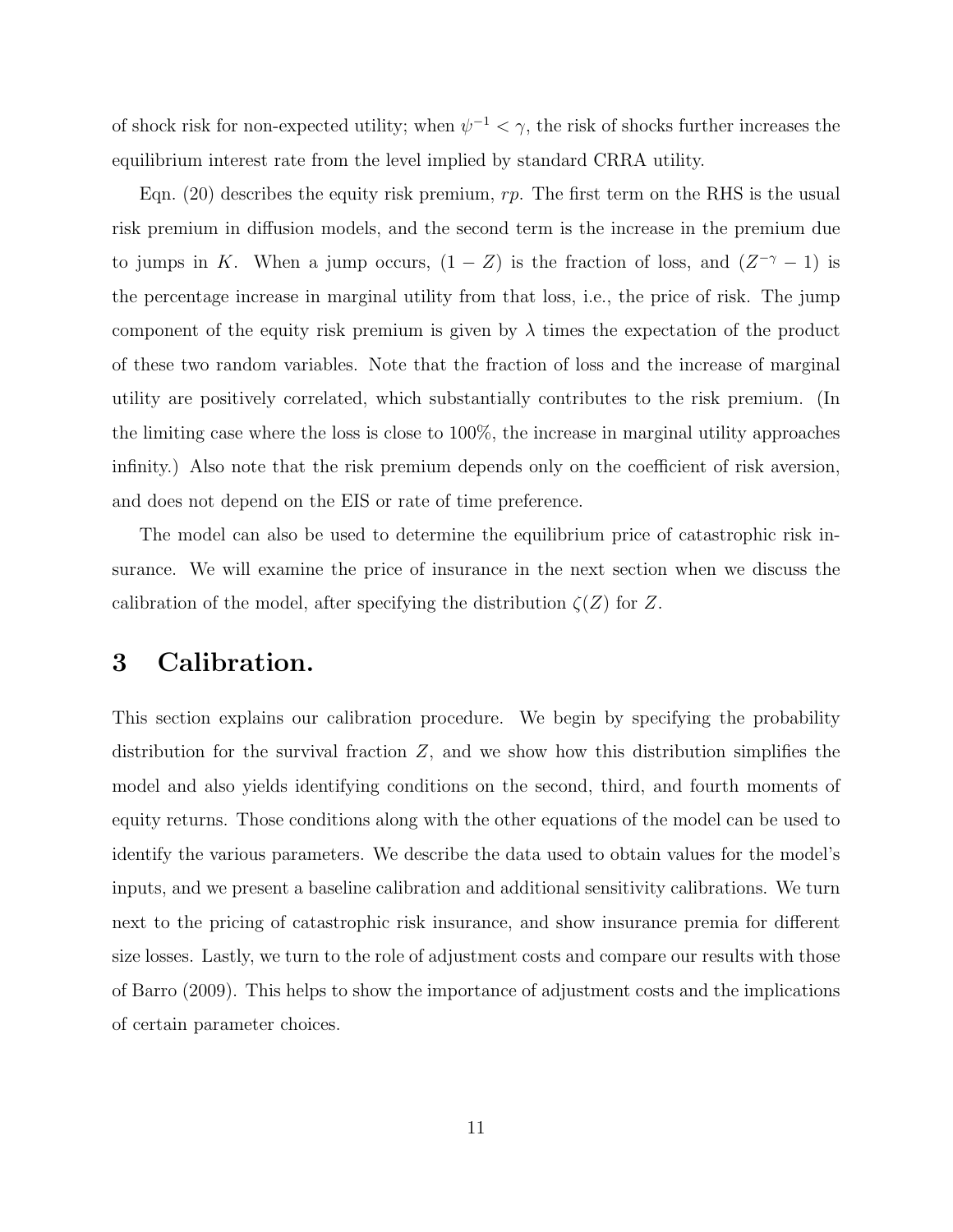### 3.1 The Distribution for Shocks.

The solution of the model presented above applies to any well-behaved distribution for recovery Z. We assume that Z follows a power distribution over  $(0,1)$  with parameter  $\alpha > 0$ :

$$
\zeta(Z) = \alpha Z^{\alpha - 1} \quad ; \quad 0 \le Z \le 1 \quad , \tag{21}
$$

so that  $\mathcal{E}(Z) = \alpha/(\alpha + 1)$ . Thus a large value of  $\alpha$  implies a small expected loss  $\mathcal{E}(1 - Z)$ .

The distribution given by eqn. (21) is general. If  $\alpha = 1, Z$  follows a uniform distribution. For any  $\alpha > 0$ , eqn. (21) implies that  $-\ln Z$  is exponentially distributed with mean  $\mathcal{E}(-\ln Z) = 1/\alpha$ . Eqn. (21) also implies that the inverse of the remaining fraction of the capital stock follows a Pareto distribution with density function  $\alpha(1/Z)^{-\alpha-1}$  with  $1/Z > 1$ . The Pareto distribution is fat-tailed and often used to model extreme events.

The power distribution for Z given in (21) simplifies the solution of the model. We need three moments of Z, namely  $\mathcal{E}(Z^n)$  where  $n = 1, 1 - \gamma$ , and  $-\gamma$ . Eqn. (21) implies

$$
\mathcal{E}(Z^n) = \alpha/(\alpha + n) \tag{22}
$$

provided that  $\alpha + n > 0$ . Since the smallest relevant value of n is  $-\gamma$ , we require  $\alpha > \gamma$ , which ensures that the expected impact of a catastrophe is sufficiently limited so that the model admits an interior solution for any level of risk aversion  $\gamma$ . Thus  $\mathcal{E}(1-Z) = 1/(\alpha+1)$ is the expected loss if an event occurs, and  $\mathcal{E}(Z^{-\gamma}-1) = \gamma/(\alpha-\gamma)$  is the expected percentage increase in marginal utility from the loss; both are decreasing in  $\alpha$ .

### 3.2 Equity Returns.

The distribution for Z given by eqn. (21) can be used to obtain moment conditions on equity returns. Recall that  $-\ln Z$  is exponentially distributed with mean  $\mathcal{E}(-\ln Z) = 1/\alpha$ . Thus  $\mathcal{E}((\ln Z)^2) = 2/\alpha^2$  and  $\mathcal{E}((\ln Z)^3) = -6/\alpha^3$ .

Because the equilibrium value of Tobin's q is constant, the value of the firm,  $Q = qK$ , follows the same stochastic process (with the same drift and volatility) as the capital stock  $K$ . Also, in equilibrium the dividend yield is constant, so only capital gains contribute to second and higher order moments of stock returns. Therefore, the variance, skewness, and kurtosis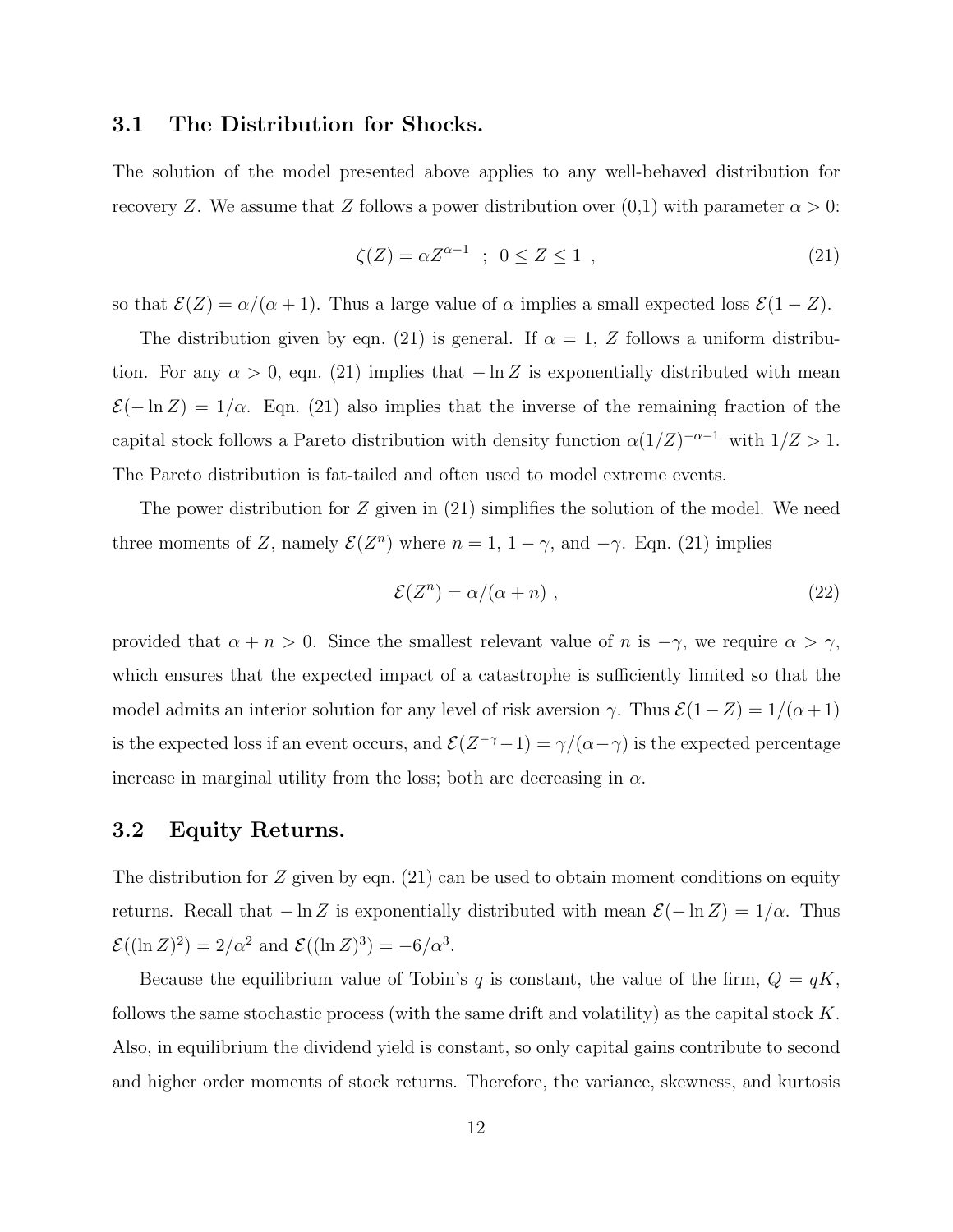for logarithmic equity returns over the time interval  $(t, t + \Delta t)$  equal the corresponding moments for  $\ln K_{t+\Delta t}/K_t$ . Let  $\mathcal{V}, \mathcal{S}$ , and  $\mathcal{K}$  denote the variance, skewness, and kurtosis, respectively, for equity returns. We show in Appendix B that they are given by:

$$
\mathcal{V} = \Delta t \left( \sigma^2 + 2\lambda/\alpha^2 \right) \tag{23}
$$

$$
S = \frac{1}{\sqrt{\Delta t}} \frac{-6\lambda/\alpha^3}{(\sigma^2 + 2\lambda/\alpha^2)^{3/2}} \tag{24}
$$

$$
\mathcal{K} = 3 + \frac{1}{\Delta t} \frac{24\lambda/\alpha^4}{(\sigma^2 + 2\lambda/\alpha^2)^2}
$$
\n(25)

Here  $\Delta t$  is the frequency with which returns are measured. In our case returns are measured monthly and are in monthly terms; because all variables are expressed in annual terms for purposes of our calibration,  $\Delta t = 1/12$ .

Using eqn. (22), the expected growth rate that includes possible jumps is

$$
\overline{g} = g - \frac{\lambda}{\alpha + 1} \,. \tag{26}
$$

Eqn.  $(22)$  can also be used to simplify eqns.  $(18)$ ,  $(19)$ , and  $(20)$ , which now become:

$$
\frac{c}{q} = r + rp - \overline{g} \tag{27}
$$

$$
r = \rho + \psi^{-1}g - \frac{\gamma(\psi^{-1} + 1)\sigma^2}{2} - \lambda \left[ \frac{(\psi^{-1} - \gamma)(\alpha - \gamma) + \gamma(\alpha - \gamma + 1)}{(\alpha - \gamma)(\alpha - \gamma + 1)} \right]
$$
(28)

$$
rp = \gamma \sigma^2 + \lambda \gamma \left[ \frac{1}{\alpha - \gamma} - \frac{\alpha}{(\alpha + 1)(\alpha + 1 - \gamma)} \right]
$$
 (29)

Recall that in equilibrium the consumption-wealth ratio  $c/q$  is equal to the dividend yield. Eqn. (27) is essentially a Gordon growth formula; it states that the expected return on equity  $(r + rp)$  equals the dividend yield  $(c/q)$  plus the expected growth rate  $\bar{g}$  (inclusive of jumps).

### 3.3 Identification.

With eqns. (16), (17), and (23) to (29) we can identify the key parameters and variables of the model. To do this we use the following inputs: the variance, skewness, and kurtosis of equity returns, the real risk-free rate r and equity premium  $rp$ , the output/capital ratio  $Y/K$ , the consumption/investment ratio  $c/i$ , and the per capita expected real growth rate  $\overline{g}$ .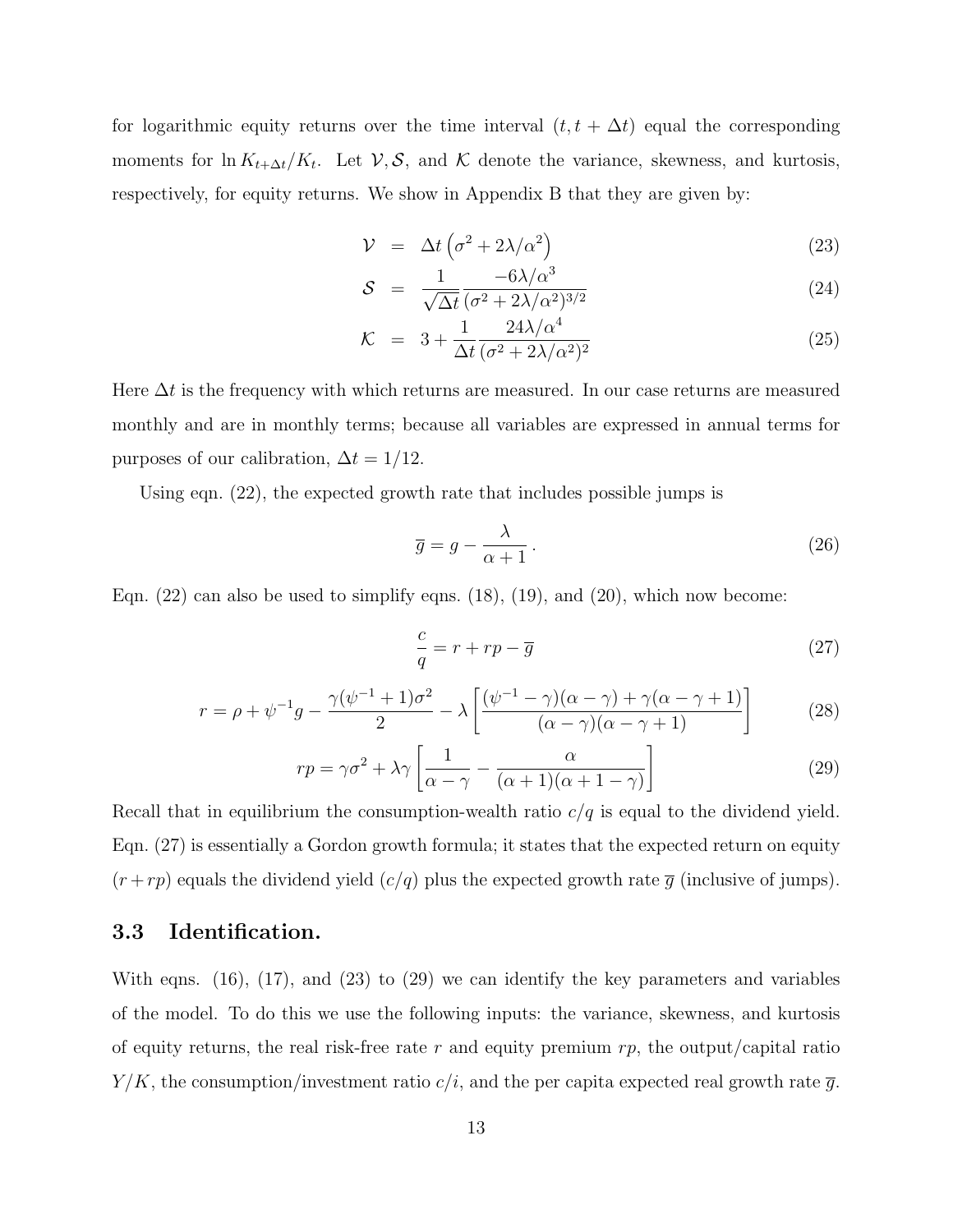We discuss the data and calculation of these inputs below. The identification of the model is easiest to see in steps.

First, given the variance, skewness and kurtosis for equity returns, we use eqns. (23) to (25) to calculate  $\lambda$ ,  $\alpha$  and  $\sigma$ . Thus the three parameters that govern stochastic changes in the capital stock are all determined by the second and higher moments of equity returns.

Second, given these three parameters, we use eqn. (29) for the equity risk premium equation to calculate the coefficient of relative risk aversion,  $\gamma$ . Thus  $\gamma$  is determined by the cost of equity capital relative to the risk-free rate.

Third, we can use eqn. (28) for the risk-free rate to identify either the rate of time preference  $\rho$  or the EIS  $\psi$ . Except for the special case of expected utility, where  $\psi = 1/\gamma$ , our parsimonious model does not allow us to separately identify these two parameters. Instead we use eqn. (28) to obtain  $\psi$  as a function of the discount rate  $\rho$ , and then consider a range of "reasonable" values for  $\psi$  and the implications for  $\rho$ .

Lastly, we use the equations for the real side of the model to identify the remaining variables and parameters. We calculate the productivity parameter A directly; it is just the average output/capital ratio (with the capital stock broadly defined to include physical, human, and intangible capital). Then, given  $c/i$ , eqn. (16) determines both c and i. Finally, given the expected growth rate  $\bar{g}$ , eqn. (18) determines q, and eqn. (17) determines the adjustment cost parameter  $\theta$ .

The identification of the model can also be seen in terms of equations and unknowns. We have a total of 8 equations: (16), (17), and (23) through (29). We use these equations to identify 8 parameters and variables: the parameters  $\lambda$ ,  $\alpha$  and  $\sigma$  that govern stochastic changes in K, the behavioral parameters  $\gamma$  and either  $\psi$  or  $\rho$ , and the economic variables c,  $i$  and  $q$ .

### 3.4 Baseline Calibration.

Ours is an equilibrium model, so its calibration should be based on data covering a time period that is long and relatively stable. We therefore use data for the U.S. economy from 1947 to 2008 to construct average values of the output-capital ratio  $Y/K$ , the consumption-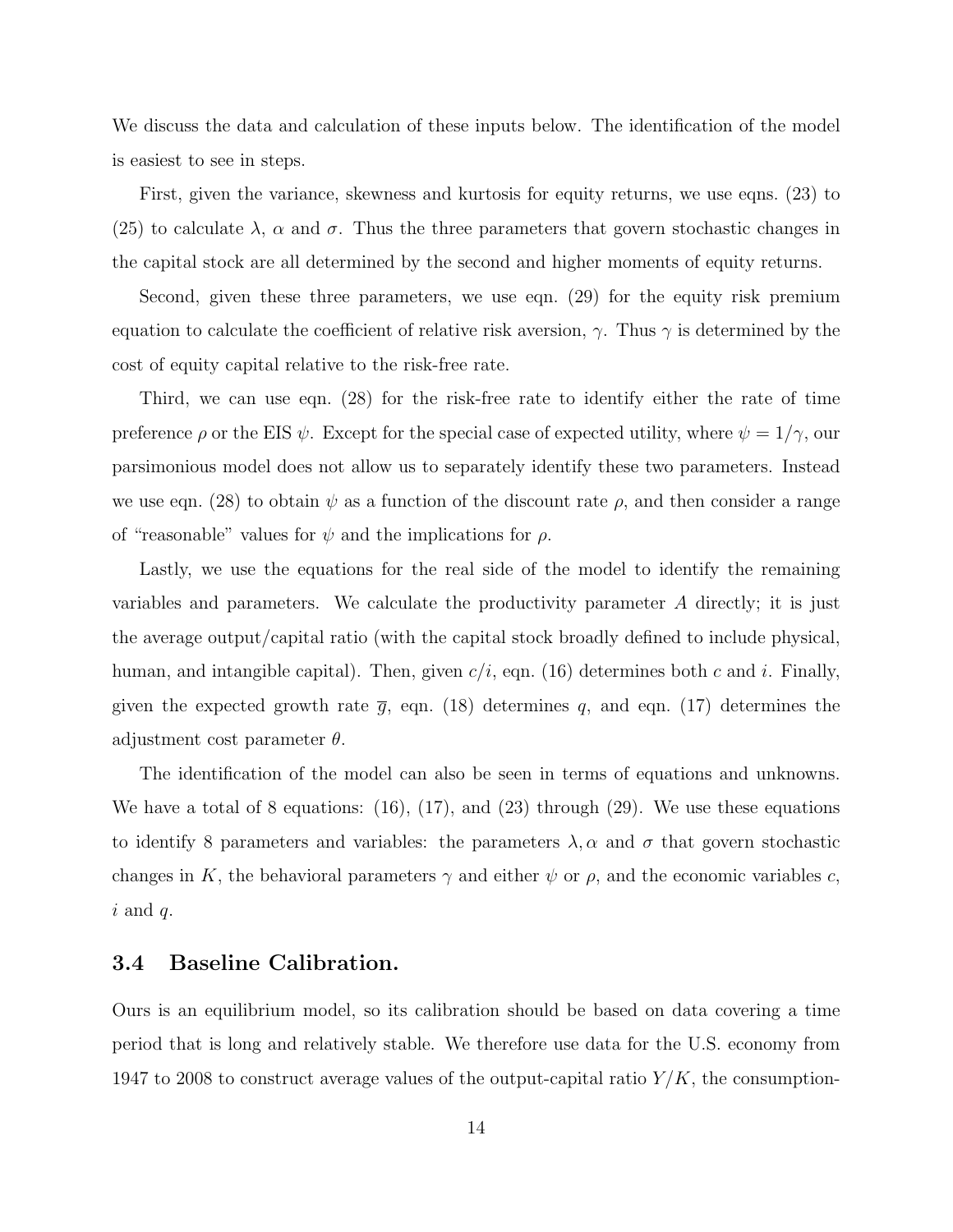| Calibration inputs           | Symbol            | Value     | Calibration outputs          | Symbol             | Value  |
|------------------------------|-------------------|-----------|------------------------------|--------------------|--------|
| (Annual rates)               |                   |           |                              |                    |        |
| output-capital ratio         | A                 | 0.113     | diffusion volatility         | $\sigma$           | 0.1355 |
| consumption-investment ratio | c/i               | 2.84      | mean arrival rate            | $\lambda$          | 0.734  |
| real expected growth rate    | $\overline{g}$    | 0.02      | distribution parameter       | $\alpha$           | 23.17  |
| EIS                          | $\psi$            | 1.5       | expected loss                | $\mathcal{E}(1-Z)$ | 0.0414 |
| risk-free interest rate      | $\boldsymbol{r}$  | 0.008     | average $q$                  | $\boldsymbol{q}$   | 1.548  |
| equity risk premium          | rp                | 0.066     | coefficient of risk aversion | $\gamma$           | 3.066  |
| stock return variance        | ν                 | 0.0211    | rate of time preference      | $\varrho$          | 0.0498 |
| stock return skewness        | $\mathcal{S}_{0}$ | $-0.1156$ | adjustment cost parameter    | $\theta$           | 12.025 |
| stock return kurtosis        | $\cal K$          | 0.1374    | consumption-capital ratio    | $\mathfrak c$      | 0.0836 |

Table 1: Summary of Baseline Calibration

investment ratio  $C/I$ , the real risk-free rate r, and the expected real growth rate  $\bar{g}$ . We calculate the equity risk premium  $rp$  and second, third, and fourth moments of equity returns using monthly data for the real total value-weighted return on the S&P500. As discussed in Appendix D, our measure of the capital stock includes physical capital, estimates of human capital, and estimates of firm-based intangible capital (e.g., patents, know-how, brand value, and organizational capital). Thus, we obtain a measure of the productivity parameter  $A = Y/K$  consistent with the AK production technology of eqn. (4). Our measure of investment (and GDP) includes investment in firm-based intangible capital, and we assume that investment in human capital occurs through education and is part of consumption.

Table 1 summarizes the inputs used in the baseline calibration, and the calibration outputs. Note that we obtain a value of 3.1 for the coefficient of relative risk aversion, which is well within the consensus range. Recall that we cannot separately identify  $\psi$  and  $\rho$  (except for the special case of expected CRRA utility), so in Table 1 we set  $\psi = 1.5$ , which yields a value of just under .05 for the rate of time preference  $\rho$ .<sup>9</sup> Also, our estimate of q is about 1.55, which is close to the value of 1.43 obtained by Riddick and Whited (2009), who used

<sup>&</sup>lt;sup>9</sup>Estimates of  $\psi$  in the literature vary considerably, ranging from the number we obtained to values as high as 2. Bansal and Yaron (2004) argue that the elasticity of intertemporal substitution is above unity and use 1.5 in their long-run risk model. Attanasio and Vissing-Jørgensen (2003) estimate the elasticity to be above unity for stockholders, while Hall (1988), using aggregate consumption data, obtains an estimate near zero. The Appendix to Hall (2009) provides a brief survey of estimates in the literature.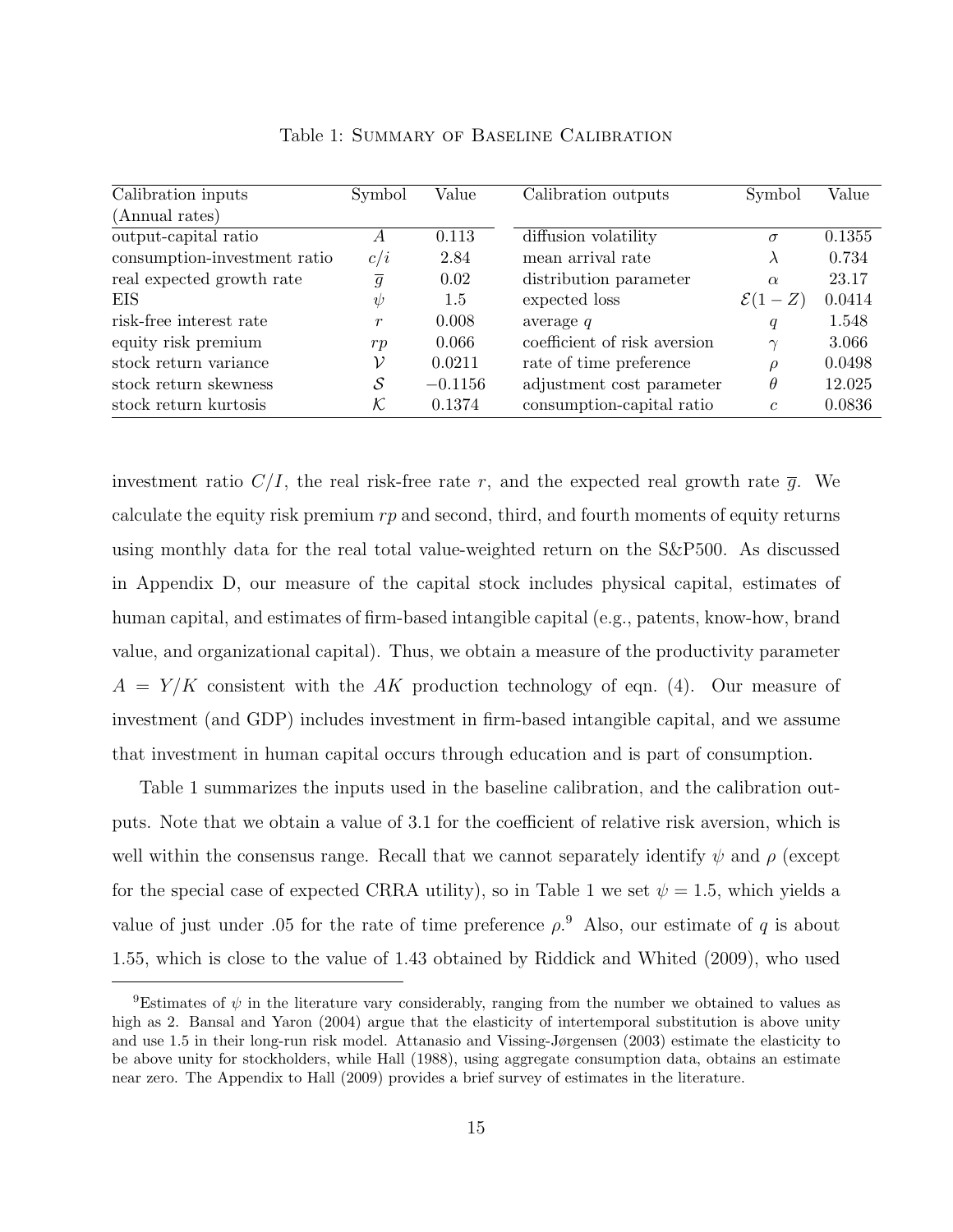firm-level Compustat data for 1972 to 2006.<sup>10</sup>

We obtain a mean arrival rate  $\lambda$  of 0.734 for the jump process and a value for the distributional parameter  $\alpha$  of 23.17. These numbers imply that a shock occurs about every 1.4 years on average, with a mean loss  $\mathcal{E}(1 - Z) = 1/(\alpha + 1)$  of only about 4%. Thus most shocks are small, and could be viewed as part of the "normal" fluctuation in the capital stock. What about larger, "catastrophic" shocks? For the power distribution specified in (21), given that the jump occurs, the probability that the loss from a shock will be a fraction L or greater, i.e., the probability that  $Z \leq 1 - L$ , is  $(1 - L)^{\alpha}$ . Thus the probability that the loss will be at least  $10\%$  is  $.90^{23.17} = .087$ , at least  $15\%$  is  $.023$ , and at least  $20\%$  is  $.006$ .

Table 2 reports the probability that at least one shock causing a loss larger than L will occur over a given time span T. Using the Poisson distribution property, the probability of one or more shocks with loss larger than  $L$  occurring over time span  $T$  is

$$
\Pr(T, L) = 1 - \exp\left[-\lambda T \int_0^{1-L} \zeta(Z) dZ\right] = 1 - \exp\left[-\lambda T (1 - L)^\alpha\right].\tag{30}
$$

For example, if we consider as catastrophic a shock for which the loss is 15% or greater, the annual likelihood of such an event is  $(.85)^{\alpha}\lambda = .017$ . This implies substantial risk; for example, the probability that *at least one* catastrophe (with a loss of 15\% or greater) will occur over the next 50 years is  $1 - e^{-0.017 \times 50} = .57$ .

By comparison, using a sample of 24 (36) countries, Barro and Ursúa (2008) estimated  $\lambda$ as the proportion of years in which there was a contraction of real per capital consumption (or GDP) of 10% or more, and found  $\lambda$  to be 0.038 (for consumption and GDP). But for the U.S. experience (which corresponds to our calibration), there were only two contractions of consumption of 10% or more over 137 years (implying  $\lambda = 0.015$ ), and five GDP contractions (implying  $\lambda = 0.036$ ). Our estimate of  $\lambda$  uses equity market return moments and corresponds to the proportion of years for which there is a jump shock of any size. If we use a 10% or more loss as the threshold to define a catastrophe, the corresponding value of  $\lambda$  would be  $(.734)(.90^{23.17}) = 0.064$ , which is considerably larger than the Barro and Ursúa estimate.

<sup>10</sup>With measurement errors and heterogeneous firms, averaging firm-level data provides a more economically sensible estimate for the q of the representative firm than inferring  $q$  from aggregate data.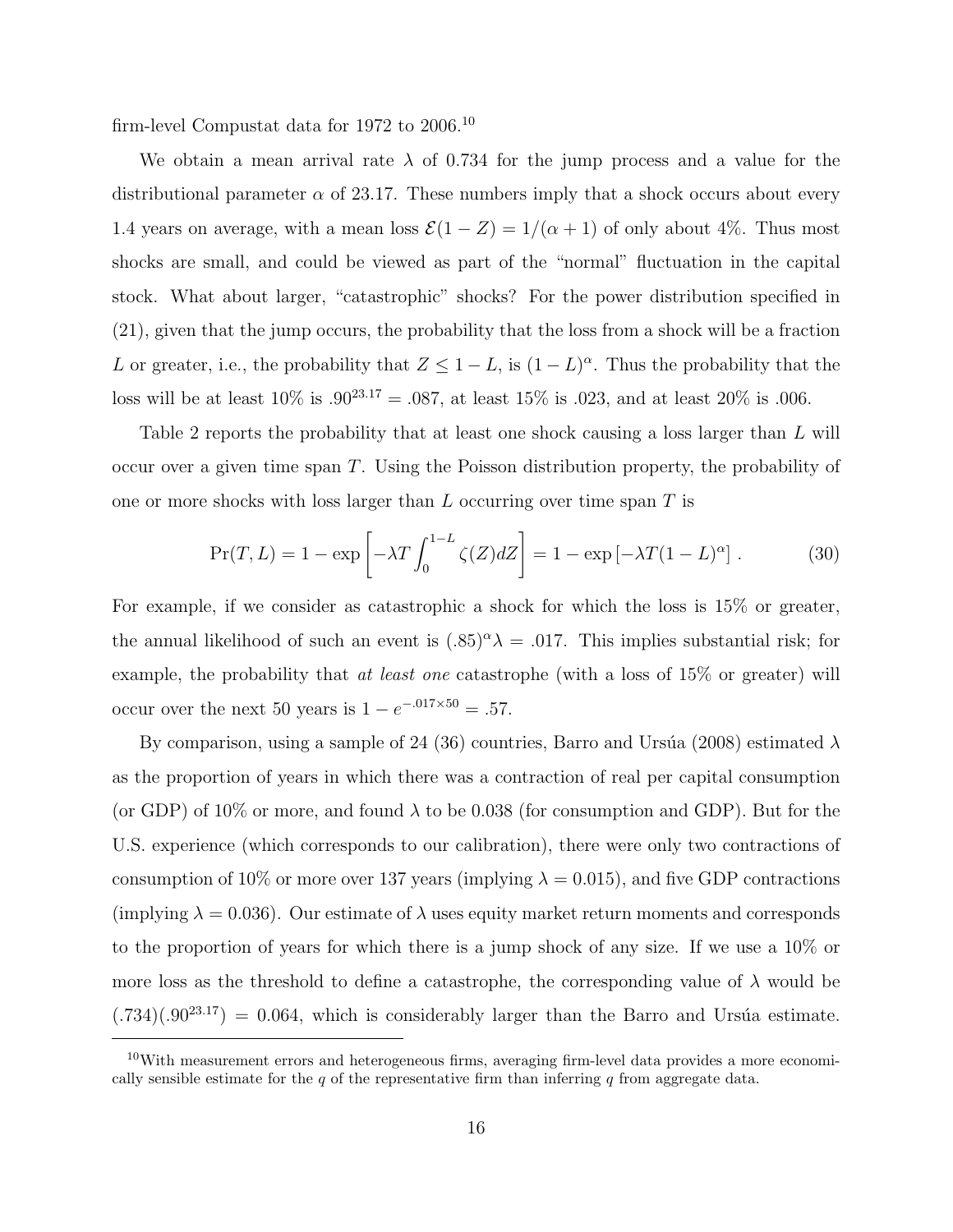| Horizon $T$ (<br>(Years) |          | 10     | 20     | 40     | 50     |
|--------------------------|----------|--------|--------|--------|--------|
|                          |          |        |        |        |        |
| $L = 0.10$               | 0.0619   | 0.4723 | 0.7215 | 0.9224 | 0.9591 |
| $L = 0.15$               | 0.0169   | 0.1563 | 0.2882 | 0.4934 | 0.5726 |
| $L = 0.20$               | 0.0042   | 0.0409 | 0.0801 | 0.1537 | 0.1883 |
| $L = 0.25$               | 0.0009   | 0.0093 | 0.0185 | 0.0367 | 0.0457 |
| $L = 0.30$               | 0.0002   | 0.0019 | 0.0038 | 0.0075 | 0.0094 |
| $L = 0.35$               | 0.000034 | 0.0003 | 0.0007 | 0.0014 | 0.0017 |

Table 2: PROBABILITY OF SHOCKS EXCEEDING L OVER HORIZON T.

Note: Each entry is the probability that at least one shock larger than  $L$  will occur during the time horizon T.

They also found an average contraction size (conditional on the 10% threshold, and for the international sample) of 0.22 for consumption and 0.20 for GDP. Using our results, the average contraction size conditional on a contraction greater than 10% is .137. Thus, compared to Barro and Ursúa, we find that shocks greater than  $10\%$  occur more frequently but on average are smaller in size.

Barro and Jin (2009) independently applied the same power distribution that we used in eqn. (21) to describe the size distribution for contractions. We obtained a value of the distribution parameter  $\alpha$  as an output of our calibration; they estimated  $\alpha$  for their sample of contractions. In our notation, their estimates of  $\alpha$  were 6.27 for consumption contractions and 6.86 for GDP, implying a mean loss of about 14% for consumption and 13% for GDP.<sup>11</sup> However, they only considered contractions that were 10% or greater. As we explained above, applying our estimate of  $\alpha$  (23.17) to losses of 10% or greater implies a mean contraction size of .137. This number is close to the Barro-Jin estimate, but note that we obtained it in a completely different way. Rather than use historical data on drops in consumptions or GDP, we found the mean contraction size as an output of our calibration.

<sup>&</sup>lt;sup>11</sup>Eqn. (21) is the distribution for Z, the fraction of the remaining capital stock. It implies that  $S = 1/Z$ has the distribution  $f_S(s) = \alpha s^{-\alpha-1}$ . Barro and Jin (2009) use data on S, conditioned on  $S > 1.105$ , to estimate  $\alpha'$  for the distribution  $f_S(s) = \alpha' s^{-\alpha'}$ . Thus  $\alpha = \alpha' - 1$ .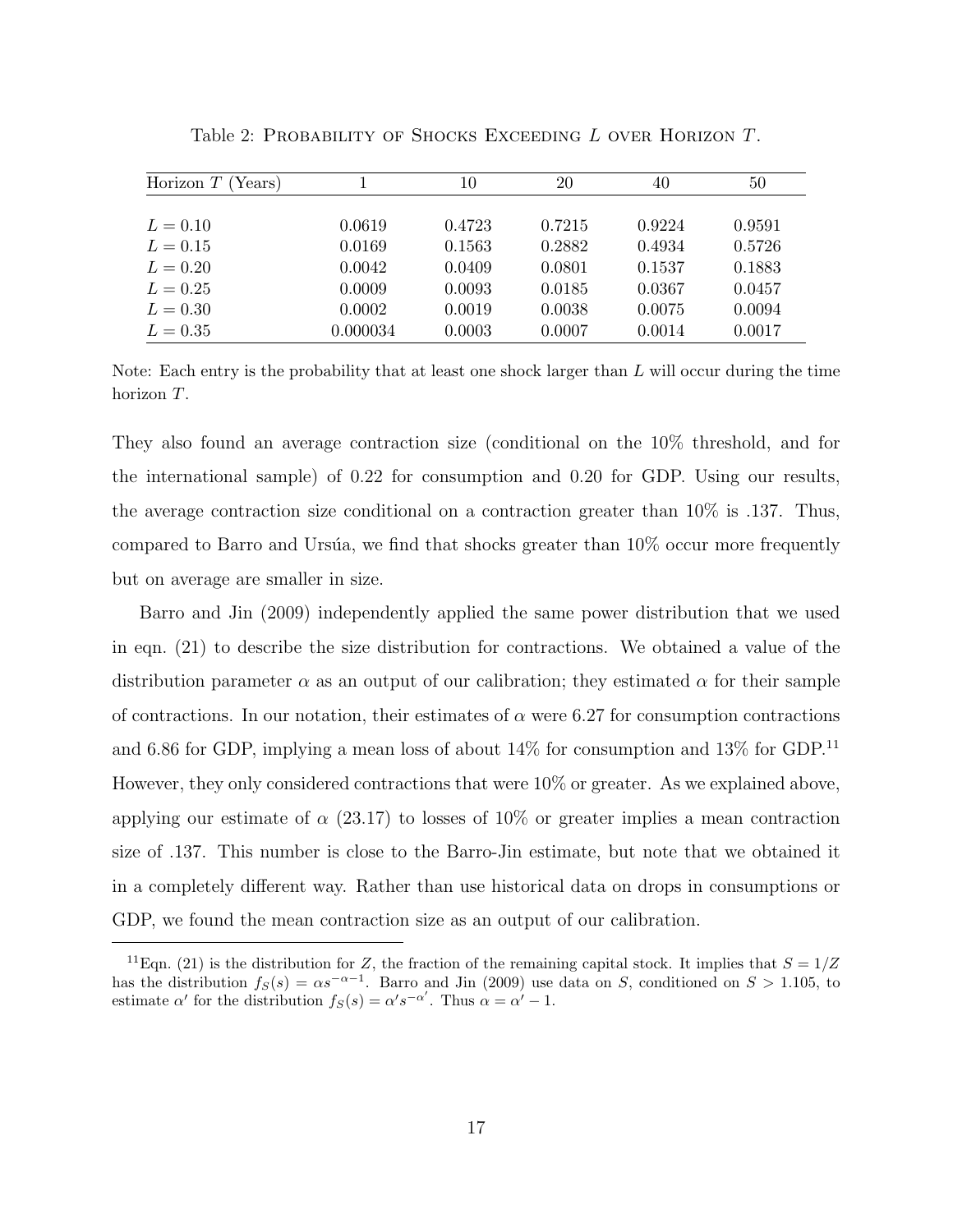### 3.5 Catastrophic Insurance Premium.

Our model solution also implies the equilibrium price of every possible insurance claim:

$$
p(Z) = \lambda Z^{-\gamma} \zeta(Z) \tag{31}
$$

where  $\zeta(Z)$  is the probability density function for the recovery fraction Z, so that  $\lambda \zeta(Z)$  is the conditional arrival intensity of a shock that destroys a fraction  $(1 - Z)$  of the capital stock. Eqn. (31) gives the payment rate that the CIS buyer must make to insure against a shock with loss fraction  $(1 - Z)$ ; should that shock occur, the buyer would receive one unit of the consumption good. Not surprisingly, the higher the arrival rate of a shock with survival fraction Z,  $\lambda \zeta(Z)$ , the higher the corresponding CIS payment. The multiplier  $Z^{-\gamma}$ in eqn. (31) is the marginal rate of substitution between pre-jump and post-jump values, and measures the insurance risk premium; the higher is  $\gamma$  and the bigger is the loss (the lower is Z), the more expensive is the insurance.

Using eqn. (21) for the probability density function that governs the recovery fraction Z, we can calculate the cost of insuring against any particular risk. Recall that  $\mathcal{E}(Z^n) =$  $\alpha/(\alpha + n)$ . Thus for each CIS with survival fraction Z, the required payment is:

$$
p(Z) = \lambda \alpha Z^{\alpha - \gamma - 1}.
$$
\n(32)

For example, to obtain the cost of insuring against a shock that results in losing a fraction L or more of the capital stock (i.e.,  $1 - Z \geq L$ ), the required payment per unit of capital is

$$
\int_0^{1-L} (1-Z)p(Z)dZ = \lambda \alpha \left[ \frac{(1-L)^{\alpha-\gamma}}{\alpha-\gamma} - \frac{(1-L)^{\alpha-\gamma+1}}{\alpha-\gamma+1} \right].
$$
 (33)

Thus to obtain the required payment per unit of capital to insure against *any* size shock, just set  $L = 0$  in eqn. (33). Note that unlike the existing catastrophic insurance literature, we obtain the insurance premium in a general equilibrium setting. Also, observe from eqn. (33) that the CIS payment depends only on risk aversion  $\gamma$ , the parameters describing shocks, i.e.,  $\lambda$  and  $\alpha$ , and the lower bound L of the loss insurance. The CIS payment does not depend on the EIS  $\psi$  and the discount rate  $\rho$ , for example, because these parameters do not describe the characteristics of or attitudes toward risk.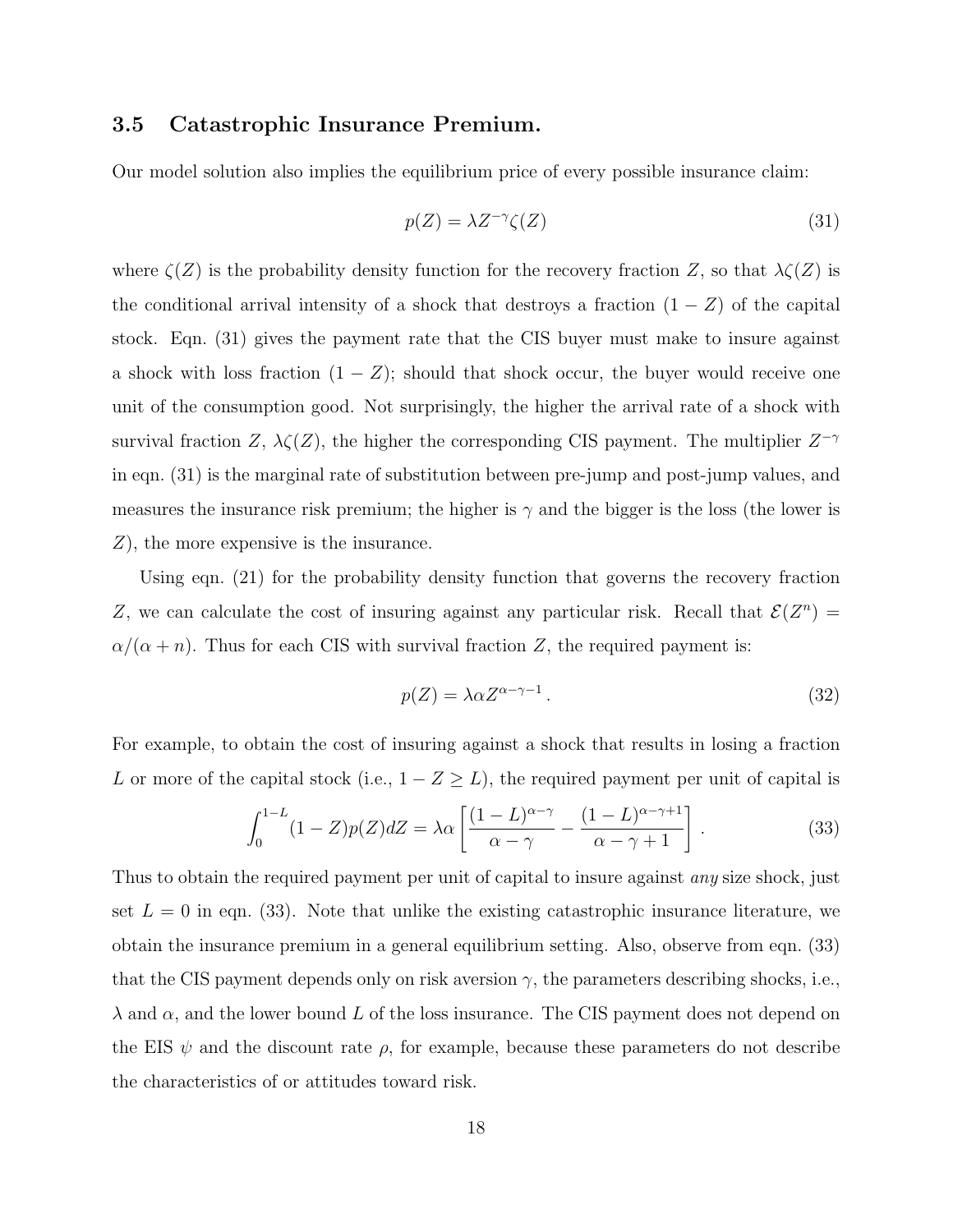| Minimum loss covered, L       | <b>CIS</b> | AF      | CIS/AF |
|-------------------------------|------------|---------|--------|
|                               |            |         |        |
| $L = 0.00$ (Full insurance)   | 0.4795     | 0.3633  | 1.320  |
| $L = 0.05$                    | 0.3429     | 0.2389  | 1.435  |
| $L = 0.10$                    | 0.1736     | 0.1049  | 1.655  |
| $L = 0.15$                    | 0.0734     | 0.0377  | 1.949  |
| $L = 0.20$                    | 0.0271     | 0.0116  | 2.331  |
| $L = 0.25$                    | 0.0089     | 0.0031  | 2.829  |
| $L = 0.30$                    | 0.0026     | 0.0007  | 3.484  |
| $L = 0.35$                    | 0.0007     | 0.00015 | 4.362  |
| $L = 0.40$ (loss 40% or more) | 0.0002     | 0.00003 | 5.564  |

Table 3: Loss Coverage and Components of Catastrophic Insurance Premia

Note: For each amount of loss coverage, CIS is the required annual insurance payment as a percent of consumption and AF is the actuarially fair payment.  $L = 0.25$  means that only losses of 25% or more are covered.

Using our baseline calibration (which yielded  $\gamma = 3.066$ ,  $\lambda = 0.739$ , and  $\alpha = 23.17$ ) and eqn. (33), the annual CIS payment to insure against shocks of any size is about .040 per unit of capital, i.e.,  $4\%$  of the capital stock. We have  $A = .113$ , so the total annual cost of the insurance would be  $.040Y/.113 = .355Y$ , i.e., about 35% of GDP, or about 48% of consumption.<sup>12</sup> How much of this very large annual CIS payment reflects the expected loss from a shock and how much is a risk premium? We first calculate the expected loss with no risk premium. The implied actuarially fair annual CIS payment is  $\int_0^{1-L} (1-Z)\lambda\zeta(Z)dZ$ , which can also be found by setting  $\gamma = 0$  in eqn. (33). The "price" of risk is ratio of the annual CIS payment to the actuarially fair payment.

Table 3 summarizes both the CIS and actuarially fair payments (denoted by AF), both as a fraction of consumption, to cover losses of different amounts. If we treat as catastrophes shocks that result in losses of 15% or more, the annual payment to insure against such losses is over  $7\%$  of consumption — a substantial amount. If we restrict our definition of catastrophes to only include shocks that cause losses of 20% or more, the annual insurance payment is nearly 3% of consumption — still quite large. Note that the "price" of risk (the ratio of the CIS payment to the actuarially fair premium) increases with L, the lower bound

<sup>&</sup>lt;sup>12</sup>Using  $c + i = A = .113$  and  $c/i = 2.84$  gives  $C = .740Y = .0836K$ .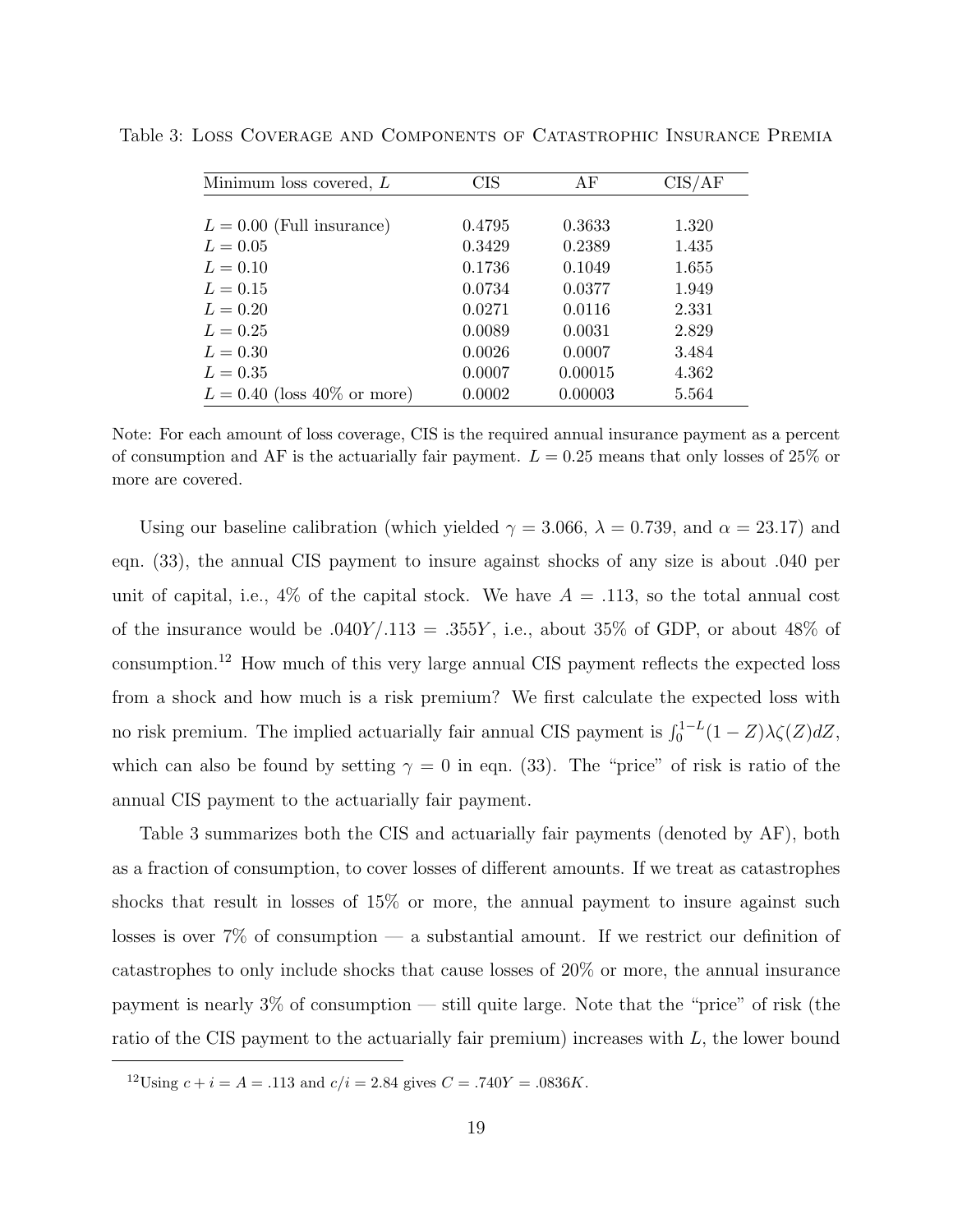of the loss fraction that is insured. For example, to insure only against catastrophes that generate a loss of 10% or more, the price of risk is about 1.7. But if insurance is limited to only those shocks causing losses of  $25\%$  or more (i.e.  $L = 0.25$ ), the annual cost is just under 1% of consumption, while the actuarially fair rate is about 0.3% of consumption, implying a price of risk of about 2.8. The price of risk is higher in this case because the insurance is covering larger losses on average and insuring tail risk is expensive.

### 3.6 The Role of Adjustment Costs.

How important are adjustment costs? To address this question and do welfare calculations, we use the quadratic adjustment cost function given by eqn. (7). In our baseline calibration, the resulting value of  $\theta$  is 12.03, which is determined by eqn. (17):  $q = 1/\phi'(i) = 1/(1 - \theta i)$ . In our calibration,  $q = 1.55$ ,  $i + c = A$ , and  $c/i = 2.84$ , which pins down  $\theta = 12.03$ .

To explore the role of adjustment costs, we first review Barro's (2009) results and then add adjustment costs to his model. Based on historic "consumption disasters," Barro estimated  $\lambda$  to be .017. He set  $\gamma = 4$ , and using an empirical distribution for consumption declines, estimated the three moments  $\mathcal{E}(Z)$ ,  $\mathcal{E}(Z^{1-\gamma})$ , and  $\mathcal{E}(Z^{-\gamma})$ . He also set  $\psi = 2$ ,  $\rho = .052$ ,  $\sigma = .02$ , and  $A = .174$ . (Because there are no adjustment costs, only  $A - \rho$  can be identified in Barro's model.)

The first row of the top panel of Table 4 shows this calibration of Barro's model; there are no adjustment costs so capital is assumed to be perfectly liquid and  $q = 1$ . The calibration gives a sensible estimate of the risk-free rate r and risk premium  $rp$ , but yields a consumptioninvestment ratio of only 0.38, whereas the actual ratio is about 3. The rest of the top panel shows how the results change as the adjustment cost parameter  $\theta$  in eqn. (7) is increased. The experiment here is to hold the structural parameters for both preferences and the technology fixed, change only  $\theta$ , and then re-solve for the new equilibrium price and quantity allocations. First, as we increase  $\theta$ , investment becomes more costly, so i falls and  $c = A - i$  increases. Additionally, q increases because installed capital now earns higher rents in equilibrium. When  $\theta = 8$ , both c/i and q roughly match the data. However, r falls below  $-3\%$ . Basically, given Barro's parameter choices (particularly  $\gamma$  and the productivity parameter A) along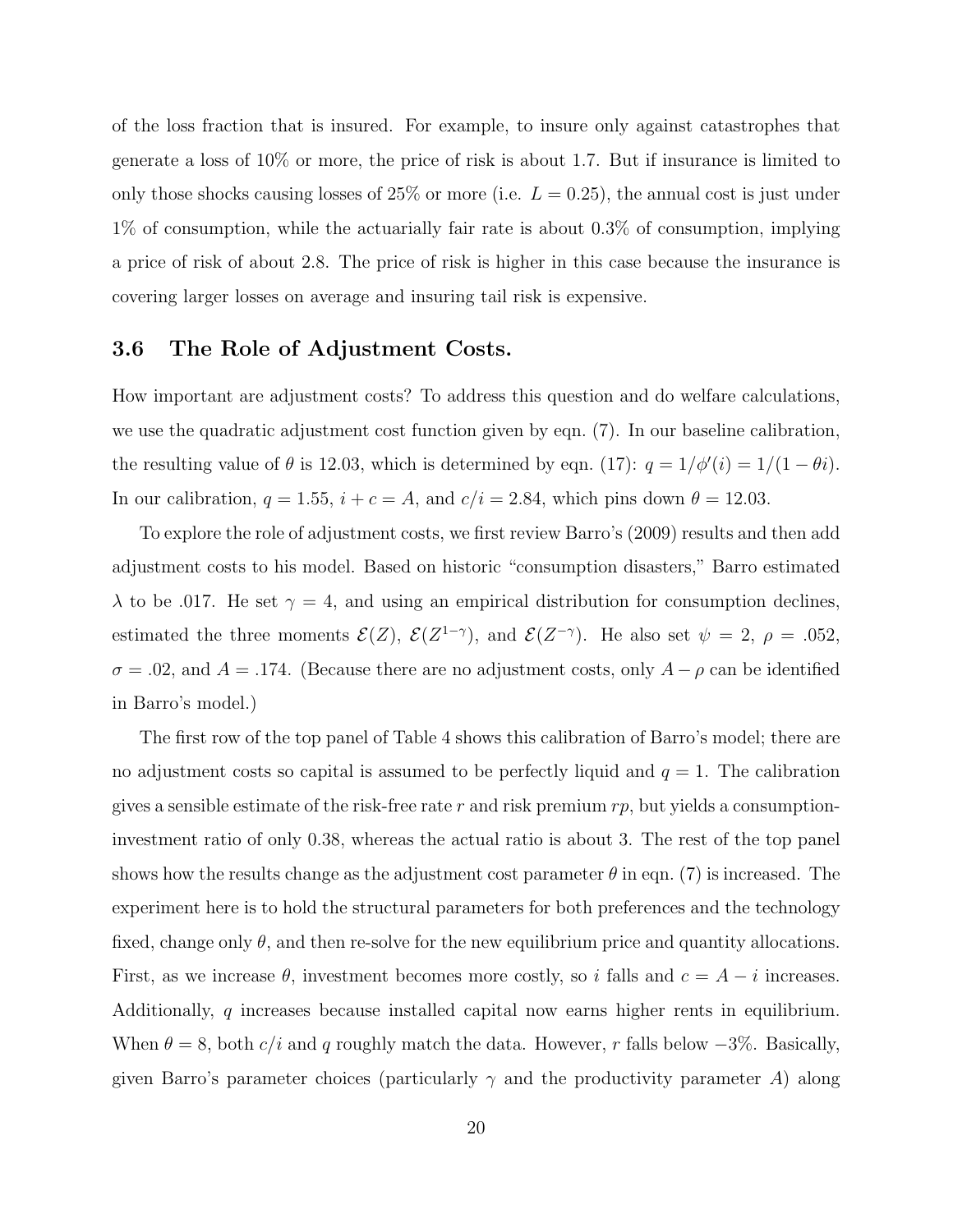| (1) Barro (2009) Parameters: $\gamma = 4, \psi = 2, \rho = .052, \sigma = .02, A = .174,$                     |           |                |       |                |      |  |
|---------------------------------------------------------------------------------------------------------------|-----------|----------------|-------|----------------|------|--|
| $\lambda = .017, \mathcal{E}(Z) = .71, \mathcal{E}(Z^{1-\gamma}) = 4.05, \mathcal{E}(Z^{-\gamma}) = 7.69$     |           |                |       |                |      |  |
| $\theta$                                                                                                      | $\dot{i}$ | $\mathfrak{c}$ | c/i   | $\mathfrak{r}$ | q    |  |
| 0                                                                                                             | 0.126     | 0.048          | 0.381 | .011           | 1.00 |  |
| 4                                                                                                             | 0.062     | 0.112          | 1.806 | $-.025$        | 1.33 |  |
| 8                                                                                                             | 0.038     | 0.136          | 3.579 | $-.036$        | 1.43 |  |
| 12                                                                                                            | 0.027     | 0.147          | 5.512 | $-.041$        | 1.47 |  |
| 20                                                                                                            | 0.017     | 0.157          | 9.234 | $-.045$        | 1.51 |  |
| (2) Our Parameters: $\gamma = 3.066$ , $\psi = 1.5$ , $\rho = .0498$ , $\sigma = .1355$ , $A = .113$ ,        |           |                |       |                |      |  |
| $\lambda = .734, \mathcal{E}(Z) = .9586, \mathcal{E}(Z^{1-\gamma}) = 1.098, \mathcal{E}(Z^{-\gamma}) = 1.153$ |           |                |       |                |      |  |
| $\theta$                                                                                                      | $\dot{i}$ | $\mathfrak{c}$ | c/i   | $\,r$          | q    |  |
| $\Omega$                                                                                                      | 0.0764    | 0.0366         | 0.479 | .0428          | 1.00 |  |
| 4                                                                                                             | 0.0543    | 0.0587         | 1.080 | .0241          | 1.28 |  |
| 8                                                                                                             | 0.0388    | 0.0742         | 1.911 | .0137          | 1.45 |  |
| $12.03\,$                                                                                                     | 0.0294    | 0.0836         | 2.84  | 0.008          | 1.55 |  |
| 20                                                                                                            | 0.0196    | 0.0934         | 4.77  | .002           | 1.64 |  |

Table 4: EFFECTS OF ADJUSTMENT COSTS

with the exogenous inputs for  $\lambda$  and the moments of Z, the model cannot match all of the basic economic facts, even allowing for adjustment costs.

The bottom panel of Table 4 shows results using our baseline calibration, but varying the value for  $\theta$ . (The boldface row corresponds to our baseline calibration where  $\theta = 12.03$ .) As  $\theta$  increases, the cost of investing increases, so investment becomes less attractive relative to consumption, and thus i falls. With  $\psi = 1.5 > 1$ , the substitution effect dominates the wealth effect, and hence r also falls. As a result of this drop in the cost of capital,  $q$  increases. Thus for a calibrated model to match the data, adjustment costs are crucial.

To summarize, these results illustrate some important differences between our approach and that of Barro (2009): (1) By construction,  $q = 1$  in models with no adjustment costs because physical capital is assumed to be perfectly liquid, which is inconsistent with the data. Our model captures this important feature of the illiquidity of physical capital and the empirical fact that  $q \neq 1$ . (2) Models with no adjustment costs cannot separately identify the effect of the productivity coefficient A from the effects of the rate of time preference  $\rho$  and the expected rate of depreciation  $\delta$ . In our model, A has a distinct effect on the investment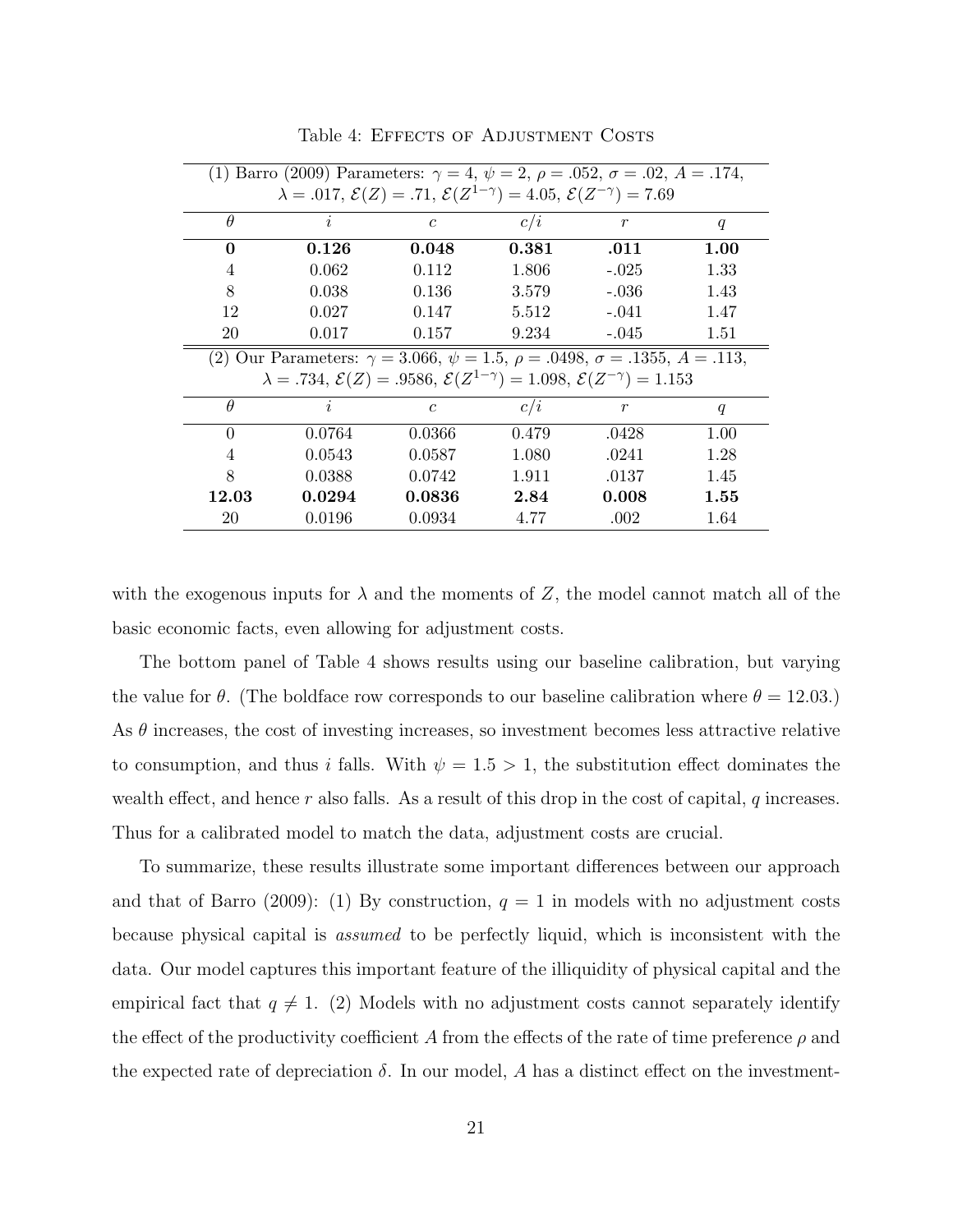capital ratio i that differs from the effects of  $\rho$ , so that A and  $\rho$  can be separately identified. (3) As noted earlier, Barro's AK model generates an unrealistically high investment-capital ratio; our model does not because adjustment costs make investment more expensive.

# 4 Policy Consequences.

We now turn to the second question raised in the first paragraph of this paper: What is society's willingness to pay to reduce the probability or likely impact of catastrophic events? Our measure of WTP is the maximum *permanent* consumption tax rate  $\tau$  that society would be willing to accept if the resulting stream of government revenue could finance whatever activities are needed to permanently limit the maximum loss from any catastrophic shock that might occur to some level  $\hat{L}$ . Of course it might not be feasible to limit the maximum loss to  $\hat{L}$  with a tax of that size, or it might be possible to achieve this objective with a smaller tax. In effect, we are examining the "demand side" of public policy  $-$  society's "reservation price" (maximum tax) for attaining this policy objective.

### 4.1 Willingness to Pay.

We want to determine the effect of a permanent consumption tax. Given investment  $I_t$  and output  $Y_t$ , households pay  $\tau(Y_t - I_t)$  to the government and consume the remainder:

$$
C_t = (1 - \tau)(Y_t - I_t) \tag{34}
$$

Suppose that a costly technology exists that could ensure that any shock that occurs would lead to a loss no greater than  $\hat{L} = (1 - \hat{Z})$ . That is, the technology would permanently change the recovery size distribution  $\zeta(Z)$  to a truncated distribution, given by

$$
\widehat{\zeta}(Z;\widehat{Z}) = \frac{\alpha Z^{\alpha - 1}}{\int_{\widehat{Z}}^1 \alpha Z^{\alpha - 1} dZ} = \frac{\alpha}{1 - \widehat{Z}^{\alpha}} Z^{\alpha - 1} \; ; \; \widehat{Z} \le Z \le 1 \; . \tag{35}
$$

Here,  $Z$  is the minimal level of recovery  $Z$ .

Using this truncated distribution, we obtain the optimal investment-capital ratio  $\hat{i}$  as the solution of the following equation:

$$
A - \hat{i} = \frac{1}{\phi'(\hat{i})} \left[ \rho + (\psi^{-1} - 1) \left( \phi(\hat{i}) - \frac{\gamma \sigma^2}{2} - \frac{\lambda}{1 - \gamma} \hat{\mathcal{E}} \left( 1 - Z^{1 - \gamma} \right) \right) \right],
$$
 (36)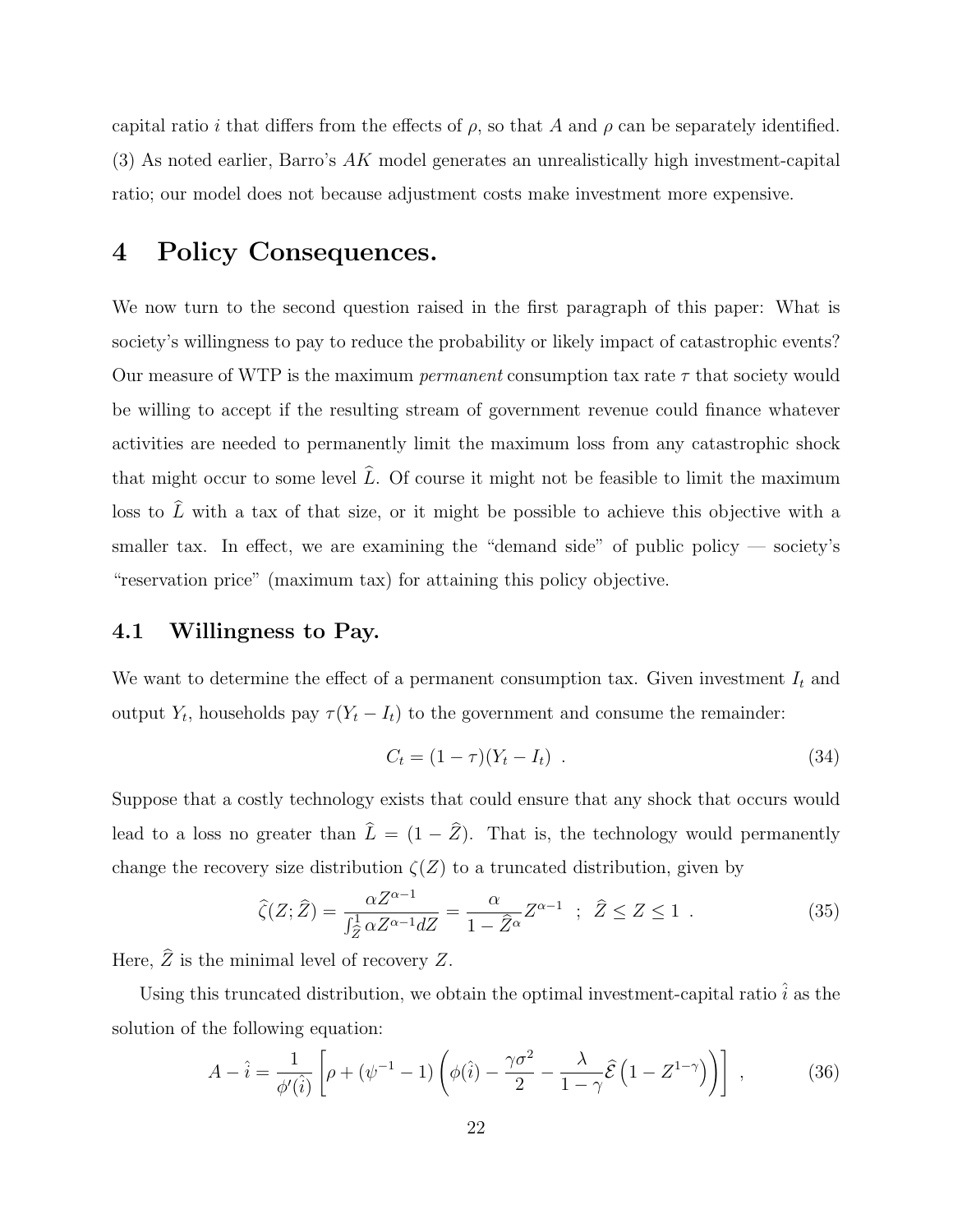where  $\hat{\mathcal{E}}$  is the expectation with respect to the truncated distribution  $\hat{\zeta}(Z)$ .

How much would households be willing to pay the government to finance such a technology? Consider two options: (1) the status quo with no taxes and the original recovery size distribution  $\zeta(Z)$ ; and (2) paying a permanent consumption tax at rate  $\tau$  to adopt the new technology which changes the distribution  $\zeta(Z)$  to  $\hat{\zeta}(Z)$  given by eqn. (35). Households would be indifferent if and only if the following condition holds:

$$
\widehat{V}(K;\tau) = V(K;0) \tag{37}
$$

where  $\hat{V}(K; \tau)$  is the household's value function given by eqns. (76) and (81) with a consumption tax rate  $\tau$ , and with the optimal investment-capital ratio  $\hat{i}$  for the truncated distribution given by eqn. (36). In Appendix C, we show that this condition implies that:

$$
\hat{b}(\tau) = (1 - \tau)\hat{b}(0) = b(0) \tag{38}
$$

where  $\hat{b}(0)$ , given by eqn. (82), is the coefficient in the value function  $\hat{V}(K; 0)$  when there is no tax but the distribution for  $Z$  is truncated, as given by eqn. (35). Thus to eliminate the possibility of catastrophic shocks with losses greater than  $\hat{L} = (1 - \hat{Z})$ , households would be willing to pay a consumption tax at the constant rate

$$
\tau = 1 - \frac{b(0)}{\hat{b}(0)} \tag{39}
$$

For the household, a permanent tax at rate  $\tau$  is equivalent to giving up a fraction  $\tau$ of the capital stock. This is because the tax is non-distortionary. The tax is proportional to output, so households' after-tax consumption is lowered by the same fraction as the tax rate in all states and in all future periods. Thus households' intertemporal marginal rate of substitution, which determines the equilibrium interest rate and the pricing of risk, remains unchanged for any give rate of tax  $\tau$ . (Although equilibrium pricing and resource allocations are the same with or without a tax, they are not the same for different distributions for Z, i.e., for the truncated versus non-truncated distribution.) Likewise, the total value of capital (including the taxes paid to the government) is unchanged, and investment is unchanged, for any given tax rate  $\tau$ . A fraction  $\tau$  of ownership is simply transferred from households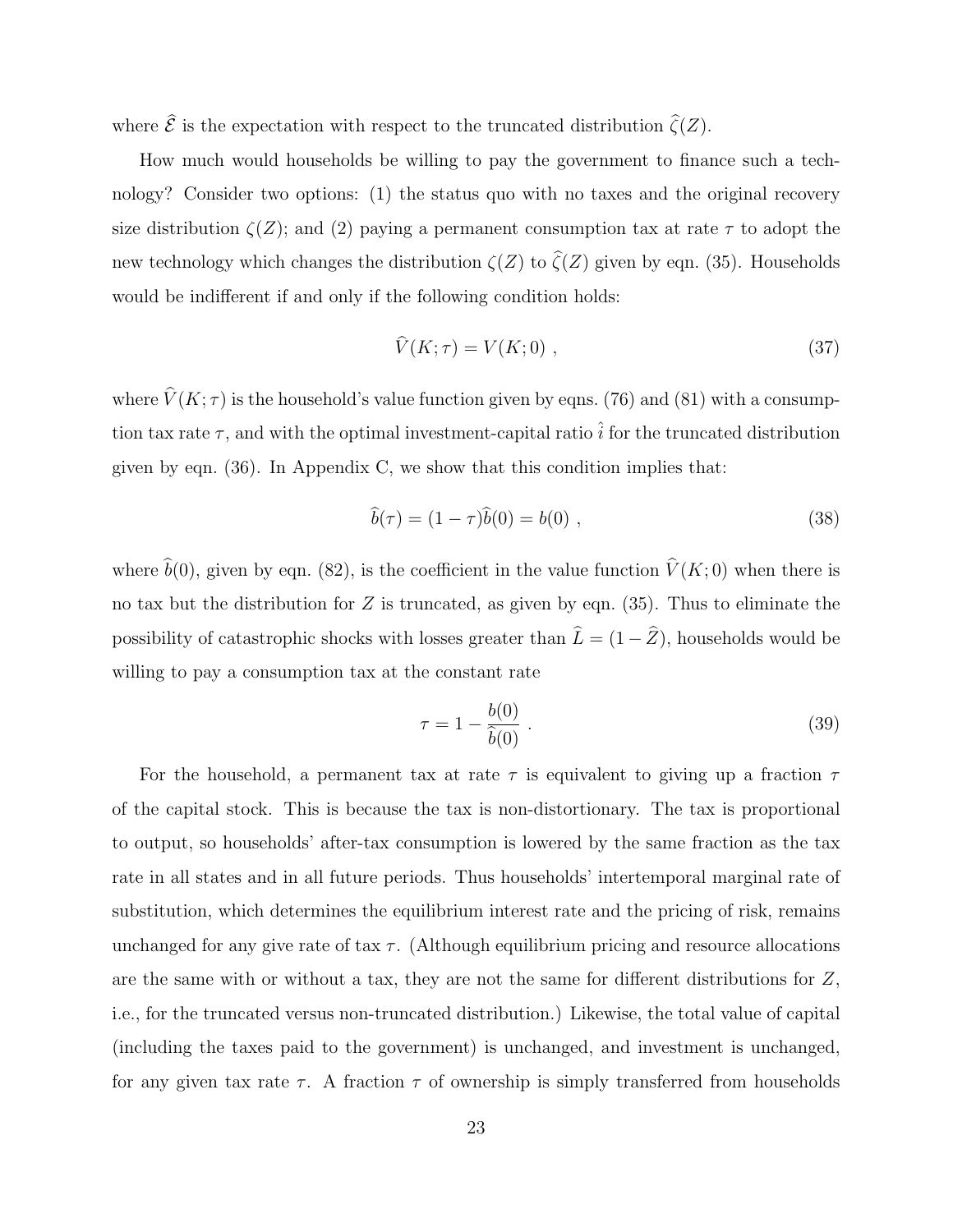| Note: $A = .113$ , $r = .008$ , $c/i = 2.84$ , $rp = .066$ , |                                                         |                         |              |  |  |
|--------------------------------------------------------------|---------------------------------------------------------|-------------------------|--------------|--|--|
|                                                              | $V = .0211, S = -0.1116, K = 0.137, g = .020, q = 1.55$ |                         |              |  |  |
| Maximum                                                      |                                                         | Maximum Tax Rate $\tau$ |              |  |  |
| Loss                                                         | $\psi = 1.0$                                            | $\psi = 1.5$            | $\psi = 2.0$ |  |  |
| $\theta$                                                     | .474                                                    | .522                    | .560         |  |  |
| 0.05                                                         | .298                                                    | .316                    | .329         |  |  |
| 0.10                                                         | .154                                                    | .159                    | .162         |  |  |
| 0.15                                                         | .066                                                    | .067                    | .067         |  |  |
| 0.20                                                         | .024                                                    | .024                    | .024         |  |  |
| 0.25                                                         | .008                                                    | .008                    | .008         |  |  |
| 0.30                                                         | .002                                                    | .002                    | .002         |  |  |
| 0.35                                                         | .001                                                    | .001                    | .001         |  |  |

Table 5: WTP Tax Calculations

to the government. This key result follows from the recursive homothetic preferences and equilibrium property that the economy is on a stochastic balanced growth path.<sup>13</sup>

### 4.2 Tax Calculations.

Table 5 shows the maximum permanent tax rate on consumption that society would accept to limit the maximum loss from a jump shock to various levels. The tax rates are shown for three different values of the EIS  $\psi$ , 1.0, 1.5, and 2.0. (Recall that given  $\rho$  we can pin down  $\psi$ , but we cannot pin down *both*  $\rho$  and  $\psi$ .) The first row, for which the maximum loss is zero, gives the tax that society would pay to eliminate *all* jump shocks. That tax rate is very large, on the order of 50%. But even if we were to limit the impact of shocks to a loss no greater than 15%, the warranted tax is substantial — close to  $7\%$  per year (forever). Shocks causing losses greater than 25% or 30% are very rare, so the tax is much lower.

To a first-order approximation, the CIS premium for insuring against losses above a particular percentage is close to the maximum consumption tax society would pay to eliminate the possibility of such losses. For example, the CIS premium for insuring against losses above 15% is 7.34% of consumption, which is only slightly larger than the corresponding consump-

<sup>&</sup>lt;sup>13</sup>We have focused on policies that would limit the maximum loss from a shock, but the results also apply if the tax is used to reduce the likelihood of a shock of any size.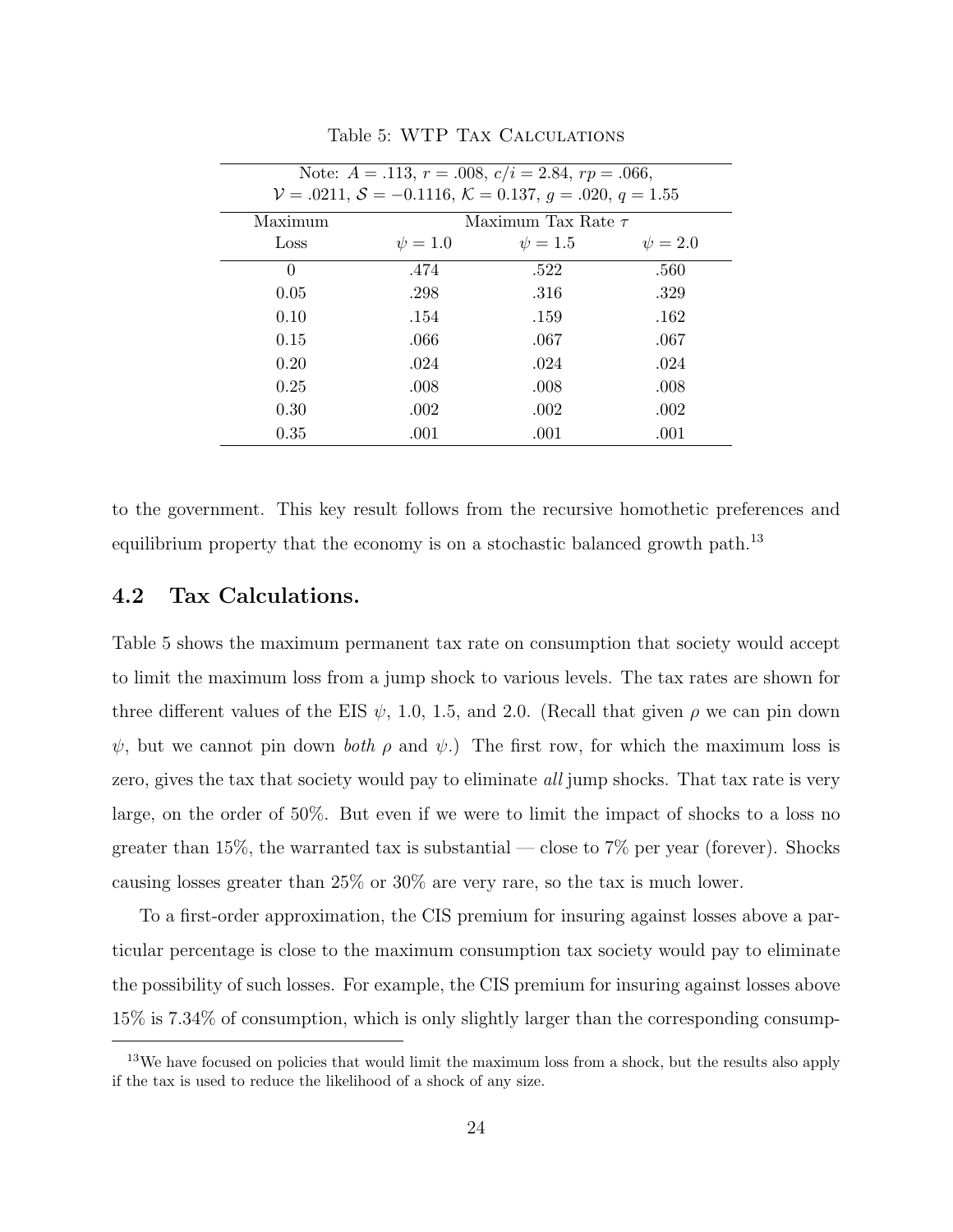tion tax rate. Eliminating or reducing catastrophic risk, however, is fundamentally different from purchasing insurance since the latter is a zero NPV financial transaction, with no gain in value. Using tax proceeds to reduce the consequences of catastrophic shocks is a different way to manage aggregate risk than purchasing insurance because the former changes real economic activities (consumption and investment) while the latter simply transfers resources from one party to the other depending on whether the insured event takes place. Using tax proceeds to reduce the consequences of catastrophic shocks would be a positive NPV project and thus welfare enhancing if it could be done at a cost lower than the WTP.

For example, suppose a technology existed such that at an annual cost of 2% of consumption, the maximum loss  $L$  from shocks could be capped at 15%. As can be seen from Table 5, consumers could then gain approximately a  $6.7\%-2\%=4.7\%$  increase in certaintyequivalent consumption units. In this case, the benefit of a reduction in catastrophic risk (by capping the loss at 15%) would clearly outweigh the cost.

Note that because our cost-benefit analysis is a general equilibrium one, it is fundamentally different from the standard cost-benefit approach in which an NPV is calculated treating input prices and the cost of capital as exogenous. The standard approach is adequate for evaluating the construction of a new bridge, because while the bridge involves a change in cash flows, there is no change in the cost of capital (i.e., the pricing kernel). But when the "project" involves a major change in the economy (e.g., reducing catastrophic risk), prices as well as cash flows change, so the "project" can only be evaluated by comparing its cost to its WTP, as we have done above. Our model of a production economy with adjustment costs is a natural framework for general equilibrium cost-benefit analysis.

### 4.3 Welfare Decomposition.

Our analysis is related to the "cost of business cycle" literature. Beginning with Lucas (1987), much of that literature has found the welfare gains from eliminating business cycle risk to be low. An exception is Barro (2009), who found the welfare gains from eliminating "conventional" business cycle risk — i.e., continuous fluctuations in output — to be very low, but the gains from eliminating disaster risk (jump risk in our model) to be substantial.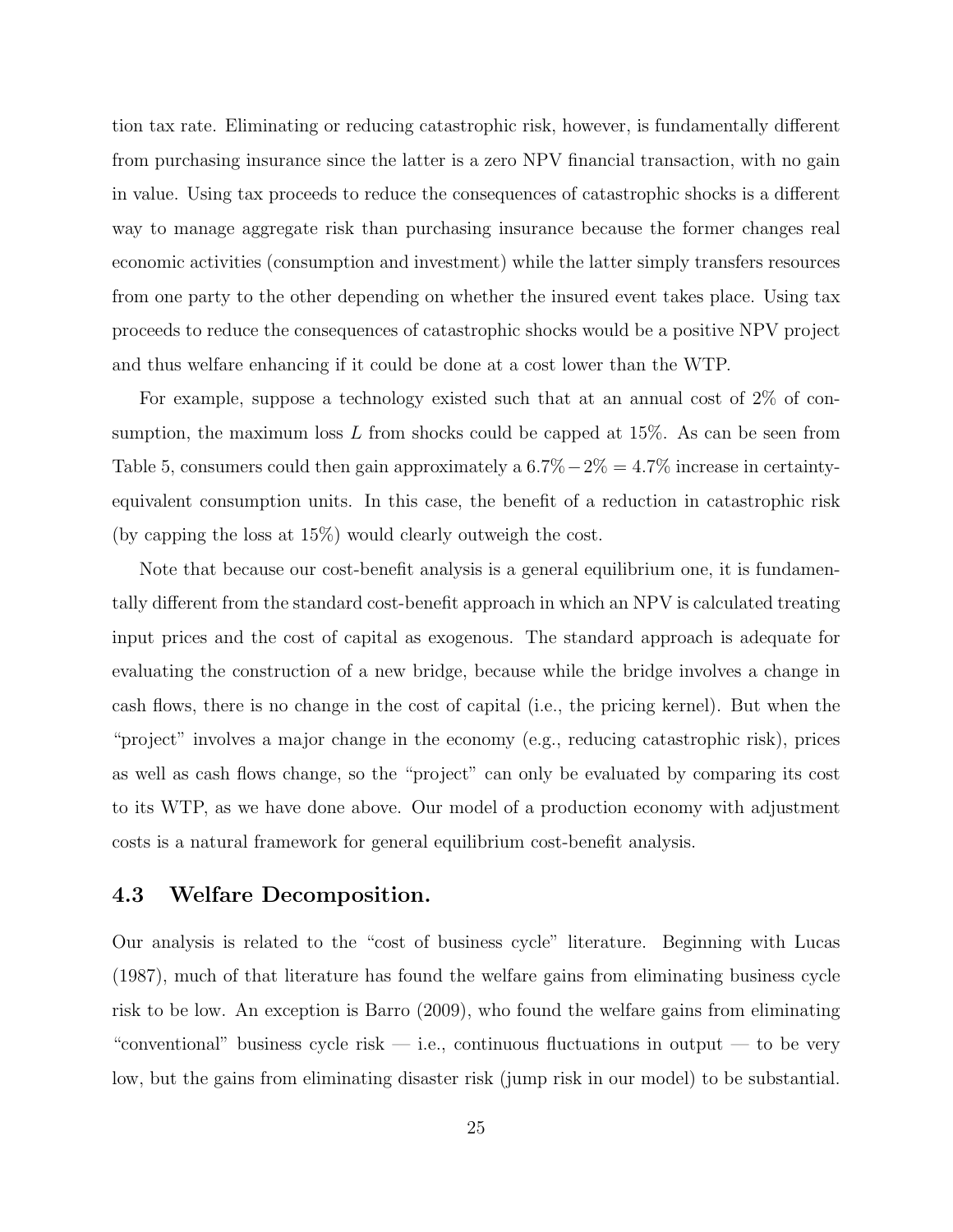| Note: $A = .113$ , $r = .008$ , $c/i = 2.84$ , $rp = .066$ , $q = .020$ ,<br>$V = .0211, S = -0.1116, K = 0.137, q = 1.55, \psi = 1.5$<br>Unless otherwise indicated, $\sigma = .1355$ , $\lambda = 0.734$ , $\theta = 12.025$ |                         |  |  |
|--------------------------------------------------------------------------------------------------------------------------------------------------------------------------------------------------------------------------------|-------------------------|--|--|
| Change from Baseline                                                                                                                                                                                                           | Maximum Tax Rate $\tau$ |  |  |
| $\lambda = 0$                                                                                                                                                                                                                  | .522                    |  |  |
| $\sigma = 0$                                                                                                                                                                                                                   | .441                    |  |  |
| $\theta = 0$                                                                                                                                                                                                                   | .289                    |  |  |
| $\lambda = \sigma = 0$                                                                                                                                                                                                         | .786                    |  |  |
| $\sigma = \theta = 0$                                                                                                                                                                                                          | .730                    |  |  |
| $\lambda = \theta = 0$                                                                                                                                                                                                         | .804                    |  |  |
| $\lambda = \sigma = \theta = 0$                                                                                                                                                                                                | .986                    |  |  |

Table 6: Welfare Analysis

For comparison to the earlier literature, we use our model to evaluate these welfare gains.

In our model, we measure welfare gains in terms of WTP, i.e., the maximum consumption tax society would pay to change the economy such that various risks are reduced or eliminated. We therefore calculate the maximum tax rate to eliminate continuous fluctuations in the capital stock, i.e., to make  $\sigma = 0$ , leaving jump risk unchanged; to eliminate jump risk (i.e., make  $\lambda = 0$ ), leaving  $\sigma$  unchanged; and to make  $\sigma = \lambda = 0$ . We also want to determine the welfare implications of adjustment costs (missing in Barro's analysis), so we repeat these calculations but also setting the adjustment cost parameter  $\theta = 0$ . Finally, we calculate the welfare gain from eliminating adjustment costs, but leaving both  $\sigma$  and  $\lambda$  unchanged.

The results are shown in Table 6. The first row, for  $\lambda = 0$ , corresponds to the first row of Table 5, and shows a willingness to pay a consumption tax of over 50% to eliminate jump risk. However, the willingness to pay to eliminate continuous fluctuations ( $\sigma = 0$ ), leaving jump risk unchanged, is almost as large — a 44% tax. This is in stark contrast to the results of Barro (2009), Lucas (1987) and others. There are two reasons for this. First, earlier studies use the 2 to 2.5% standard deviation of log changes in consumption as the value of  $\sigma$  that describes business cycle risk, whereas we estimate  $\sigma$  to be 13.5% based on stock return data. Second, we include adjustment costs, which make stochastic fluctuations in the capital stock (whether continuous or jumps) more costly. Indeed, as the third row of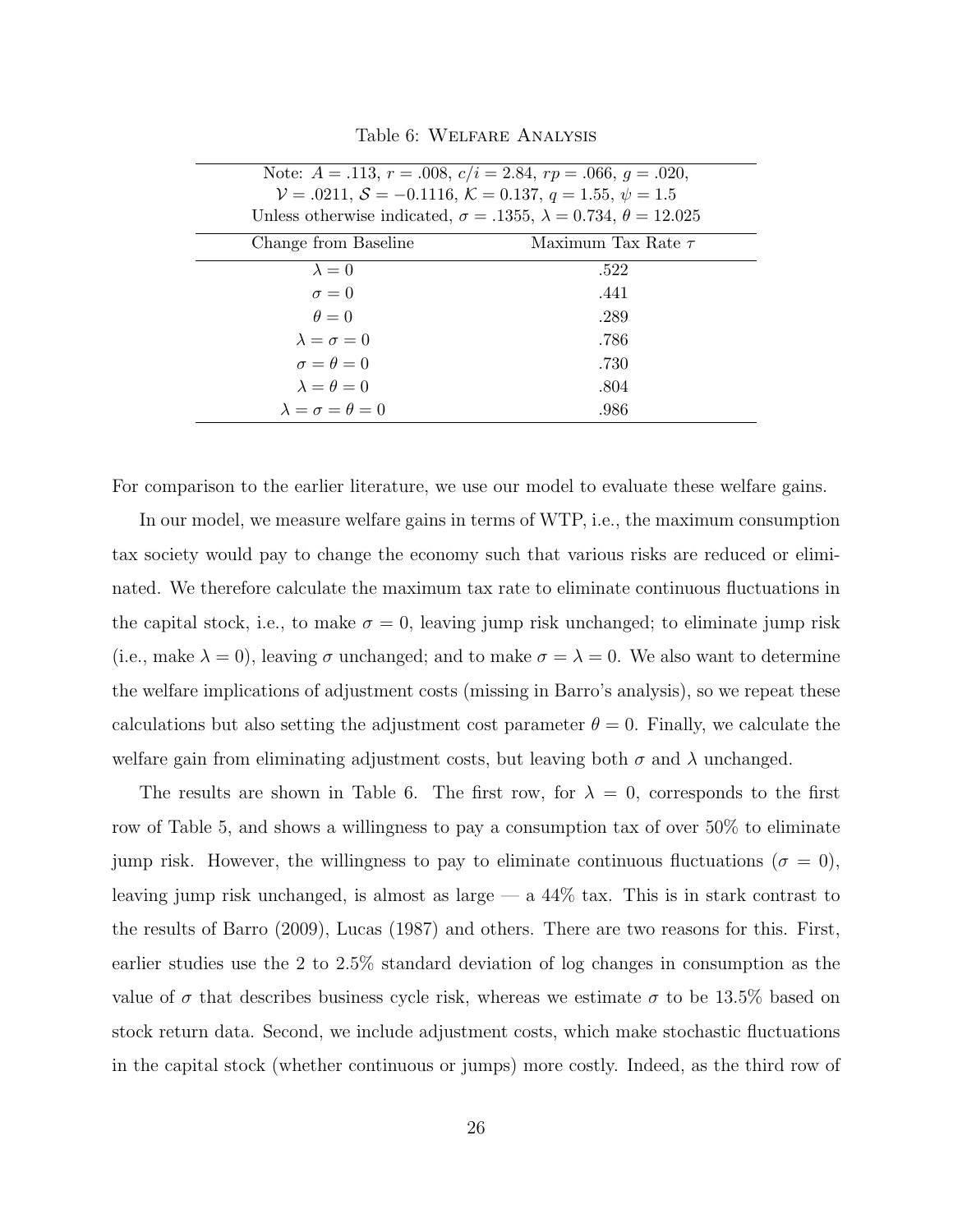Table 6 shows, the willingness to pay to eliminate adjustment costs — leaving both  $\sigma$  and  $\lambda$  unchanged — is about 29%. The effects of adjustment costs can also be seen from rows 5 and 6. The WTP to eliminate both jump risk and adjustment costs is a tax rate of about 80%, which is much larger than a 52% tax rate society would pay to eliminate only jump risk. Similarly, the WTP to eliminate both diffusion risk and adjustment costs is a tax rate of 73%, as opposed to the 44% tax rate society would pay to eliminate only diffusion risk.

Another reason for the high willingness to pay to eliminate stochastic fluctuations (make  $\sigma$ ,  $\lambda$ , or both zero) is that in our model changes in the capital stock are permanent. Percentage changes in the (endogenous) growth rate are iid, i.e., there is no mean reversion. Allowing for catastrophic shocks to be followed by recoveries (so that there is mean reversion in growth rate changes), e.g., as in Gourio (2008), would reduce the tax rates in Table 6.

# 5 Concluding Remarks.

We have provided a new framework for evaluating the characteristics of possible catastrophic events that are national or global in scale, calculating their implications for catastrophic risk insurance, and evaluating tax policies to limit their magnitude. Rather than use historical data on declines in consumption or GDP as others have done, we calculated event characteristics as calibration outputs from a general equilibrium model and used aggregate asset market data. Our framework provides a natural benchmark to quantitatively assess public policy; it fully incorporates general equilibrium quantity and price adjustments by the private sector in anticipation of a policy intervention. And unlike previous studies, our model also matches the production side of the economy such as the investment-capital ratio, and generates sensible estimates for Tobin's  $q$  and for the coefficient of relative risk aversion.

We calculated as a "willingness to pay" measure the permanent tax on consumption that society would accept to limit the maximum loss from a catastrophic shock. For our calibration, we found that a permanent tax of about 7% would be justified if the resulting revenues could be used to limit the impact of shocks to a loss no greater than 15% of the capital stock. Even if the objective was to limit losses to be no greater than 20 or 25%,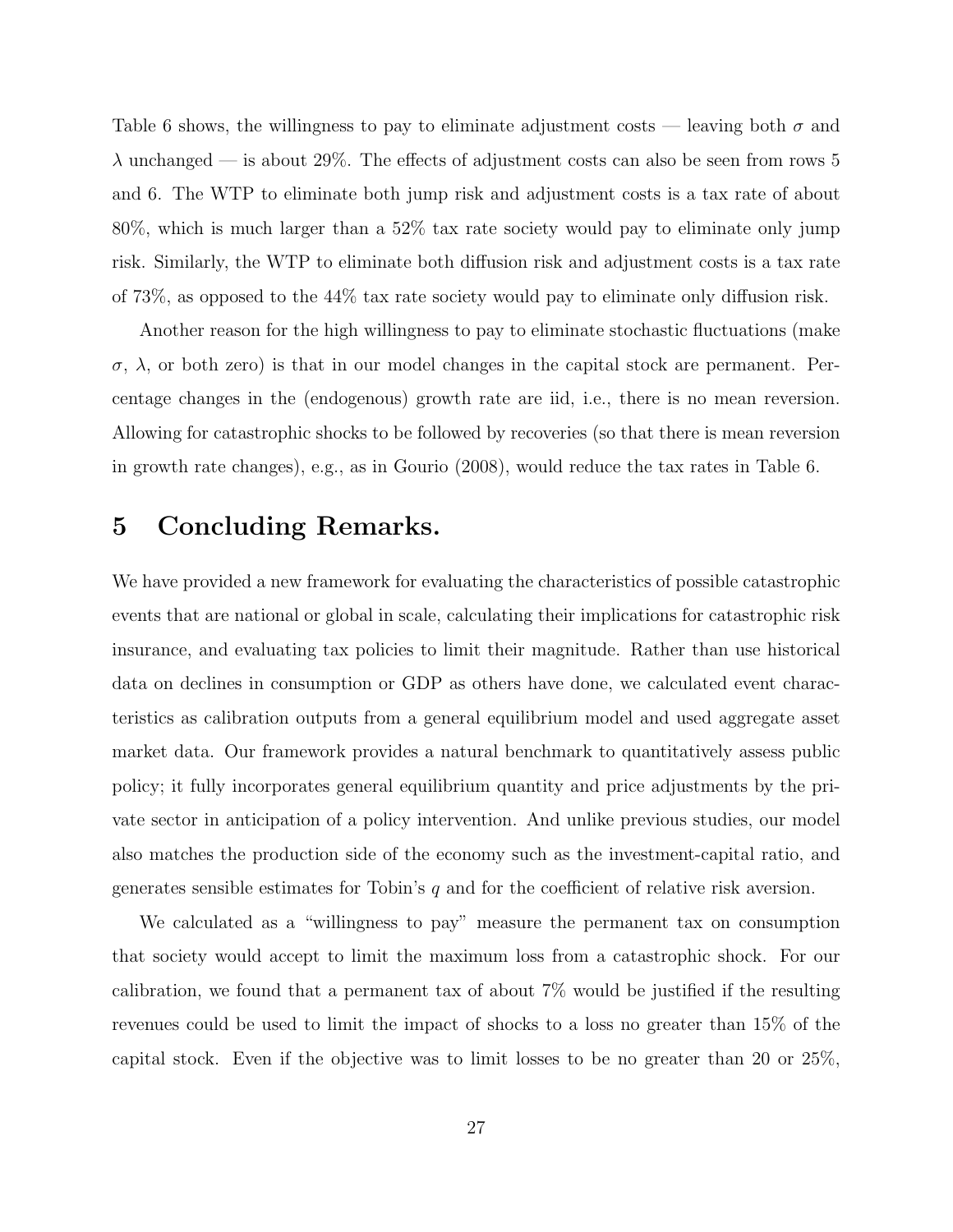a tax of one or two percent would be justified  $-$  a substantial tax given that it would be permanent. These results suggest that governments should devote greater resources to reducing the risk and potential impact of catastrophes, and thereby provide quantitative support to arguments along these lines made by Allison (2004), Posner (2004), and Parson (2007), among others. These arguments are especially important given the tendency of governments (with their short political cycles) to underestimate both the likelihood and possible impact of catastrophic events and the value of risk mitigation.<sup>14</sup>

An alternative to a tax is insurance. We have seen (compare Tables 3 and 5) that the annual payments required to insure against losses of, say, 15% to 25% are close to the corresponding tax rates. Insurance, however, is a zero-NPV transaction. In contrast, the use of tax revenues to eliminate or reduce the potential impact of catastrophes is especially attractive if the required revenue is less than the WTP, making the social NPV of the tax policy positive.

We estimated that the probability that over the next 50 years we will experience one or more shocks causing a loss of 15% or more of the capital stock exceeds 50%, and the probability of one or more shocks causing a loss of 25% or more is about 5%. (See Table 2.) These estimates apply to "generic" shocks, i.e., of an unspecified nature. For comparison, here are estimates of the likelihood and possible impact of some specific catastrophic shocks:

Global Warming: A consensus estimate of the increase in global mean temperature that would be catastrophic is about  $7^{\circ}$ C. A summary of 22 climate science studies surveyed by the Intergovernmental Panel on Climate Change (IPCC) in 2007 puts the probability of this occurring by the end of the century at around 5%. Weitzman (2009) argues that the probability distribution is fat-tailed, making the actual probability as high as 10%. What would be the impact of a catastrophic increase in temperature? Estimates of the effective reduction in (world) GDP range from  $10\%$  to  $30\%$ .<sup>15</sup>

Nuclear Terrorism: Various studies have assessed the likelihood and impact of the

<sup>&</sup>lt;sup>14</sup>Our thanks to an anonymous referee for making this point.

<sup>&</sup>lt;sup>15</sup>See, e.g., Pindyck  $(2012)$  and Stern  $(2007)$ .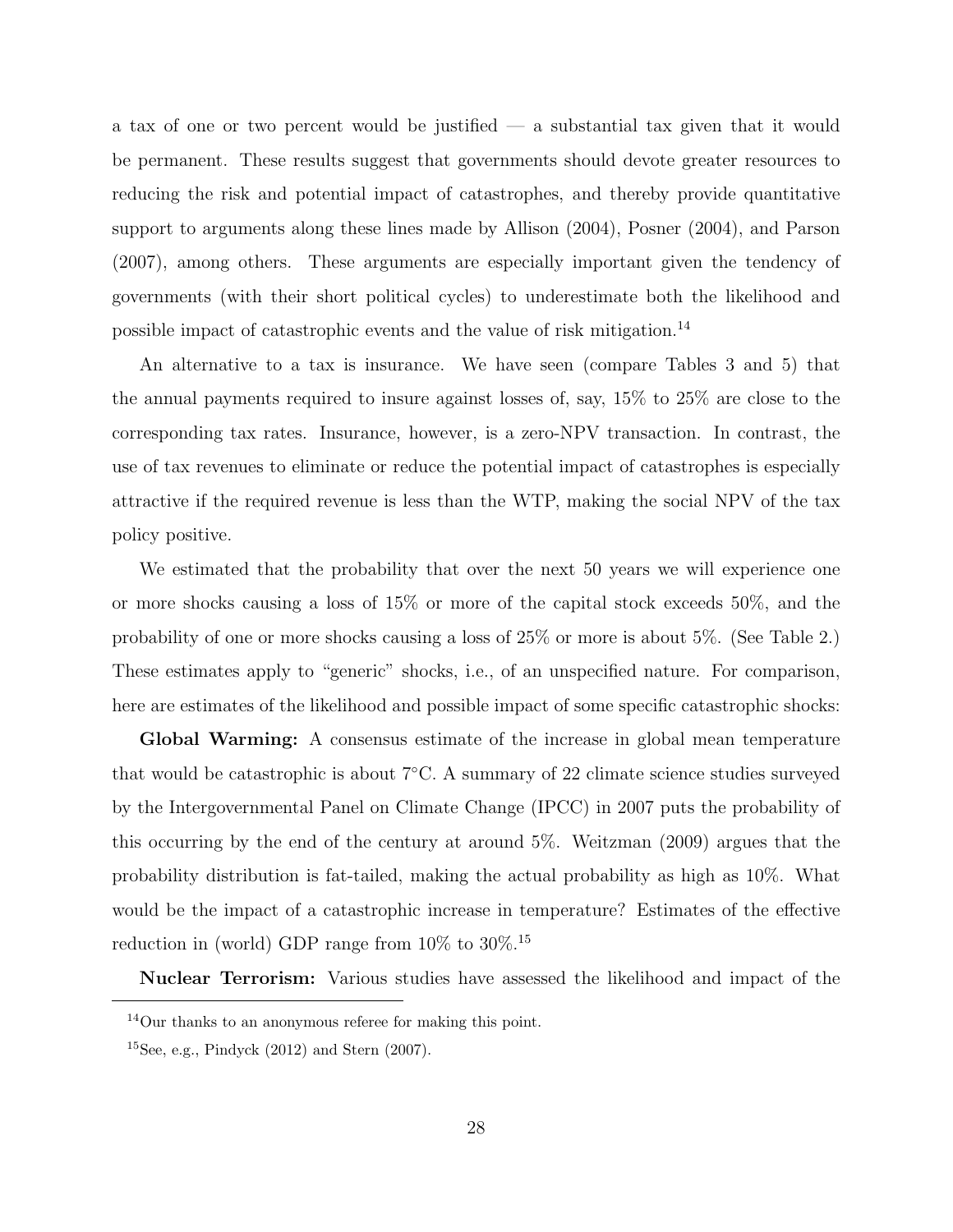detonation of one or several nuclear weapons (with the yield of the Hiroshima bomb) in major cities. At the high end, Allison (2004) puts the probability of this occurring in the next ten years at about 50%! Others put the probability for the next ten years at 1 to 5%. For a survey, see Ackerman and Potter (2008). What would be the impact? Possibly a million or more deaths. But the main shock to the capital stock and GDP would be a reduction in trade and economic activity worldwide, as vast resources would have to be devoted to averting further events.

Megaviruses: Numerous authors view major pandemics and plagues (including bioterrorism) as both likely and having a catastrophic impact, but do not estimate probabilities. For a range of possibilities, see Byrne (2008). As with nuclear terrorism, the main shock to GDP would be a reduction in trade, travel, and economic activity worldwide.

Other Catastrophic Risks: Less likely, but certainly catastrophic, events include nuclear war, gamma ray bursts, an asteroid hitting the Earth, and unforeseen consequences of nanotechnology. For an overview, see Bostrom and Cirković (2008).

In concluding, some caveats are clearly in order. Our model is intentionally simple and stylized. For example, we solved the social planner's problem for a representative firm with a simple AK production technology and adjustment costs, and a representative household with rational expectations. This is equivalent to a competitive equilibrium with a large number of identical firms and identical households, with the same production technology and preferences, so that we ignore heterogeneity among firms and households. And while our calibrations fit the basic economic aggregates, we do not statistically test the model. We also characterize catastrophic events in a simple way  $-$  a Poisson arrival with a constant mean arrival rate, and a permanent impact, the size of which is stochastic. On the other hand, these simplifications make the model highly tractable, and provide insight into the questions we raised in the Introduction. We believe that our main results and insights are robust to these simplifying assumptions.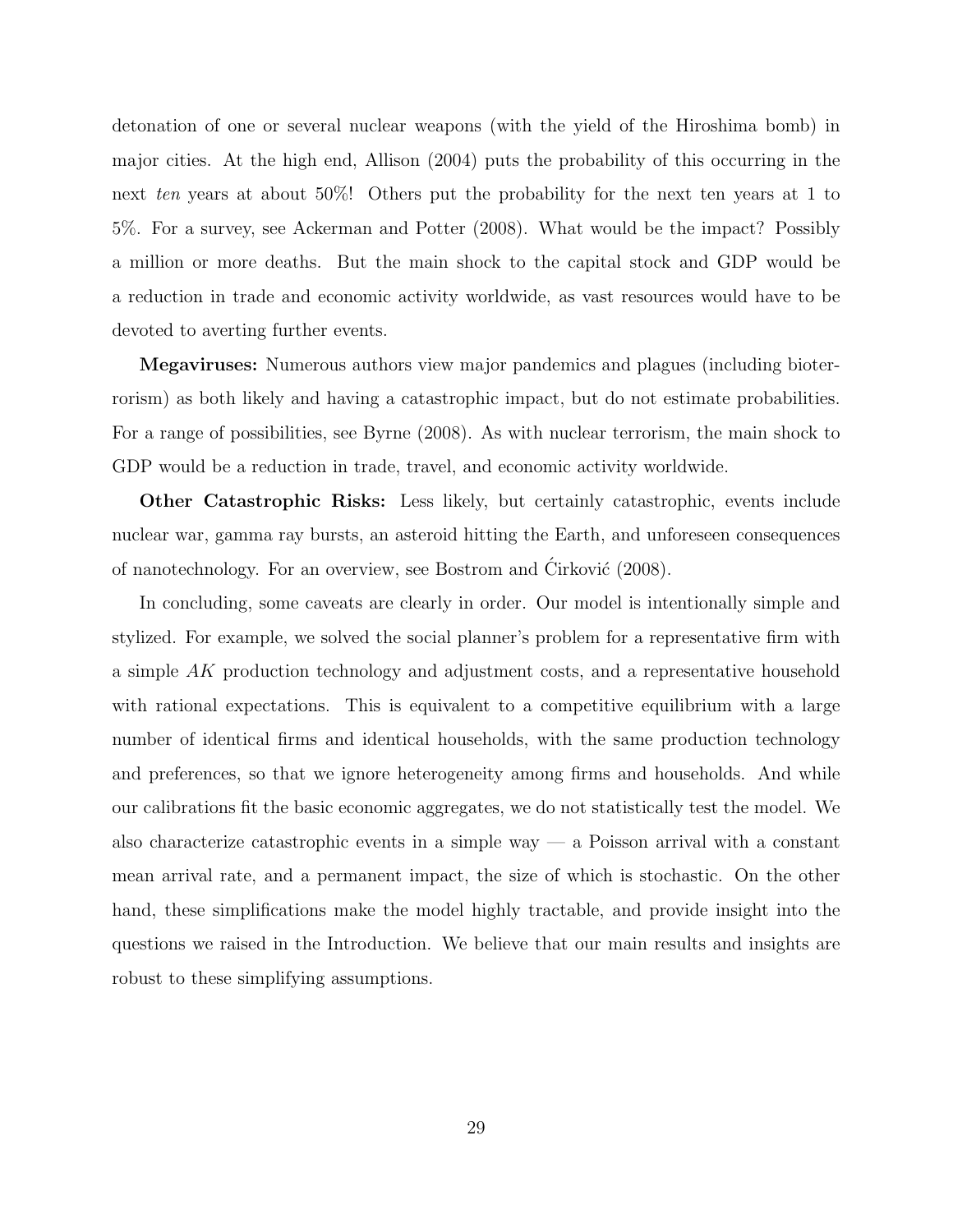### Appendix

### A. Solution of Model.

Substituting the conjectured value function (10) into the consumption FOC (9) yields:

$$
\rho C^{-\psi^{-1}} \frac{1}{(bK)^{(1-\gamma)(\omega-1)}} = \phi'(i)(bK)^{-\gamma} b . \tag{40}
$$

Simplifying and using  $c = C/K,$  we have

$$
c = \left(\frac{\rho}{\phi'(i)}\right)^{\psi} b^{1-\psi} . \tag{41}
$$

Substituting (41) back into the HJB eqn. (8) yields eqn. (12) for the optimal  $i^*$ .

From Duffie and Epstein (1992), the stochastic discount factor (SDF),  $\{M_t : t \geq 0\}$ , is

$$
M_t = \exp\left[\int_0^t f_V(C_s, V_s) ds\right] f_C(C_t, V_t) . \tag{42}
$$

From the equilibrium allocation results,

$$
f_C(C, V) = \phi'(i^*)b^{1-\gamma}K^{-\gamma}, \qquad (43)
$$

$$
f_V(C, V) = -h, \tag{44}
$$

where

$$
h = -\frac{\rho(1-\gamma)}{1-\psi^{-1}} \left[ \left(\frac{c^*}{b}\right)^{1-\psi^{-1}} \left(\frac{\psi^{-1}-\gamma}{1-\gamma}\right) - 1 \right]. \tag{45}
$$

Using the equilibrium relation between  $b$  and  $c^*$ , we can simplify the above as follows:

$$
h = \rho + \left(\psi^{-1} - \gamma\right) \left[\phi(i) - \frac{\gamma \sigma^2}{2} - \lambda \mathcal{E}\left(\frac{1 - Z^{1-\gamma}}{1 - \gamma}\right)\right].\tag{46}
$$

Using Ito's lemma and the equilibrium allocation, we have

$$
\frac{1}{M_{t-}}dM_t = -hdt - \gamma \left[\phi(i^*)dt + \sigma dW_t\right] + \frac{\gamma(\gamma+1)}{2}\sigma^2 dt + \left(Z^{-\gamma} - 1\right) dJ_t \ . \tag{47}
$$

The equilibrium restriction that the expected rate of change of  $M_t$  must equal  $-r_t$  implies the following formula for the equilibrium interest rate:

$$
r = h + \gamma \phi(i^*) - \frac{\gamma(\gamma + 1)\sigma^2}{2} - \lambda \mathcal{E}\left(Z^{-\gamma} - 1\right) \tag{48}
$$

Let  $Q(K)$  denote the value of the capital stock and q denote Tobin's q. By homogeneity,  $Q(K) = qK$ . The equilibrium dividend is then  $D_t = C_t$  for all t. The standard valuation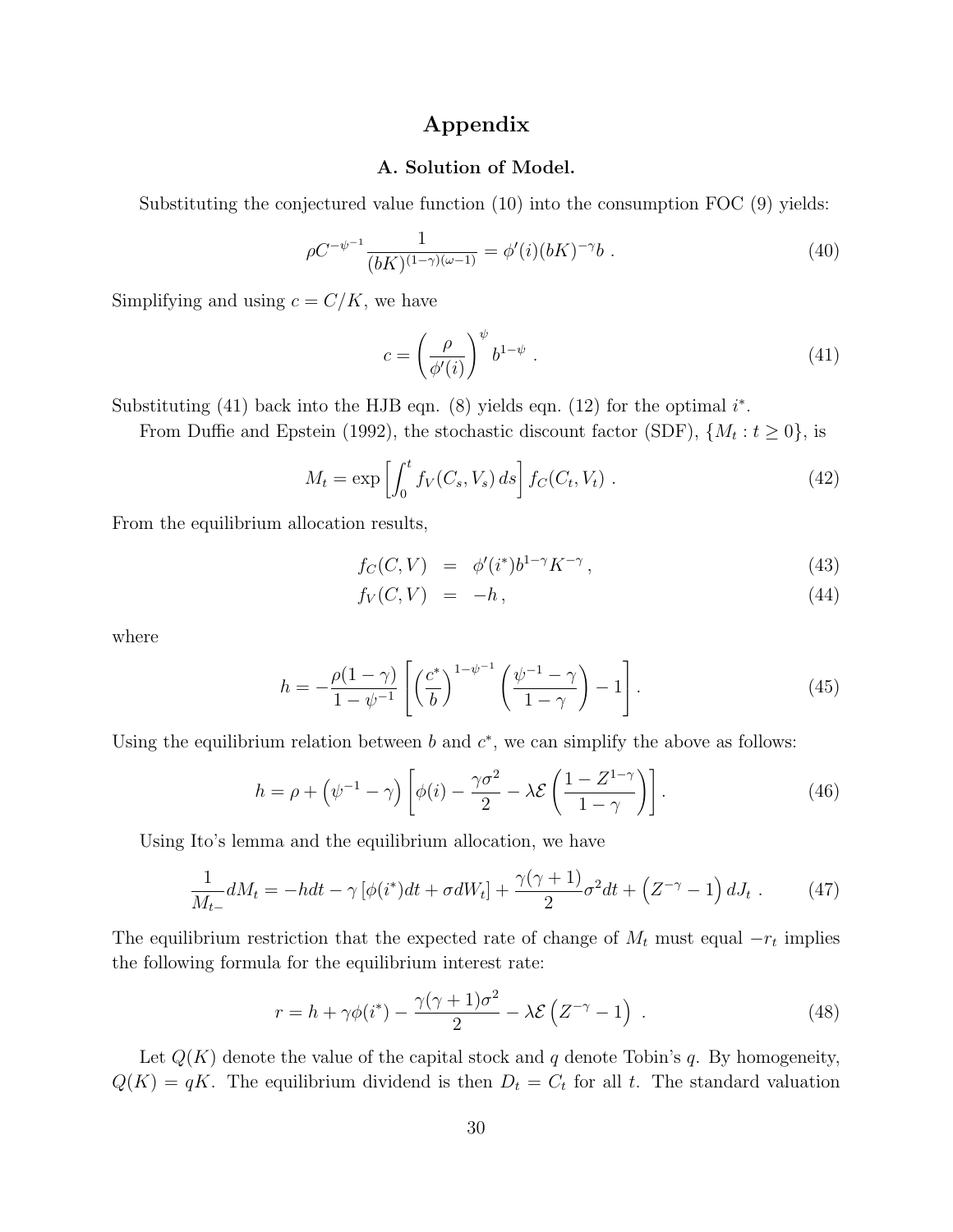methodology implies that  $M_t D_t dt + d(M_t Q_t)$  has an instantaneous drift of zero. Using Ito's lemma and simplifying yields an equation for q:

$$
\frac{c^*}{q} = \rho - \left(1 - \psi^{-1}\right)\phi(i^*) + \frac{\gamma(1 - \psi^{-1})\sigma^2}{2} + \frac{\lambda}{1 - \gamma}\mathcal{E}\left[\left(\psi^{-1} - 1\right)\left(Z^{1 - \gamma} - 1\right)\right].\tag{49}
$$

Using (41) and  $q = 1/\phi'(i^*)$ , we can write the above equation as:

$$
b = \rho \left[ 1 + \left( \frac{\psi^{-1} - 1}{\rho} \right) \hat{g} \right]^{\frac{1}{1 - \psi}} q \tag{50}
$$

where  $\hat{q}$  is defined as follows,

$$
\hat{g} = g - \frac{\gamma \sigma^2}{2} - \frac{\lambda}{1 - \gamma} \mathcal{E} \left( 1 - Z^{1 - \gamma} \right) . \tag{51}
$$

The expected rate of return on equity is then

$$
r^{e} = \rho + \psi^{-1} \phi(i^{*}) - \frac{\gamma(\psi^{-1} - 1)\sigma^{2}}{2} + \lambda \mathcal{E}(Z - 1) + \frac{\lambda}{1 - \gamma} \mathcal{E}\left[\left(\psi^{-1} - 1\right)\left(Z^{1 - \gamma} - 1\right)\right]. \tag{52}
$$

Therefore, the aggregate risk premium  $rp$  is given by

$$
rp = r^{e} - r = \gamma \sigma^{2} + \lambda \mathcal{E} \left[ (Z - 1) \left( 1 - Z^{-\gamma} \right) \right] . \tag{53}
$$

### B. Moments of Equity Returns.

Here we derive eqns. (23), (24) and (25) for the moments of equity returns. Let  $k = \ln K$ and let  $F(t; x, k_t)$  denote the characteristic function:  $F(t; x, k_t) = \mathcal{E}_t(e^{ixk_T})$ . From (14),

$$
dk_t = \hat{\alpha}dt + \sigma dB_t - (1 - z)dJ_t, \qquad (54)
$$

where  $z = \ln Z$  and  $\hat{\alpha} = (\alpha - \frac{1}{2})$  $\frac{1}{2}\sigma^2$ ). Then  $F(t; x, k)$  satisfies the differential equation:

$$
\widehat{\alpha}F_k + \frac{\sigma^2}{2}F_{kk} + F_t + \lambda \mathcal{E}\left[F(k+z) - F(k)\right] = 0. \tag{55}
$$

We conjecture that

$$
F(t, x, k) = \exp[i k G(t, x) + H(t, x)].
$$
\n(56)

Note that  $G(T, x) = x$  and  $H(T, x) = 0$ . Substituting (56) for  $F(t, x, k)$  into (55) gives

$$
\hat{\alpha}iG(t,x) - \frac{1}{2}\sigma^2 G(t,x)^2 + [ikG_t(t,x) + H_t(t,x)] + \lambda \mathcal{E}\left[e^{izG(t,x)} - 1\right] = 0. \tag{57}
$$

For the term  $ikG_t(t, x)$  we have  $G_t(t, x) = 0$  and  $G(T, x) = x$ , so  $G(t, x) = x$ . For the remaining terms,

$$
\widehat{\alpha}ix - \frac{1}{2}\sigma x^2 + H_t(t, x) + \lambda \mathcal{E}\left[e^{izx} - 1\right] = 0.
$$
\n(58)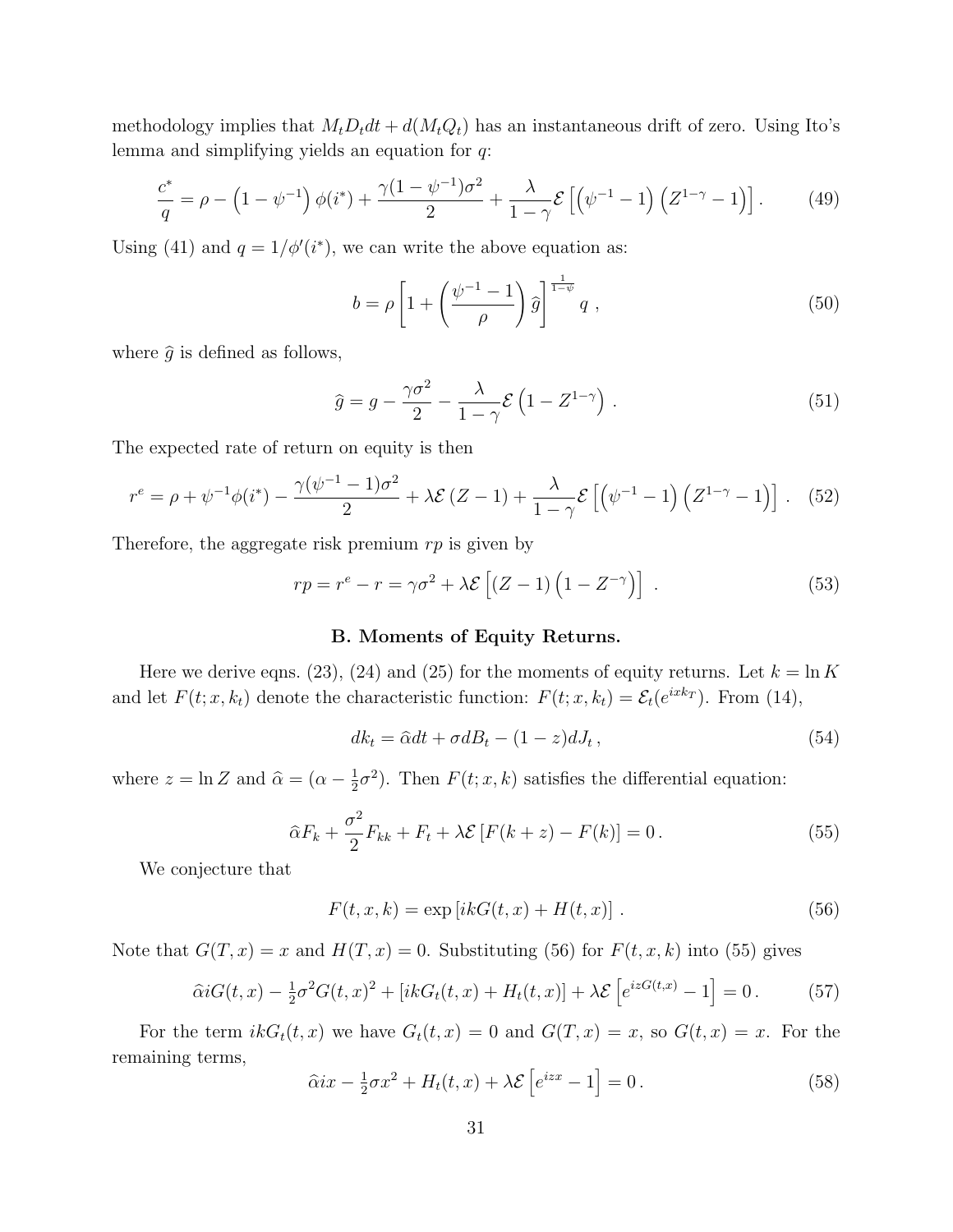The solution is

$$
F(t, x, k_t) = \exp[i x k + H(t, x)], \qquad (59)
$$

where  $H(t, x)$  is given by

$$
H(t,x) = \left[\hat{\alpha}ix - \frac{1}{2}\sigma^2x^2 + \lambda \mathcal{E}\left(e^{izx} - 1\right)\right](T - t).
$$
 (60)

Let  $\nu_n = \mathcal{E}(z^n)$ , and note that

$$
H_x(t,0) = i[\hat{\alpha} + \lambda \mathcal{E}(z)](T-t)
$$
\n(61)

$$
H_{xx}(t,0) = -(\sigma^2 + \lambda \nu_2)(T - t)
$$
\n(62)

$$
H_{xxx}(t,0) = -i\lambda\nu_3(T-t) \tag{63}
$$

$$
H_{xxxx}(t,0) = \lambda \nu_4 (T-t) \tag{64}
$$

Using  $k_t$  and k interchangeably, the characteristic function of  $k_T - k_t$  is

$$
F^*(t, k, x) = \mathcal{E}_t \left( e^{ix(k_T - k_t)} \right) = e^{-ixk} F(k, x) = e^{H(t, x)}.
$$
 (65)

Let  $m_n$  denote the nth (uncentered) moment of  $k_T - k_t$ . Then

$$
m_n = \mathcal{E}_t (k_T - k_t)^n = \frac{1}{i^n} \frac{\partial^n F^*}{\partial x^n} \Big|_{x=0}.
$$
\n(66)

We have

$$
im_1 = \left. \frac{\partial F^*}{\partial x} \right|_{x=0} = H_x(t,0) = i(T-t)[\hat{\alpha} + \lambda \mathcal{E}(z)],\tag{67}
$$

which implies  $m_1 = (T - t)(\hat{\alpha} + \lambda \nu_1)$ . Similarly,

$$
i^{2}m_{2} = \frac{\partial^{2} F^{*}}{\partial x^{2}}\Big|_{x=0} = H_{x}(t,0)^{2} + H_{xx}(t,0)
$$
\n(68)

$$
= i2m12 + \left[ -\sigma2 + \lambda \mathcal{E}(i2z2) \right] (T - t)
$$
 (69)

which implies  $m_2 = m_1^2 + (\sigma^2 + \lambda \nu_2)(T - t)$ . Therefore, the conditional variance of  $k_T - k_t$  is

$$
m_2 - m_1^2 = (\sigma^2 + \lambda \nu_2)(T - t).
$$
\n(70)

Similarly,

$$
i^3 m_3 = \left. \frac{\partial^3 F^*}{\partial x^3} \right|_{x=0} = H_{xxx}(t,0) + 3H_{xx}(t,0)H_x(t,0) + H_x(t,0)^3, \tag{71}
$$

so  $m_3 = 3(m_2 - m_1^2)m_1 + m_1^3 + \lambda \nu_3(T - t)$ , and the conditional skewness of  $k_T - k_t$  is

$$
\frac{m_3 - (3(m_2 - m_1^2)m_1 + m_1^3)}{(m_2 - m_1^2)^{3/2}} = \frac{1}{\sqrt{T - t}} \left[ \frac{\lambda \nu_3}{(\sigma^2 + \lambda \nu_2)^{3/2}} \right].
$$
\n(72)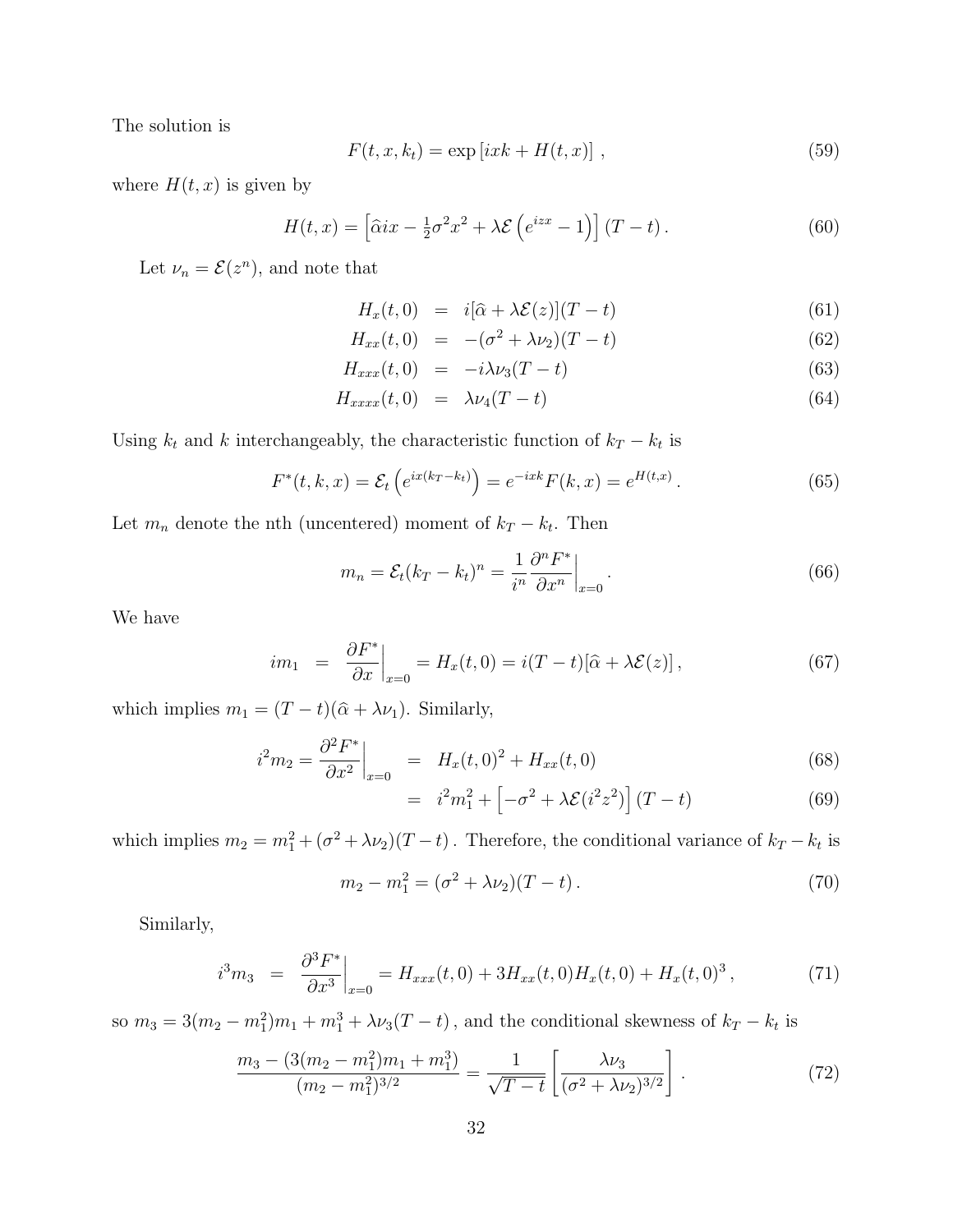For the fourth moment,

$$
i^{4}m_{4} = \frac{\partial^{4}F^{*}}{\partial x^{4}}\Big|_{x=0} =
$$
\n
$$
H_{xxxx}(t,0) + 4H_{xxx}(t,0)H_{x}(t,0) + 6H_{xx}(t,0)H_{x}(t,0)^{2} + 3H_{xx}(t,0)^{2} + H_{x}(t,0)^{4},
$$
\n(73)

which implies  $m_4 = \lambda \nu_4 (T - t) + 4m_3 m_1 - 6m_2 m_1^2 + 3m_1^4 + 3(m_2 - m_1^2)^2$ . Therefore, the conditional kurtosis of  $k_T - k_t$  is

$$
\frac{m_4 - (4m_3m_1 - 6m_2m_1^2 + 3m_1^4)}{(m_2 - m_1^2)^2} = 3 + \frac{1}{T - t} \left[ \frac{\lambda \nu_4}{(\sigma^2 + \lambda \nu_2)^2} \right].
$$
 (74)

For the excess kurtosis, subtract 3 from the RHS of  $(74)$ . Eqns. (23) to (25) follow directly, with  $\Delta t = T - t$ . Note that with annual data and returns measured on an annual basis,  $\Delta t = T - t = 1$ . With monthly data and annualized returns,  $\Delta t = T - t = 1/12$ .

### C. Consumption Tax.

We will show that in our model a permanent consumption tax is non-distortionary, so the social planner's solution coincides with the competitive market equilibrium. We thus proceed by solving the social planner's problem.

With a tax and a truncated distribution whose probability density function is given by eqn. (35), the first-order condition (FOC) for consumption in the planner's problem is

$$
(1 - \tau) f_C(C, V) = \phi'(i) \widehat{V}'(K) . \qquad (75)
$$

Note that the original non-truncated distribution  $\zeta(\cdot)$  is a special case with  $\hat{Z} = 0$ .

Consider a tax to permanently limit the maximum loss from any catastrophic shock that might occur to some level  $\hat{L}$ . We conjecture that  $\hat{V}(K; \tau)$ , the value function for given values of  $\tau$ , has the homothetic form:

$$
\widehat{V}(K;\tau) = \frac{1}{1-\gamma} \left(\widehat{b}(\tau)K\right)^{1-\gamma},\tag{76}
$$

where  $\hat{b}(\tau)$  measures certainty-equivalent wealth (per unit of capital) when consumption is permanently taxed at rate  $\tau$ . Let  $\hat{V}(K; 0)$  and  $\hat{b}(0)$  denote the corresponding quantities in the absence of a tax as in Section 2. Let  $\hat{c} = (1-\tau)(A-\hat{i})$  denote the after-tax consumptioncapital ratio with truncated distribution (35). Substituting  $\hat{V}(K; \tau)$  given by (76) into the FOC (75) yields:

$$
\hat{c} = \left(\frac{(1-\tau)\rho}{\phi'(\hat{i})}\right)^{\psi}\hat{b}(\tau)^{1-\psi} . \tag{77}
$$

Substituting (77) for  $\hat{i} = A - \hat{c}/(1 - \tau)$  into the Bellman eqn. (8) and simplifying, we can write the equilibrium consumption-capital ratio  $\hat{c}^*(\tau)$  as:

$$
\hat{c}^*(\tau) = \frac{1-\tau}{\phi'(\hat{i}^*)} \left[ \rho + (\psi^{-1} - 1) \left( \phi(\hat{i}^*) - \frac{\gamma \sigma^2}{2} + \frac{\lambda}{1-\gamma} \hat{\mathcal{E}} \left( 1 - Z^{1-\gamma} \right) \right) \right]. \tag{78}
$$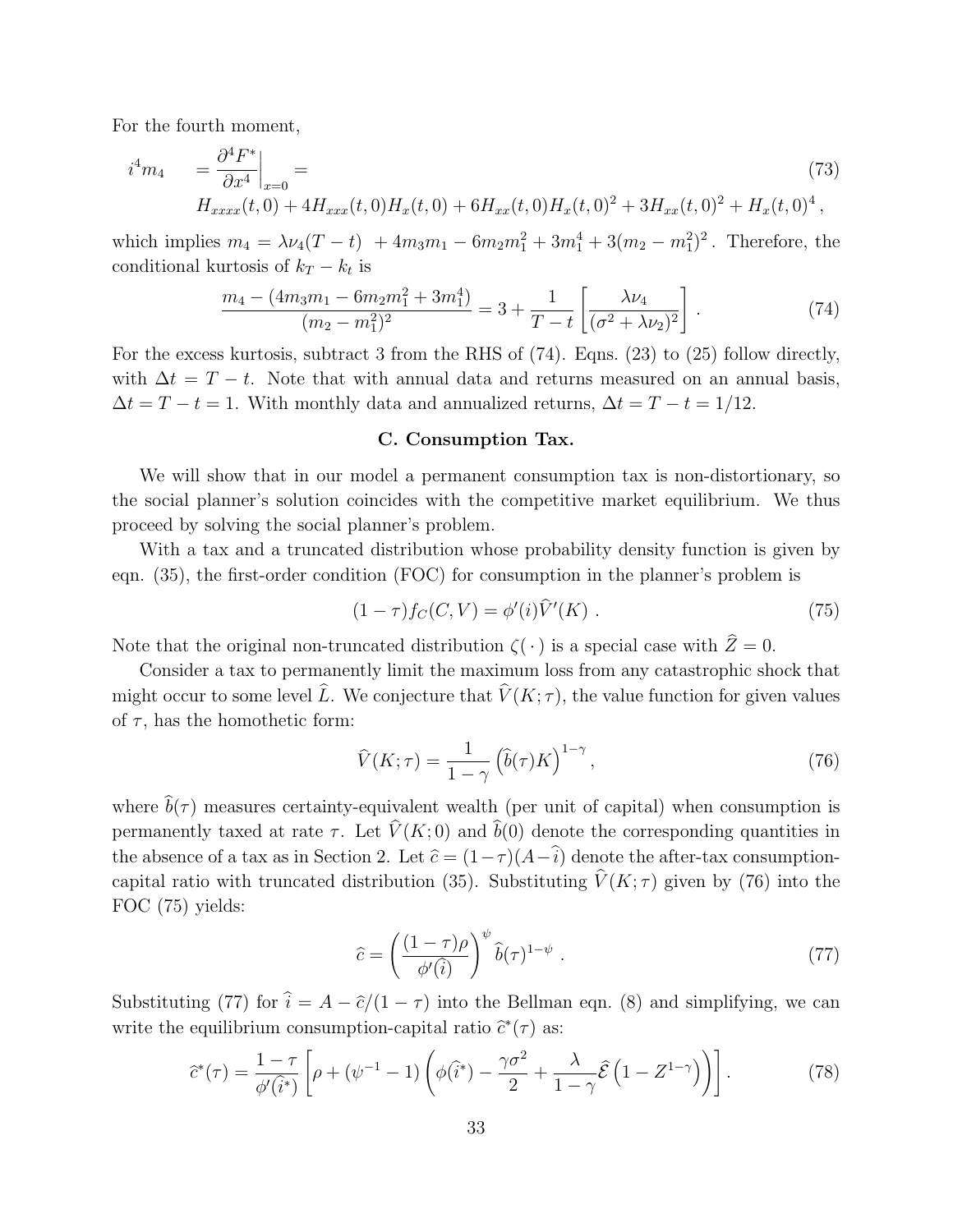Using the identity  $\hat{c}^* = (1 - \tau) \left( A - \hat{i}^* \right)$ , the optimal investment-capital ratio  $i^*$  solves:

$$
A - \hat{i}^* = \frac{1}{\phi'(\hat{i}^*)} \left[ \rho + (\psi^{-1} - 1) \left( \phi(\hat{i}^*) - \frac{\gamma \sigma^2}{2} + \frac{\lambda}{1 - \gamma} \hat{\mathcal{E}} \left( 1 - Z^{1 - \gamma} \right) \right) \right]. \tag{79}
$$

Rewriting (77) and using  $\hat{i}^*$  from solving (79), we have the following equation for  $\hat{b}(\tau)$ :

$$
\widehat{b}(\tau) = (\widehat{c}^*)^{1/(1-\psi)} \left[ \frac{(1-\tau)\rho}{\phi'(\widehat{i}^*)} \right]^{-\psi/(1-\psi)}.
$$
\n(80)

Therefore,

$$
\widehat{b}(\tau) = (1 - \tau)^{1/(1 - \psi)} (A - \widehat{i}^*)^{1/(1 - \psi)} (1 - \tau)^{-\psi/(1 - \psi)} \left[ \frac{\rho}{\phi'(\widehat{i}^*)} \right]^{-\psi/(1 - \psi)} = (1 - \tau)\widehat{b}(0),
$$

where the last equality follows from (79), in that  $\hat{i}$  is independent of tax rate  $\tau$ . We have shown that:

$$
\hat{b}(\tau) = (1 - \tau)\hat{b}(0) \tag{81}
$$

where

$$
\widehat{b}(0) = (A - \widehat{i}^*)^{1/(1-\psi)} \left[ \frac{\rho}{\phi'(\widehat{i}^*)} \right]^{-\psi/(1-\psi)}
$$
(82)

and the equilibrium  $i^*$  (without a tax) solves (79) with the truncated distribution given by (35). That is, the aggregate investment-capital ratio, aggregate output, and the aggregate capital stock all remain unchanged with respect to taxes, but not distribution  $\hat{\zeta}(\cdot)$ .

### D. Data and Inputs to Calibration.

Unless otherwise indicated, National Income and Product data are from the Dept. of Commerce (www.bea.gov/national/nipaweb), data on fixed reproducible assets are from the Federal Reserve's Flow of Funds (www.federalreserve.gov/releases/), data on T-Bill rates and the CPI are from the Federal Reserve, and returns on the S&P 500 are from Robert Shiller (www.econ.yale.edu/˜ shiller). The data are for the period January 1947 to December 2008. Inputs to the calibration are measured or calculated as follows. (All data and calculations are in a spreadsheet available from the authors on request.)

**Capital Stock.** Our measure of the total capital stock  $K_T$  has three components: physical capital  $K_P$ , human capital  $K_H$ , and intangible capital held by firms  $K_I$ . Physical capital, from the Fed's Flow of Funds data, consists of fixed reproducible assets, including those held by federal and state and local governments. To estimate the stock of human capital, we use an approach suggested by Mankiw, Romer, and Weil (1998), and take the wage premium (the average wage minus the minimum wage) to be the return to human capital. We also assume that physical and human capital earn the same rate of return. Thus the total annual return to human capital is the wage premium as a fraction of the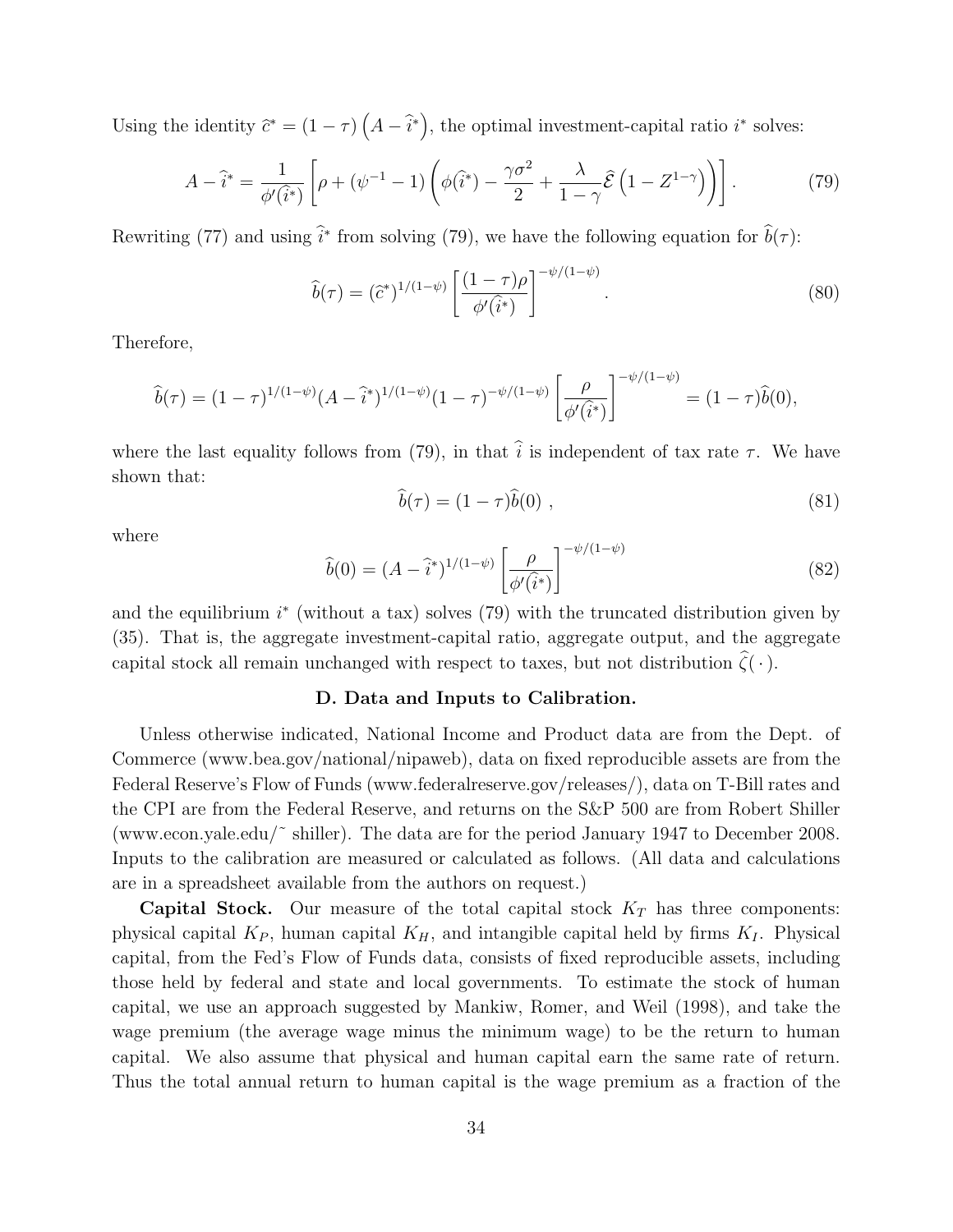average wage (about .60 on average) times total compensation of employees. To get the rate of return on physical capital, we use total capital income (corporate profits including the capital consumption adjustment, i.e., gross of depreciation, plus rental income, plus proprietors' income) as a fraction of the stock of physical capital. That rate of return (about  $7\%$ ) is used to capitalize the annual return to human capital.<sup>16</sup> For the stock of intangible capital, we use a weighted average of McGrattan and Prescott's (2005) estimates of the intangible capital stock as a fraction of GDP for 1960–69 and 1990–2001. The result is  $K_I = .68Y$ . Given annual values for  $K_P$ ,  $K_H$ , and  $K_I$ , we calculate annual values for  $A = Y/K_T$  and use the average value of A (0.121) as an input to our calibration.

Investment. We need total investment, inclusive of investment in intangible capital, to measure the consumption-investment ratio  $C/I$ . In equilibrium, investment in intangible capital is given by  $I_I = (\delta_I + g)K_I$ , where  $\delta_I$  is the depreciation rate for intangible capital and g is the real GDP growth rate  $(.02)$ . The BEA's estimate of the depreciation rate on R&D is 11\%, but McGrattan and Prescott (2005) argue that this rate is too high for most non-R&D intangible capital. McGrattan and Prescott (2010) estimate the depreciation rate for intangible capital to be 8%, which is the rate we use. Thus  $I_I = .10K_I = .068Y.^{17}$ Adding this to investment in physical capital yields a consumption-investment ratio of 2.84. We assume here that investment in human capital occurs through education and is thus part of measured consumption.

Real Risk-Free Interest Rate and Equity Returns. For the real risk-free rate, we use monthly data on the nominal 3-month T-bill rate net of the percentage increase in the CPI for all items. Averaging over the (annualized) monthly numbers yields  $r =$ 0.008. For the equity risk premium, we use the monthly total value-weighted return (capital gains plus dividends) on the S&P500, from CRSP, and subtract the nominal 3-month T-bill rate. Averaging over the annualized monthly numbers yields  $rp = 0.066$ . For the variance, skewness, and kurtosis of equity returns, we again use the monthly total return on the S&P500, net of the percentage increase in the CPI.

**Real GDP Growth Rate.** We use real GDP and population data from the Bureau of Economic Analysis to compute the annual growth rate of real per-capita GDP. Averaging over these annual growth rates yields  $\bar{q} = .020$ .

<sup>&</sup>lt;sup>16</sup>For comparison, we also calculated the stock of human capital using the results in Jones, Manuelli, Siu, and Stacchetti (2005), who estimated investment in human capital as a fraction of GDP. Assuming the depreciation rates for human and physical capital are the same, the equilibrium stocks will be in proportion to the investment levels. We obtained similar results (to within 15%) for the stock of human capital.

 $17$ This is within the range of the Corrado et al. (2005) estimates of investment in intangible capital.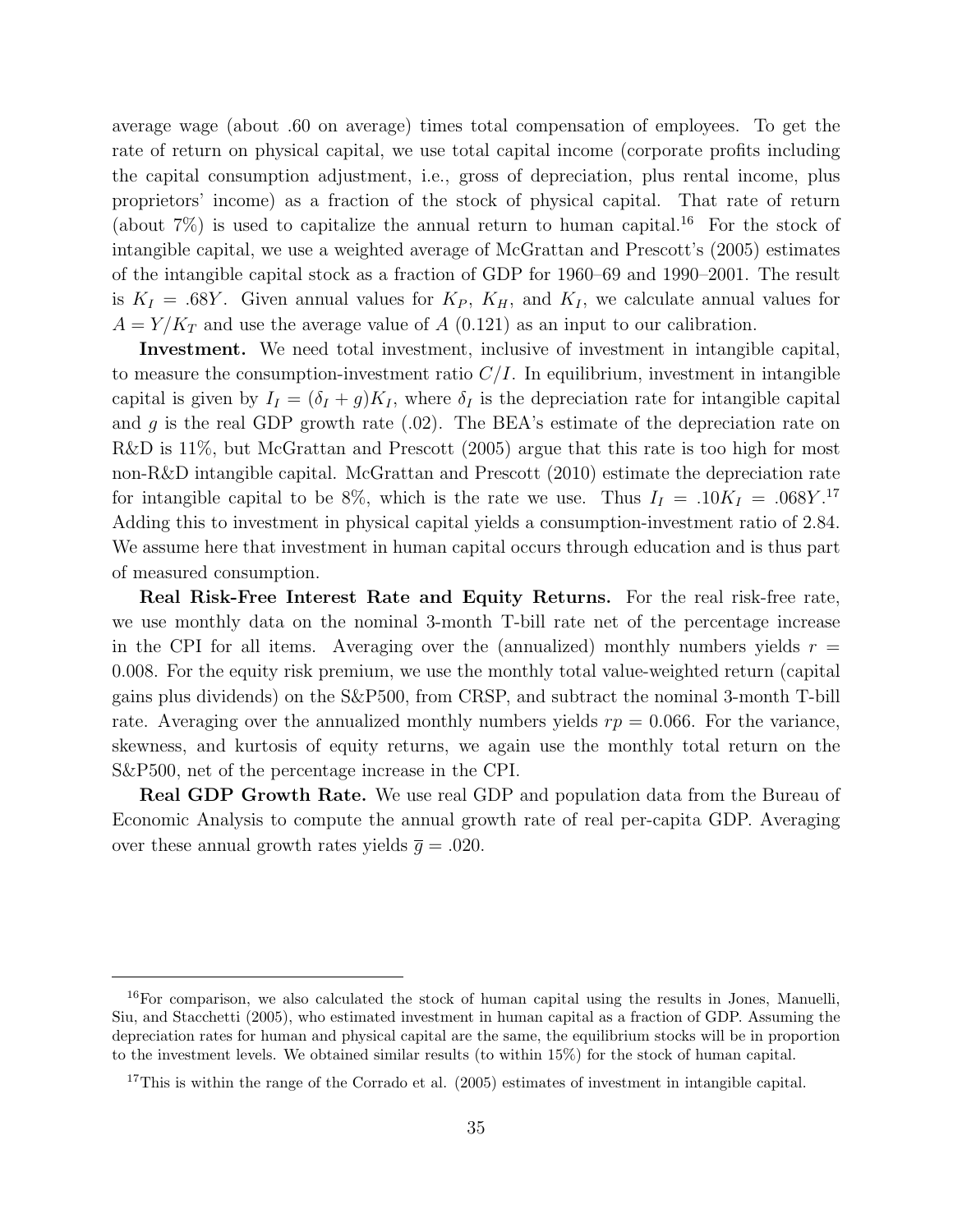### References

- Ackerman, Gary, and William C. Potter, "Catastrophic Nuclear Terrorism: A Preventable Peril," in Global Catastrophic Risks," N. Bostrom and M. Cirković, editors, Oxford Univ. Press, 2008.
- Allison, Graham, Nuclear Terrorism: The Ultimate Preventable Catastrophe, Henry Holt & Company, 2004.
- Attanasio, Orazio P., and Annette Vissing-Jorgensen, "Stock Market Participation, Intertemporal Substitution and Risk Aversion," American Economic Review, Papers and Proceedings, May 2003.
- Bansal, Ravi, and Amir Yaron, "Risks for the Long Run: A Potential Resolution of Asset Pricing Puzzles," Journal of Finance, 2004. 59, 1481–1509.
- Barro, Robert J., "Rare Disasters and Asset Markets in the Twentieth Century," Quarterly Journal of Economics, 2006, 121, 823–66.
- Barro, Robert J., "Rare Disasters, Asset Prices, and Welfare Costs," American Economic Review, March 2009, 99, 243-64.
- Barro, Robert J., and Tao Jin, "On the Size Distribution of Macroeconomic Disasters," NBER Working Paper 15247, August 2009.
- Barro, Robert J., Emi Nakamura, Jon Steinsson, and José Ursúa, "Crises and Recoveries in an Empirical Model of Consumption Disasters," unpublished working paper, 2009.
- Barro, Robert J., and José Ursúa, "Macroeconomic Contractions since 1870," *Brookings* Papers on Economic Activity, Spring 2008. 255–335.
- Bostrom, Nick, and Milan Ćirković, editors, *Global Catastrophic Risks*, Oxford Univ. Press, (2008).
- Byrne, Joseph, editor, Encyclopedia of Pestilence, Pandemics, and Plagues, Greenwood, 2008.
- Corrado, Carol, Charles Hulten, and Daniel Sichel, "Measuring Capital and Technology: An Expanded Framework," in Corrado, Haltiwanger, and Sichel, eds., Measuring Capital in the New Economy, University of Chicago Press, 2005.
- Duffie, Darrell, and Larry G. Epstein, "Stochastic Differential Utility," Econometrica, 1992, 60, 353–394.
- Epstein, L. G., and S. E. Zin, 1989, "Substitution, risk aversion, and the temporal behavior of consumption and asset returns: A theoretical framework," Econometrica, 57, 937-969.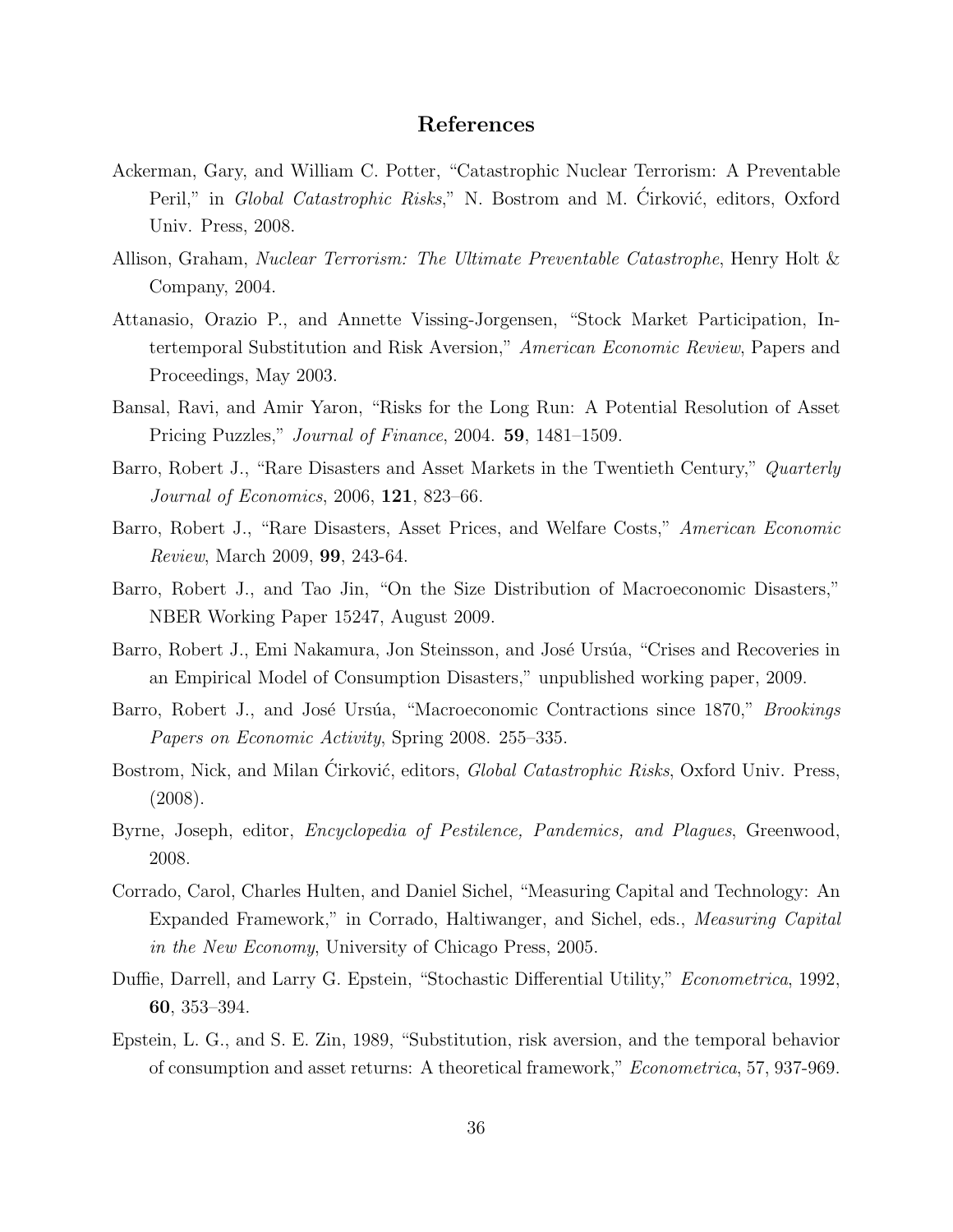- Eberly, Janice, Sergio Rebelo, and Nicolas Vincent, "Investment and Value: A Neoclassical Benchmark," 2009. Working paper, Northwestern University.
- Gabaix, Xavier, "Variable Rare Disasters: An Exactly Solved Framework for Ten Puzzles in Macro-Finance," NBER Working Paper No. 13724, January 2008.
- Gourio, François, "Disasters and Recoveries," American Economic Review, May 2008, 98, 68–73.
- Hall, Robert E., "Intertemporal Substitution in Consumption," Journal of Political Economy, April 1988, 96, 339–357.
- Hall, Robert E., "Reconciling Cyclical Movements in the Marginal Value of Time and the Marginal Product of Labor," *Journal of Political Economy*, April 2009, 117, 281–323.
- Hayashi, Fumio, "Tobin's marginal  $q$  and average  $q$ : A neoclassical interpretation. *Econo*metrica 1982, 50, 213-224.
- Intergovernmental Panel on Climate Change (IPCC), "Climate Change 2007," Cambridge Univ. Press, 2007.
- Jermann, Urban J., "Asset Pricing in Production Economies," Journal of Monetary Economics 1998, **41**, 257-275.
- Jones, Larry E. and Rodolfo E. Manuelli, 2005, "Neoclassical Models of Endogenous Growth: The Effects of Fiscal Policy, Innovation and Fluctuations," Handbook of Economic Growth, ed. Phillippe Aghion and Steven Durlauf, 13-65. Amsterdam: North-Holland.
- Jones, Larry E., Rodolfo E. Manuelli, Henry E. Siu, and Ennio Stacchetti, "Fluctuations in Convex Models of Endogenous Growth, I: Growth Effects," Review of Economic Dynamics, 2005, 8, 780–804.
- Lucas, Robert E, Jr, Models of Business Cycles, Oxford: Basil Blackwell, 1987.
- Mankiw, N. Gregory, David Romer, and David N. Weil, "A Contribution to the Empirics of Economic Growth," Quarterly Journal of Economics, May 1992.
- McGrattan, Ellen R., and Edward C. Prescott, "Taxes, Regulations, and the Value of U.S. and U.K. Corporations," Federal Reserve Bank of Minneapolis Research Staff Report 309, May 2005.
- McGrattan, Ellen R., and Edward C. Prescott, "Technology Capital and the U.S. Current Account," American Economic Review, Sept. 2010, 100, 1493–1522.
- Mehra, Rajnish, and Edward C. Prescott, "The Equity Premium: A Puzzle," Journal of Monetary Economics, (1985), 15, 145–161.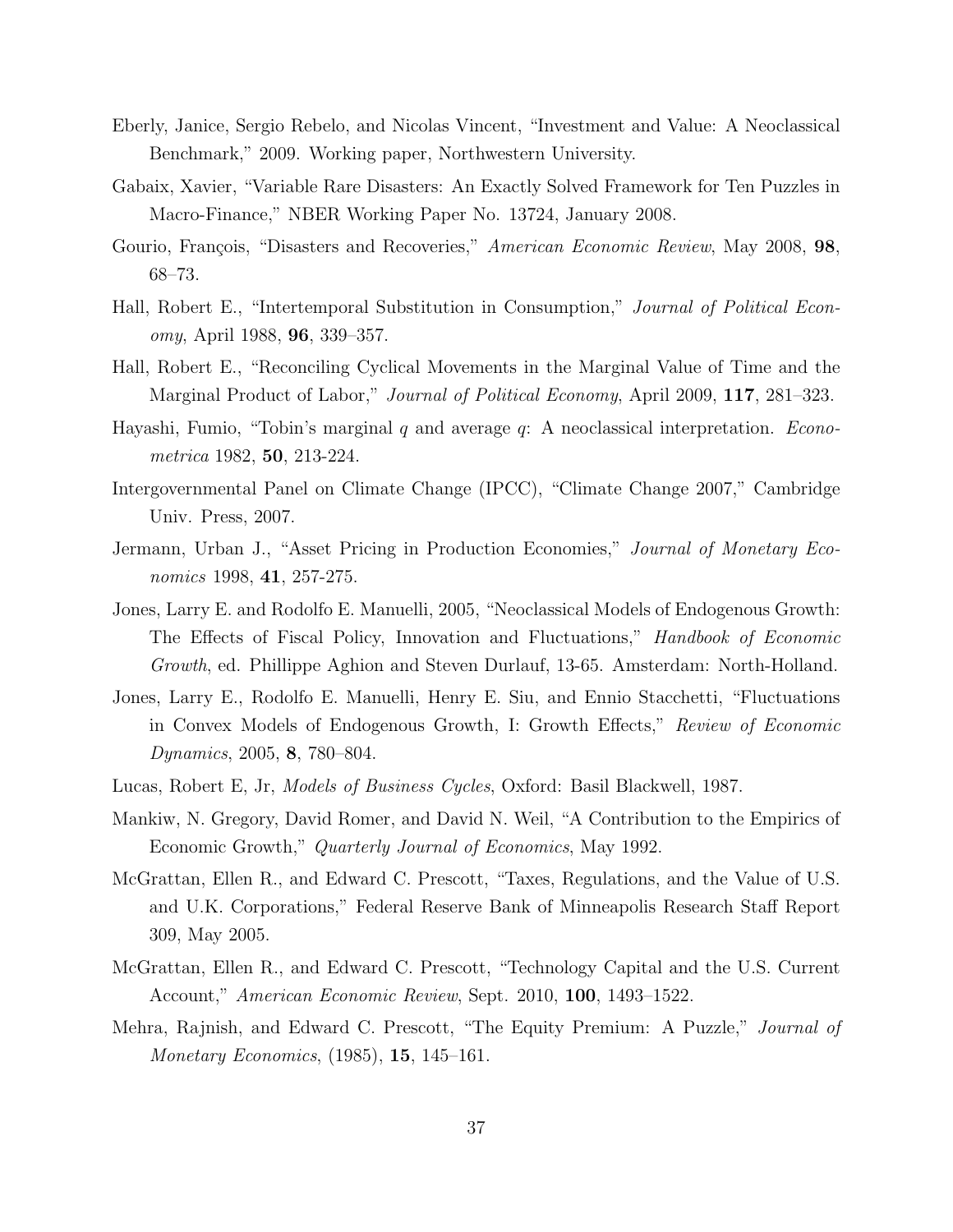- Parson, Edward A., "The Big One: A Review of Richard Posner's Catastrophe: Risk and Response, Journal of Economic Literature, March 2007, 45, 147–164.
- Pindyck, Robert S., "Uncertain Outcomes and Climate Change Policy," Journal of Environmental Economics and Management, forthcoming, 2012.
- Posner, Richard A., Catastrophe: Risk and Response, Oxford University Press, 2004.
- Rietz, Thomas A., "The Equity Risk Premium: A Solution," Journal of Monetary Economics, (1988), 22, 117–131.
- Riddick, Leigh A., and Toni M. Whited, 2009. "The Corporate Propensity to Save," Journal of Finance, 64, 1729-1766.
- Russett, Bruce, and Miles Lackey, "In the Shadow of the Cloud: If There's No Tomorrow, Why Save Today?" Political Science Quarterly, Summer 1987, 102, 259–272.
- Russett, Bruce, and Joel Slemrod, "Diminished Expectations of Nuclear War and Increased Personal Savings: Evidence from Individual Survey Data," American Economic Review, Sept. 1993, 83, 1022–1033.
- Slemrod, Joel, "Fear of Nuclear War and Intercountry Differences in the Rate of Saving," Economic Inquiry, Oct. 1990, 28, 647–657.
- Stern, Nicholas, The Economics of Climate Change: The Stern Review, Cambridge University Press, 2007.
- Sunstein, Cass R. Worst-Case Scenarios, Harvard University Press, 2007.
- Wachter, Jessica, "Can Time-Varying Risk of Rare Disasters Explain Aggregate Stock Market Volatility?" NBER Working Paper No. 14386, October 2008.
- Weitzman, Martin L., "Subjective Expectations and Asset-Return Puzzles," American Economic Review, Sept. 2007, **97**, 1102–1130.
- Weitzman, Martin L., "On Modeling and Interpreting the Economics of Catastrophic Climate Change," Review of Economics and Statistics, 2009, 91, 1–19.
- Weil, Philippe, "Nonexpected Utility in Macroeconomics," Quarterly Journal of Economics, 1990, 105, 29-42.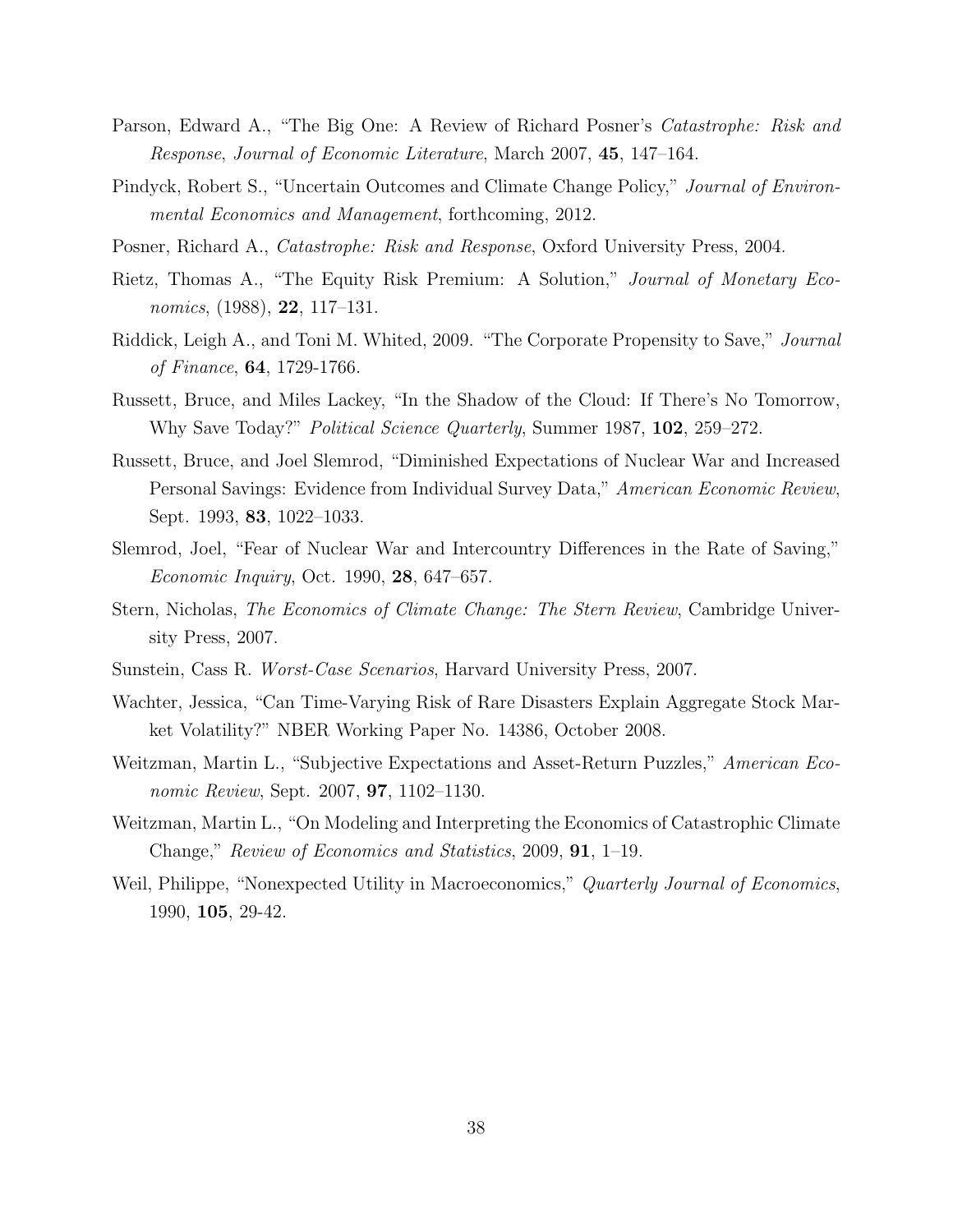### Appendix E. Decentralized Market Solution. NOT TO BE PART OF PUBLISHED PAPER AVAILABLE FROM AUTHORS ON REQUEST.

Here, we provide the decentralized market equilibrium solution. First, we find the representative consumer's optimal consumption, portfolio choice and CIS demand. Second, we turn to firm value maximization taking prices as given. Finally, we conjecture and verify equilibrium prices and resource allocation.

**Consumer Optimality.** Let X denote the consumer's total marketable wealth and  $\pi$ the fraction allocated to the market portfolio. For catastrophe with recovery fraction in  $(Z, Z + dZ), \xi_t(Z)X_t dt$  gives the total demand for the CIS over time period  $(t, t + dt)$ . The total CIS premium payment in the time interval  $(t, t + dt)$  is then  $\left(\int_0^1 \xi_t(Z)p(Z)dZ\right)X_tdt$ .

We conjecture that the cum-dividend return of the market portfolio is given by

$$
\frac{dQ_t + D_t dt}{Q_{t-}} = \mu dt + \sigma dW_t - (1 - Z)dJ_t,
$$
\n(83)

where  $\mu$  is the expected return on the market portfolio (including dividends) but without the effects of catastrophic risk (and will be determined in equilibrium). When a catastrophe occurs, the consumer's wealth changes from  $X_{t-}$  to  $X_t$  as follows:

$$
X_t = X_{t-} - (1 - Z)\pi_{t-}X_{t-} + \xi_{t-}(Z)X_{t-}.
$$
\n(84)

The consumer's wealth accumulation is then given by

$$
dX_t = r(1 - \pi_{t-}) X_{t-} dt + \mu \pi_{t-} X_{t-} dt + \sigma \pi_{t-} X_{t-} dW_t - C_{t-} dt
$$
  
- 
$$
\left( \int_0^1 \xi_{t-}(Z) p(Z) dZ \right) X_{t-} dt + \xi_{t-}(Z) X_{t-} dJ_t - (1 - Z) \pi_{t-} X_{t-} dJ_t.
$$
 (85)

The first four terms in (85) are standard in classic portfolio choice problems (with no insurance or catastrophes). The last three terms capture the effects of catastrophes on wealth accumulation. The fifth term is the total CIS premium paid before any catastrophe. The sixth term gives the CIS payments by the seller to the buyer when a catastrophe occurs. The last term is the loss of consumer wealth from exposure to the market portfolio.

The HJB equation for the consumer in the decentralized market setting is given by<sup>18</sup>

$$
0 = \max_{C, \pi, \xi(\cdot)} \left\{ f(C, J) + \left[ rX(1-\pi) + \mu \pi X - \left( \int_0^1 \xi(Z) p(Z) dZ \right) X - C \right] J'(X) \right\}
$$

 $^{18}$ In writing the HJB equation (8), we use the result that the "normalized" aggregator as defined and derived by Duffie and Epstein (1992) applies to our setting with both jumps and a diffusion. See Benzoni, Collin-Dufresne, and Goldstein, "Explaining Asset Pricing Puzzles Associated with the 1987 Market Crash," Columbia Univ. working paper, 2010.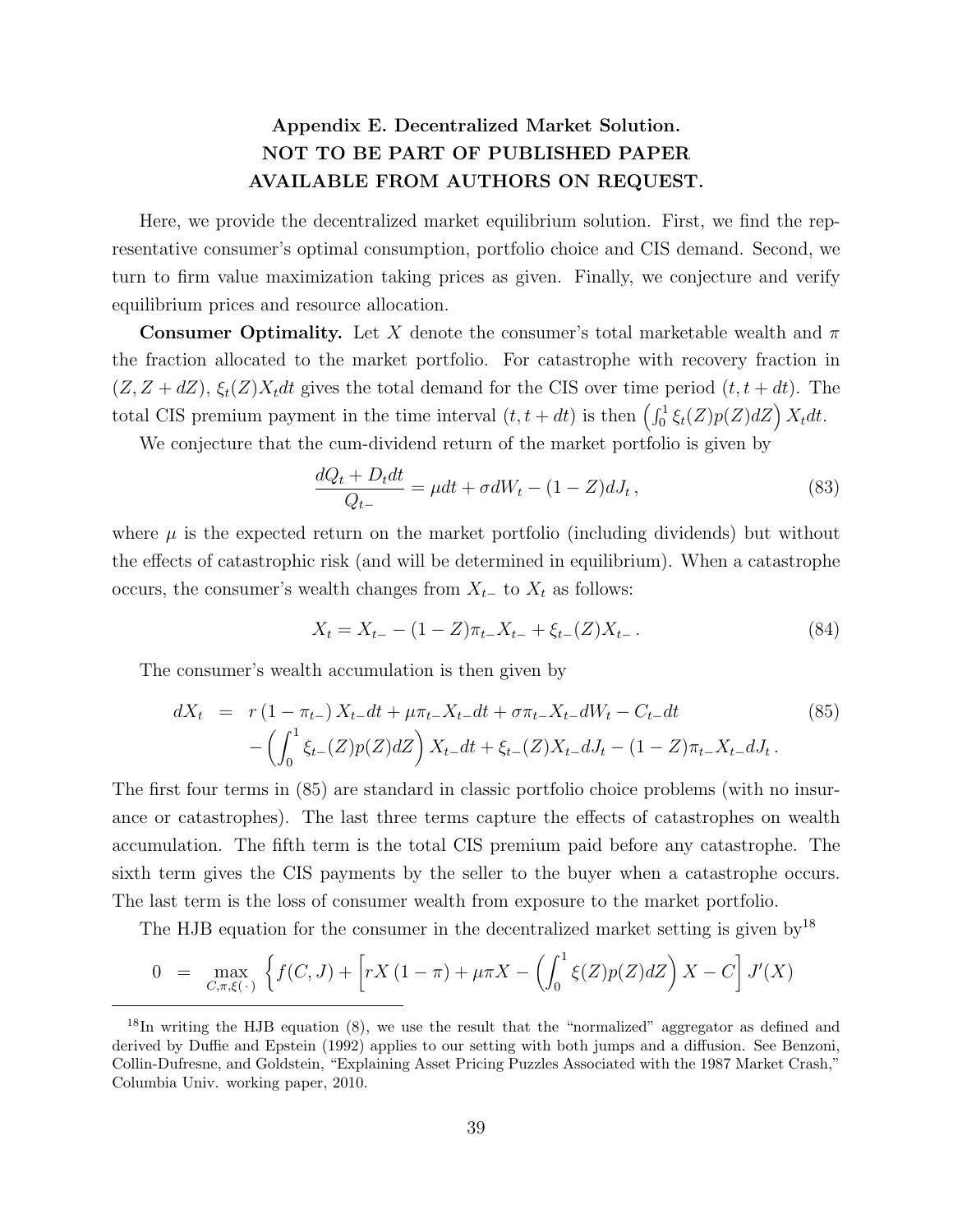$$
+\frac{1}{2}\sigma^2\pi^2X^2J''(X) + \lambda \mathcal{E}\left[J(X - (1 - Z)\pi X + \xi(Z)X) - J(X)\right] \ . \tag{86}
$$

The FOCs for consumption C, market portfolio allocation as a fraction  $\pi$  of total wealth X, and the CIS demand  $\xi(Z)$  for each Z are respectively:

$$
f_C(C, J) = J'(X) \tag{87}
$$

$$
(\mu - r)XJ'(X) = -\sigma^2 \pi X^2 J''(X) + \lambda \mathcal{E} \left[ (1 - Z)J'(X - (1 - Z)\pi X + \xi(Z)X) \right] \tag{88}
$$

$$
0 = -Xp(Z)J'(X) + \lambda X \left[J'(X - (1 - Z)\pi X + \xi(Z)X)\right] f_Z(Z). \tag{89}
$$

The last FOC follows from the point-by-point optimization in (86) for the CIS demand and hence it holds for all levels of Z. Now conjecture that the consumer's value function is

$$
J(X) = \frac{1}{1 - \gamma} (uX)^{1 - \gamma},
$$
\n(90)

where  $u$  is a constant to be determined. Using the consumption FOC  $(87)$  and the conjectured value function (90), we obtain the following linear consumption rule:

$$
C = \rho^{\psi} u^{1-\psi} X. \tag{91}
$$

Imposing the equilibrium outcome in which (1)  $\pi = 1$ ; (2)  $\xi(Z) = 0$  for all Z; and (3) the consumer's wealth equals the total value of the market portfolio,  $X = Q$ , we obtain:

$$
0 = (\mu - r)J'(Q) + \sigma^2 Q J''(Q) - \lambda \mathcal{E} [(1 - Z)J'(ZQ)] \tag{92}
$$

$$
p(Z) = \lambda \frac{J'(ZQ)}{J'(Q)} f_Z(Z) \tag{93}
$$

Using these equilibrium conditions, we can simplify the HJB equation as follows:

$$
0 = \frac{\rho}{1 - \psi^{-1}} \left[ \left( \frac{\rho}{u} \right)^{\psi - 1} - 1 \right] u^{1 - \gamma} X^{1 - \gamma} + \left( \mu - \rho^{\psi} u^{1 - \psi} \right) (uX)^{1 - \gamma} - \frac{\gamma}{2} \sigma^2 (uX)^{1 - \gamma} + \lambda \mathcal{E} \left[ Z^{1 - \gamma} - 1 \right] \frac{1}{1 - \gamma} (uX)^{1 - \gamma}
$$
\n
$$
(94)
$$

Eqn. (91) implies  $c = \rho^{\psi} u^{1-\psi} q$  under the equilibrium condition  $X = Q = qK$ . Substituting  $c = \rho^{\psi} u^{1-\psi} q$  into (94), we obtain

$$
0 = \frac{1}{1 - \psi^{-1}} \left( \frac{c}{q} - \rho \right) + \left( \mu - \frac{c}{q} \right) - \frac{\gamma}{2} \sigma^2 + \lambda \mathcal{E} \left[ Z^{1 - \gamma} - 1 \right] \frac{1}{1 - \gamma}
$$
(95)

Firm Value Maximization. We assume financial markets are perfectly competitive and M-M holds. While the firm can hold financial positions (e.g., CIS contracts), equilibrium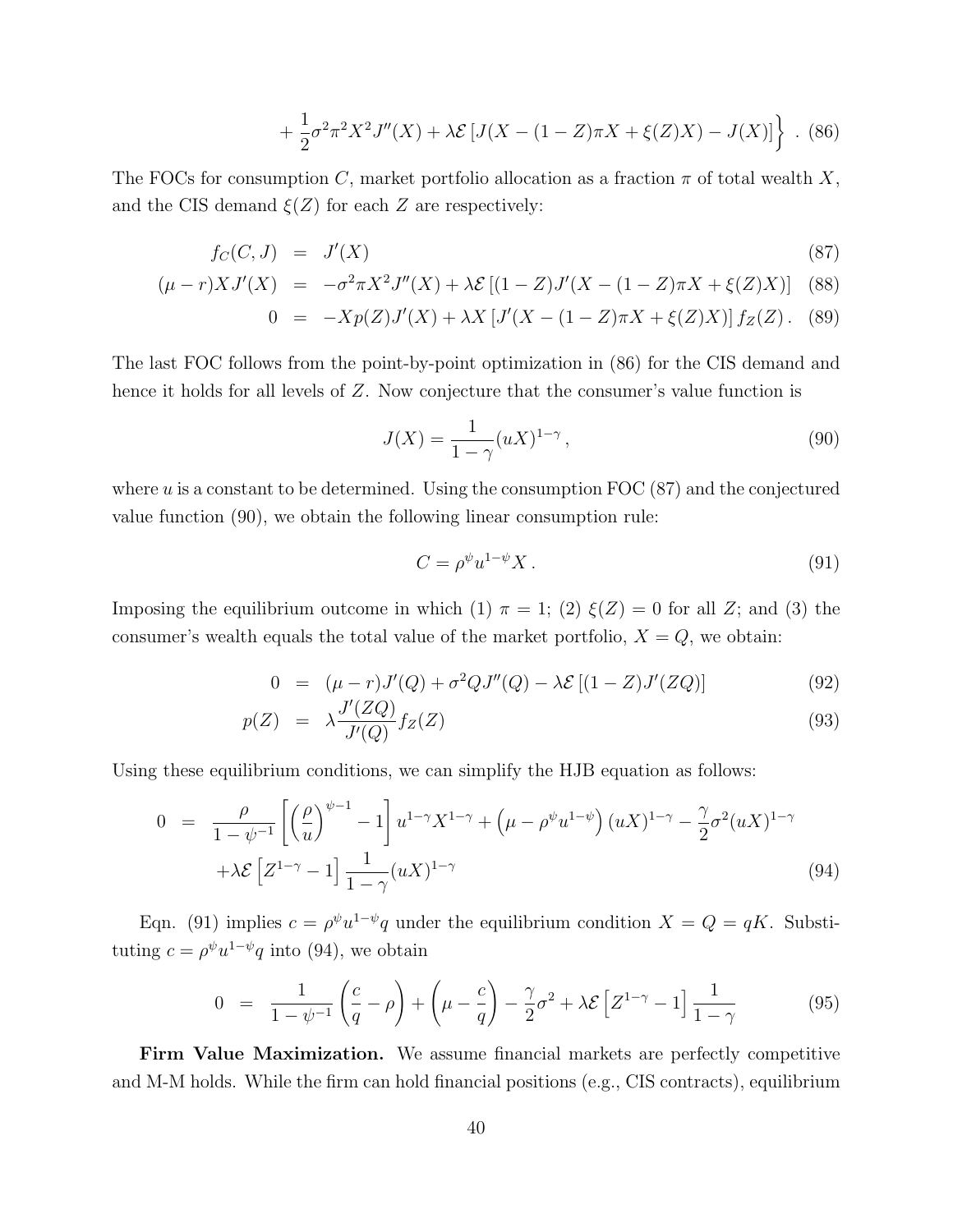pricing implies that there is no value in doing so. We can thus ignore financial contracts and only focus on investment  $I$  when maximizing firm value, which is independent of financing. Taking the unique stochastic discount factor (SDF) implied by the equilibrium consumption process as given, the firm maximizes its value by choosing I to solve:

$$
\max_{I} \mathcal{E}\left[\int_{0}^{\infty} \frac{M_s}{M_0} \left( A K_s - I_s \right) ds \right],\tag{96}
$$

subject to capital accumulation, the production technology, and the transversality condition.

Using the homogeneity property of our model, we conjecture that the SDF is given by a geometric Brownian motion with constant drift, constant volatility and proportional jump for each possible recovery fraction Z, i.e.

$$
dM_t = -rM_t dt - \eta M_t dW_t + M_{t-} \left[ \left( Z^{-\gamma} - 1 \right) dJ_t - \lambda \mathcal{E} \left( Z^{-\gamma} - 1 \right) dt \right]. \tag{97}
$$

The second and the third terms capture diffusion and catastrophic risk respectively. Both terms are martingales. Note that to make the catastrophe term a martingale, we must subtract the expected change of  $M$  due to all possible catastrophes. Finally, the first term gives the equilibrium drift of  $M$ , which must be  $-rM_t$  from the no-arbitrage condition.

No arbitrage implies the drift of  $M_t(AK_t - I_t)dt + d(M_tQ_t)$  is zero. From Ito's Lemma we have the following dynamics for  $Q(K)$ :

$$
dQ(K) = \left(\Phi(I, K)Q_K + \frac{1}{2}Q_{KK}\sigma^2 K^2\right)dt + \sigma K Q_K dW_t + \left(Q(ZK) - Q(K)\right)dJ_t. \tag{98}
$$

Again using Ito's Lemma, we have

$$
M_{t-}(AK-I)dt + M_{t-}\left(Q_K\Phi(I,K)dt + \frac{1}{2}\sigma^2K^2Q_{KK}dt\right) + Q\left[-r - \lambda\mathcal{E}\left(Z^{-\gamma} - 1\right)\right]M_{t-}dt - \eta M_{t-}\sigma KQ_Kdt + \lambda\mathcal{E}\left(Z^{-\gamma}Q(ZK) - Q(K)\right)M_{t-}dt = 0.
$$
\n(99)

Simplifying the above, we have

$$
\[r + \lambda \mathcal{E}\left(Z^{-\gamma} - 1\right)\]Q(K) = (AK - I) + Q_K\left(\Phi(I, K) - \eta \sigma K\right) + \frac{1}{2}\sigma^2 K^2 Q_{KK} + \lambda \mathcal{E}\left(Z^{-\gamma}Q(ZK) - Q(K)\right). \tag{100}
$$

The FOC with respect to investment is therefore

$$
1 = \Phi_I(I, K)Q_K. \tag{101}
$$

Using the homogeneity assumption, we conjecture that firm value is  $Q(K) = qK$ , where Tobin's  $q$  is to be determined. We can thus simplify (100) as follows:

$$
\[r + \lambda \mathcal{E}\left(Z^{-\gamma} - 1\right)\]q = (A - i) + q\left(\phi(i) - \eta\sigma\right) + \lambda \mathcal{E}\left(Z^{1-\gamma} - 1\right)q. \tag{102}
$$